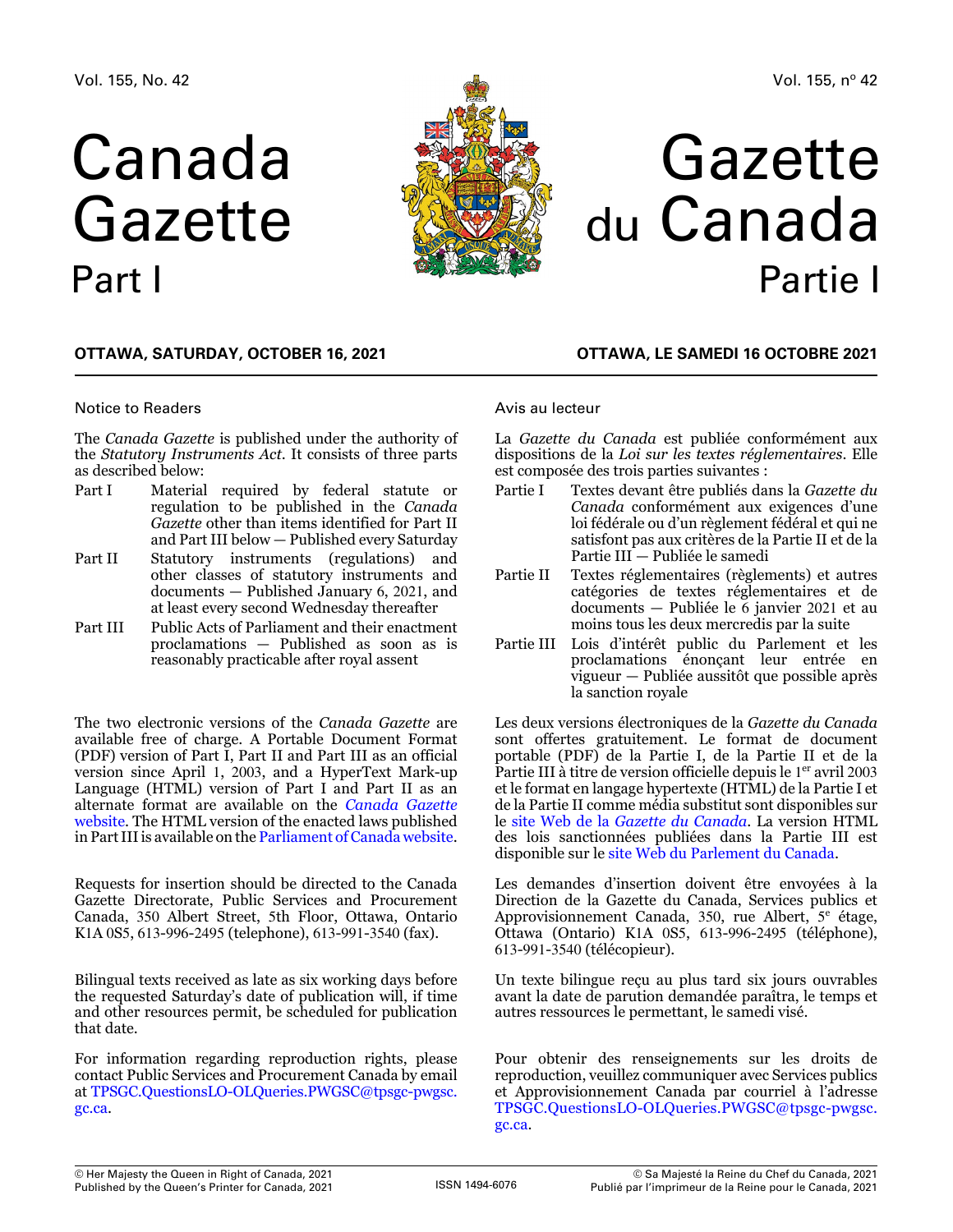# **TABLE OF CONTENTS**

| <b>Parliament</b><br>Office of the Chief Electoral Officer  5145                                        |      |
|---------------------------------------------------------------------------------------------------------|------|
| (agencies, boards and commissions)                                                                      | 5146 |
| (banks; mortgage, loan, investment,<br>insurance and railway companies; other<br>private sector agents) | 5150 |
| (including amendments to existing<br>requlations)                                                       | 5161 |
|                                                                                                         | 5166 |

# **TABLE DES MATIÈRES**

|                                                                                                                                                      | 5127 |
|------------------------------------------------------------------------------------------------------------------------------------------------------|------|
| <b>Parlement</b><br>Bureau du directeur général des élections                                                                                        | 5145 |
| (organismes, conseils et commissions)                                                                                                                | 5146 |
| (banques; sociétés de prêts, de fiducie<br>et d'investissements; compagnies<br>d'assurances et de chemins de fer;<br>autres agents du secteur privé) | 5150 |
| (y compris les modifications aux<br>règlements existants)                                                                                            | 5161 |
|                                                                                                                                                      | 5167 |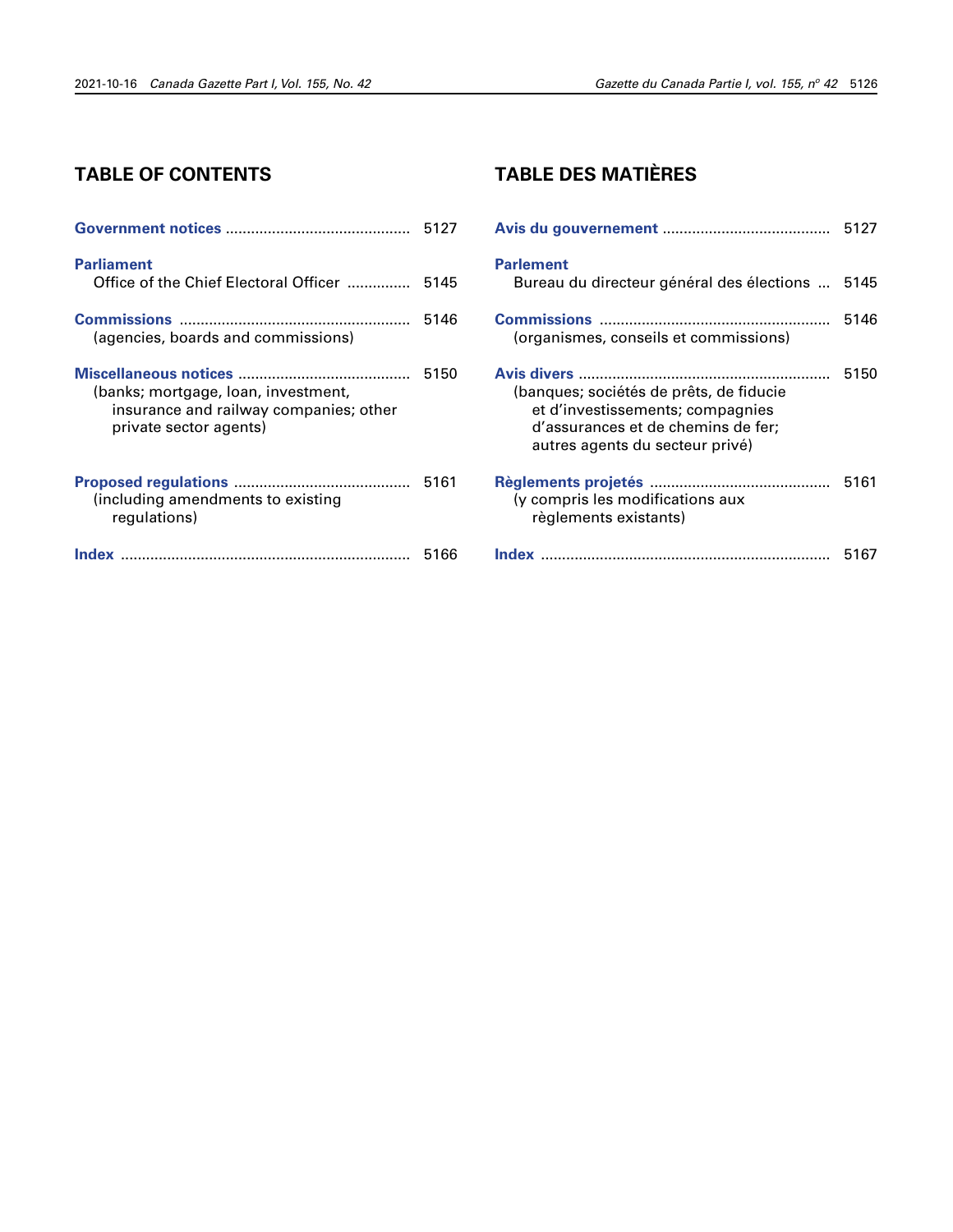# <span id="page-2-0"></span>**GOVERNMENT NOTICES**

# **DEPARTMENT OF TRANSPORT**

# AERONAUTICS ACT

# *Interim Order Respecting Certain Requirements for Civil Aviation Due to COVID-19, No. 41*

Whereas the annexed *Interim Order Respecting Certain Requirements for Civil Aviation Due to COVID-19, No. 41* is required to deal with a significant risk, direct or indirect, to aviation safety or the safety of the public;

Whereas the provisions of the annexed Order may be contained in a regulation made pursuant to sections 4.71ª and 4.9 $^{\rm b}$ , paragraphs 7.6(1)(a) $^{\rm c}$  and (b) $^{\rm d}$  and section 7.7<sup>e</sup> of the *Aeronautics Act<sup>f</sup>;* 

And whereas, pursuant to subsection 6.41(1.2)<sup>g</sup> of that Act, the Deputy Minister of Transport has consulted with the persons and organizations that that Minister considers appropriate in the circumstances before making the annexed Order;

Therefore, the Deputy Minister of Transport, pursuant to subsection 6.41(1.1)<sup>g</sup> of the *Aeronautics Act<sup>f</sup>,* makes the annexed *Interim Order Respecting Certain Requirements for Civil Aviation Due to COVID-19, No. 41*.

Ottawa, October 6, 2021

Michael Keenan Deputy Minister of Transport

# **Interim Order Respecting Certain Requirements for Civil Aviation Due to COVID-19, No. 41**

# Interpretation

#### **Definitions**

1 (1) The following definitions apply in this Interim Order.

*aerodrome security personnel* has the same meaning as in section 3 of the *Canadian Aviation Security Regulations, 2012*. (*personnel de sûreté de l'aérodrome*)

<sup>e</sup> S.C. 2001, c. 29, s. 39

# **AVIS DU GOUVERNEMENT**

# **MINISTÈRE DES TRANSPORTS**

# LOI SUR L'AÉRONAUTIQUE

Arrêté d'urgence nº 41 visant certaines exigences *relatives à l'aviation civile en raison de la COVID-19*

Attendu que l'*Arrêté d'urgence no 41 visant certaines exigences relatives à l'aviation civile en raison de la COVID-19*, ci-après, est requis pour parer à un risque appréciable — direct ou indirect — pour la sûreté aérienne ou la sécurité du public;

Attendu que l'arrêté ci-après peut comporter les mêmes dispositions qu'un règlement pris en vertu des articles 4.71ª et 4.9<sup>b</sup>, des alinéas 7.6(1)a)<sup>c</sup> et b)<sup>d</sup> et de l'article 7.7<sup>e</sup> de la *Loi sur l'aéronautique<sup>f</sup>;* 

Attendu que, conformément au paragraphe 6.41 $(1.2)^{g}$ de cette loi, le sous-ministre des Transports a consulté au préalable les personnes et organismes qu'il estime opportun de consulter au sujet de l'arrêté ci-après,

À ces causes, le sous-ministre des Transports, en vertu du paragraphe 6.41(1.1)<sup>g</sup> de la *Loi sur l'aéronau*tique<sup>f</sup>, prend l'Arrêté d'urgence n<sup>o</sup> 41 visant certaines *exigences relatives à l'aviation civile en raison de la COVID-19*, ci-après.

Ottawa, le 6 octobre 2021

Le sous-ministre des Transports Michael Keenan

# Arrêté d'urgence n<sup>o</sup> 41 visant certaines **exigences relatives à l'aviation civile en raison de la COVID-19**

# Définitions et interprétation

# **Définitions**

1 (1) Les définitions qui suivent s'appliquent au présent arrêté d'urgence.

*agent de contrôle* Sauf à l'article 2, s'entend au sens de l'article 2 de la *Loi sur l'Administration canadienne de la sûreté du transport aérien*. (*screening officer*)

<sup>&</sup>lt;sup>a</sup> S.C. 2004, c. 15, s. 5

 $b$  S.C. 2014, c. 39, s. 144

 $\degree$  S.C. 2015, c. 20, s. 12

<sup>d</sup> S.C. 2004, c. 15, s. 18

<sup>f</sup> R.S., c. A-2

 $9$  S.C. 2004, c. 15, s. 11(1)

<sup>a</sup> L.C. 2004, ch. 15, art. 5

<sup>b</sup> L.C. 2014, ch. 39, art. 144

<sup>c</sup> L.C. 2015, ch. 20, art. 12

<sup>d</sup> L.C. 2004, ch. 15, art. 18

<sup>e</sup> L.C. 2001, ch. 29, art. 39  $f$  L.R., ch. A-2

 $9$  L.C. 2004, ch. 15, par. 11(1)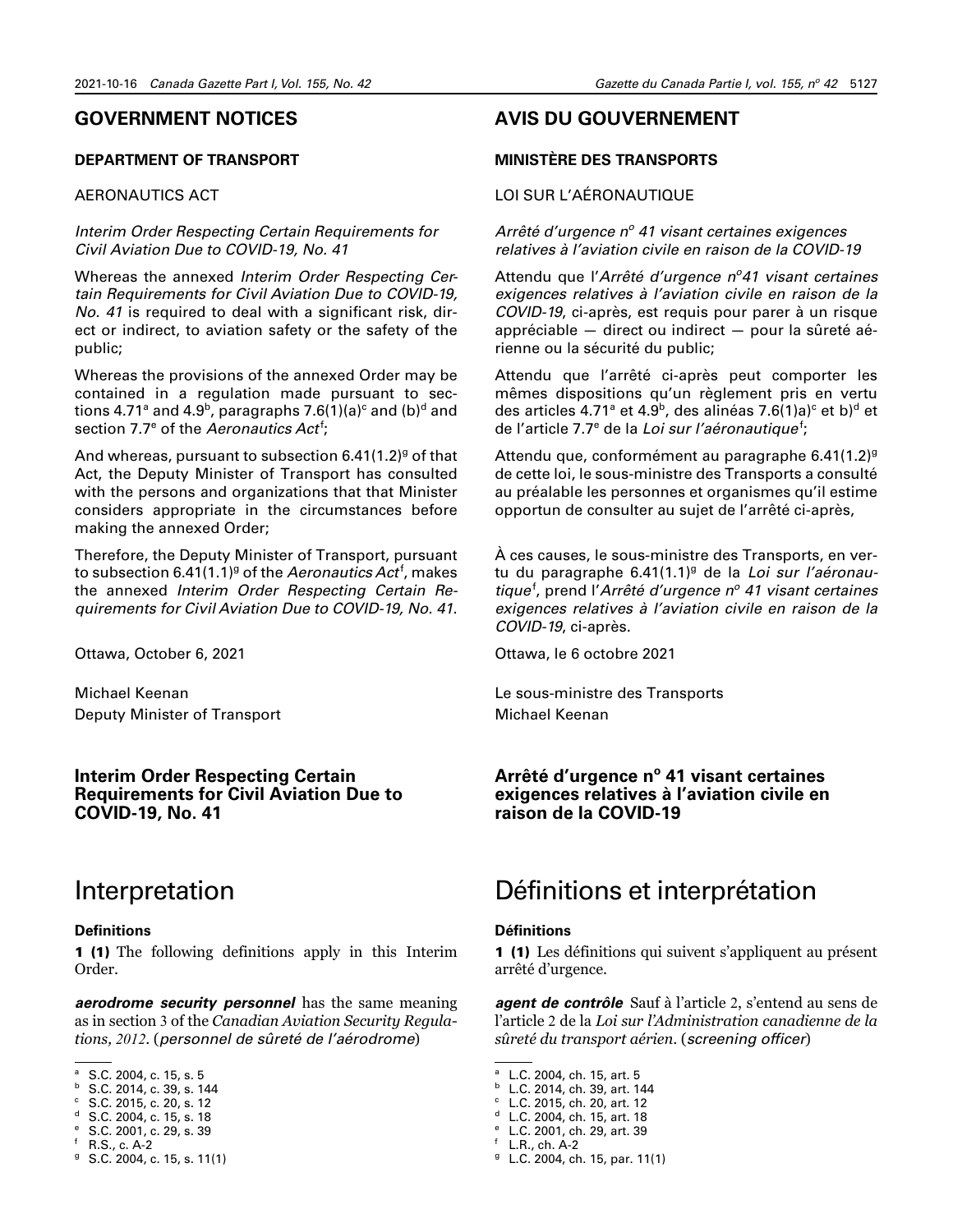*air carrier* means any person who operates a commercial air service under Subpart 1, 3, 4 or 5 of Part VII of the Regulations. (*transporteur aérien*)

*COVID-19* means the coronavirus disease 2019. (*COVID-19*)

*COVID-19 molecular test* means a COVID-19 screening or diagnostic test carried out by an accredited laboratory, including a test performed using the method of polymerase chain reaction (PCR) or reverse transcription loopmediated isothermal amplification (RT-LAMP). (*essai moléculaire relatif à la COVID-19*)

*foreign national* means a person who is not a Canadian citizen or a permanent resident and includes a stateless person. (*étranger*)

*non-passenger screening checkpoint* has the same meaning as in section 3 of the *Canadian Aviation Security Regulations, 2012*. (*point de contrôle des non-passagers*)

*passenger screening checkpoint* has the same meaning as in section 3 of the *Canadian Aviation Security Regulations, 2012*. (*point de contrôle des passagers*)

*peace officer* has the same meaning as in section 3 of the *Canadian Aviation Security Regulations, 2012*. (*agent de la paix*)

*Regulations* means the *Canadian Aviation Regulations*. (*Règlement*)

*restricted area* has the same meaning as in section 3 of the *Canadian Aviation Security Regulations, 2012*. (*zone réglementée*)

*screening officer*, except in section 2, has the same meaning as in section 2 of the *Canadian Air Transport Security Authority Act*. (*agent de contrôle*)

# **Interpretation**

(2) Unless the context requires otherwise, all other words and expressions used in this Interim Order have the same meaning as in the Regulations.

# **Conflict**

(3) In the event of a conflict between this Interim Order and the Regulations or the *Canadian Aviation Security Regulations, 2012*, the Interim Order prevails.

# **Definition of** *face mask*

(4) For the purposes of this Interim Order, a *face mask* means any mask, including a non-medical mask that meets all of the following requirements:

(a) it is made of multiple layers of tightly woven materials such as cotton or linen;

*agent de la paix* S'entend au sens de l'article 3 du *Règlement canadien de 2012 sur la sûreté aérienne*. (*peace officer*)

*COVID-19* La maladie à coronavirus 2019. (*COVID-19*)

*essai moléculaire relatif à la COVID-19* Essai de dépistage ou de diagnostic de la COVID-19 effectué par un laboratoire accrédité, y compris l'essai effectué selon le procédé d'amplification en chaîne par polymérase (ACP) ou d'amplification isotherme médiée par boucle par transcription inverse (RT-LAMP). (*COVID-19 molecular test*)

*étranger* Personne autre qu'un citoyen canadien ou un résident permanent; la présente définition vise également les apatrides. (*foreign national*)

*personnel de sûreté de l'aérodrome* S'entend au sens de l'article 3 du *Règlement canadien de 2012 sur la sûreté aérienne*. (*aerodrome security personnel*)

*point de contrôle des non-passagers* S'entend au sens de l'article 3 du *Règlement canadien de 2012 sur la sûreté aérienne*. (*non-passenger screening checkpoint*)

*point de contrôle des passagers* S'entend au sens de l'article 3 du *Règlement canadien de 2012 sur la sûreté aérienne*. (*passenger screening checkpoint*)

*Règlement* Le *Règlement de l'aviation canadien*. (*Regulations*)

*transporteur aérien* Exploitant d'un service aérien commercial visé aux sous-parties 1, 3, 4 ou 5 de la partie VII du Règlement. (*air carrier*)

*zone réglementée* S'entend au sens de l'article 3 du *Règlement canadien de 2012 sur la sûreté aérienne*. (*restricted area*)

# **Interprétation**

(2) Sauf indication contraire du contexte, les autres termes utilisés dans le présent arrêté d'urgence s'entendent au sens du Règlement.

# **Incompatibilité**

(3) Les dispositions du présent arrêté d'urgence l'emportent sur les dispositions incompatibles du Règlement et du *Règlement canadien de 2012 sur la sûreté aérienne*.

# **Définition de** *masque*

(4) Pour l'application du présent arrêté d'urgence, *masque* s'entend de tout masque, notamment un masque non médical, qui satisfait aux exigences suivantes :

a) il est constitué de plusieurs couches d'une étoffe tissée serrée, telle que le coton ou le lin;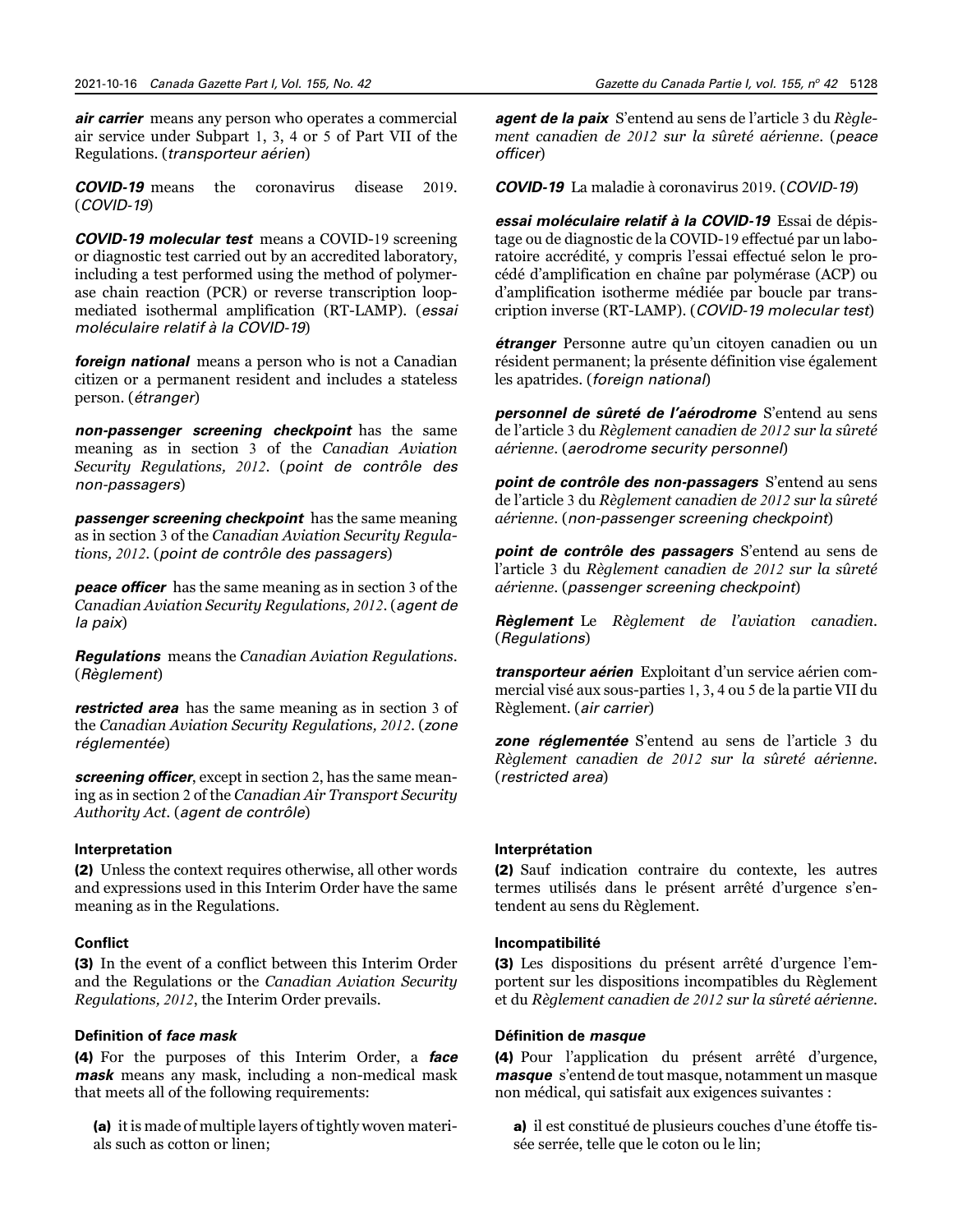(b) it completely covers a person's nose, mouth and chin without gaping;

(c) it can be secured to a person's head with ties or ear loops.

#### **Face masks — lip reading**

(5) Despite paragraph (4)(a), the portion of a face mask in front of a wearer's lips may be made of transparent material that permits lip reading if

(a) the rest of the face mask is made of multiple layers of tightly woven materials such as cotton or linen; and

(b) there is a tight seal between the transparent material and the rest of the face mask.

# **Notification**

#### **Federal, provincial and territorial measures**

2 (1) A private operator or air carrier operating a flight between two points in Canada or a flight to Canada departing from any other country must notify every person boarding the aircraft for the flight that they may be subject to measures to prevent the spread of COVID-19 taken by the provincial or territorial government with jurisdiction where the destination aerodrome for that flight is located or by the federal government.

#### **Suitable quarantine plan**

(2) A private operator or air carrier operating a flight to Canada departing from any other country must notify every person before the person boards the aircraft for the flight that they may be required, under an order made under section 58 of the *Quarantine Act*, to provide, before boarding the aircraft, to the Minister of Health, a screening officer or a quarantine officer, by the electronic means specified by that Minister, a suitable quarantine plan or, if the person is not required under that order to provide the plan and the evidence, their contact information. The private operator or air carrier must also notify every person that they may be liable to a fine if this requirement applies to them and they fail to comply with it.

# **Vaccination**

(3) A private operator or air carrier operating a flight to Canada departing from any other country must notify every person before the person boards the aircraft for the flight that they may be required, under an order made under section 58 of the *Quarantine Act*, to provide, before boarding the aircraft or before entering Canada, to the Minister of Health, a screening officer or a quarantine officer, by the electronic means specified by that Minister, b) il couvre complètement le nez, la bouche et le menton sans laisser d'espace;

c) il peut être solidement fixé à la tête par des attaches ou des cordons formant des boucles que l'on passe derrière les oreilles.

#### **Masque — lecture sur les lèvres**

(5) Malgré l'alinéa (4)a), la partie du masque située devant les lèvres peut être faite d'une matière transparente qui permet la lecture sur les lèvres si :

a) d'une part, le reste du masque est constitué de plusieurs couches d'une étoffe tissée serrée, telle que le coton ou le lin;

b) d'autre part, le joint entre la matière transparente et le reste du masque est hermétique.

# Avis

#### **Mesures fédérales, provinciales ou territoriales**

2 (1) L'exploitant privé ou le transporteur aérien qui effectue un vol entre deux points au Canada ou un vol à destination du Canada en partance de tout autre pays avise chaque personne qui monte à bord de l'aéronef pour le vol qu'elle peut être visée par des mesures visant à prévenir la propagation de la COVID-19 prises par l'administration provinciale ou territoriale ayant compétence là où est situé l'aérodrome de destination du vol ou par l'administration fédérale.

#### **Plan approprié de quarantaine**

(2) L'exploitant privé ou le transporteur aérien qui effectue un vol à destination du Canada en partance de tout autre pays avise chaque personne, avant qu'elle ne monte à bord de l'aéronef pour le vol, qu'elle pourrait être tenue, aux termes de tout décret pris en vertu de l'article 58 de la *Loi sur la mise en quarantaine*, de fournir, avant de monter à bord de l'aéronef, au ministre de la Santé, à l'agent de contrôle ou à l'agent de quarantaine, par le moyen électronique que ce ministre précise, un plan approprié de quarantaine ou, si le décret en cause n'exige pas qu'elle fournisse ce plan, ses coordonnées. L'exploitant privé ou le transporteur aérien avise chaque personne qu'elle peut encourir une amende si cette exigence s'applique à son égard et qu'elle ne s'y conforme pas.

# **Vaccination**

(3) L'exploitant privé ou le transporteur aérien qui effectue un vol à destination du Canada en partance de tout autre pays avise chaque personne, avant qu'elle ne monte à bord de l'aéronef pour le vol, qu'elle pourrait être tenue, aux termes de tout décret pris en vertu de l'article 58 de la *Loi sur la mise en quarantaine*, de fournir, avant de monter à bord de l'aéronef ou avant qu'elle n'entre au Canada, au ministre de la Santé, à l'agent de contrôle ou à l'agent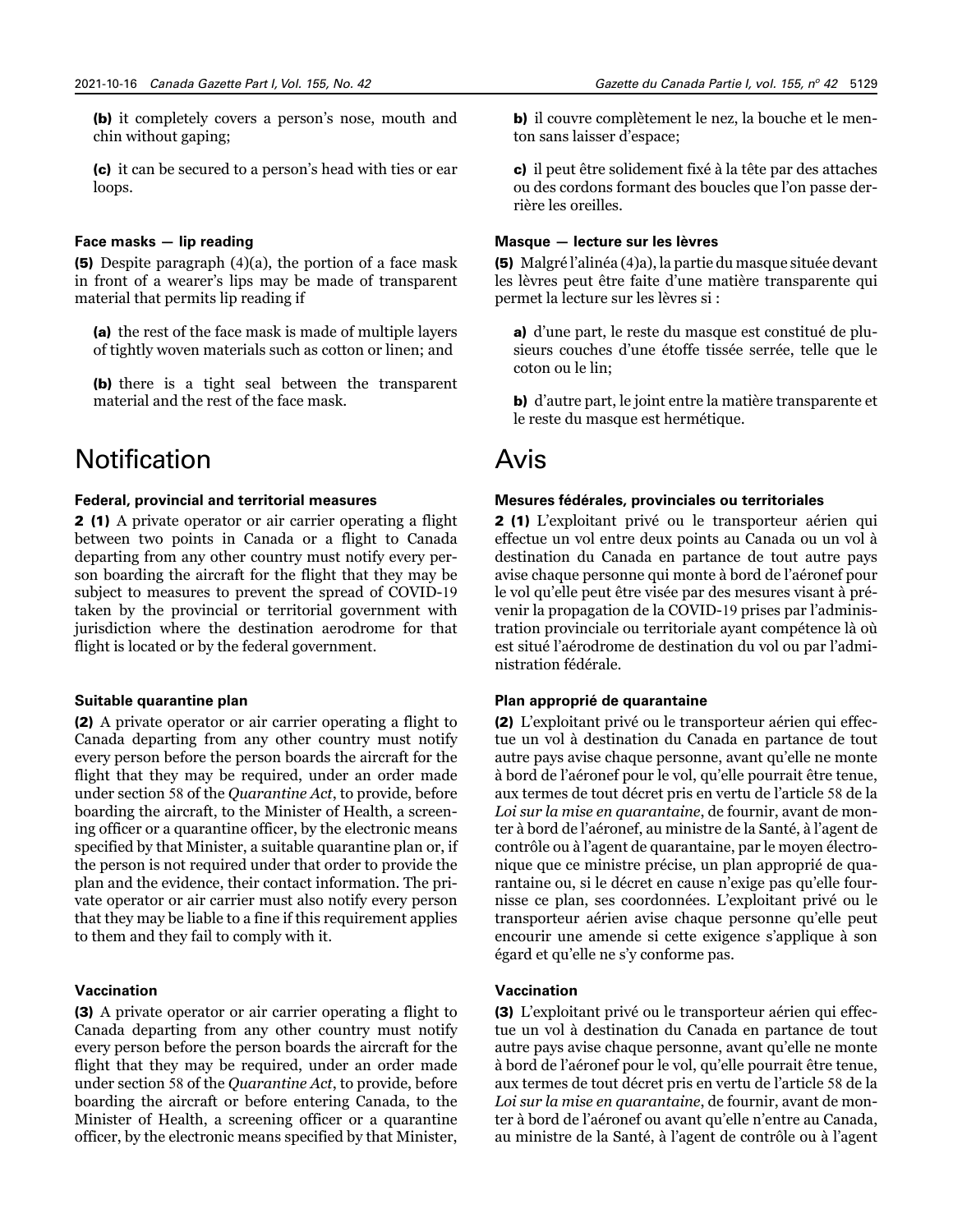information related to their COVID-19 vaccination and evidence of COVID-19 vaccination. The private operator or air carrier must also notify every person that they may be denied boarding and may be liable to a fine if this requirement applies to them and they fail to comply with it.

# **False declarations**

(4) A private operator or air carrier operating a flight between two points in Canada or a flight to Canada departing from any other country must notify every person boarding the aircraft for the flight that they may be liable to a monetary penalty if they provide a confirmation referred to in subsection 3(1) that they know to be false or misleading.

# **Definitions**

(5) The following definitions apply in this section.

*quarantine officer* means a person designated as a quarantine officer under subsection 5(2) of the *Quarantine Act*. (*agent de quarantaine*)

*screening officer* has the same meaning as in section 2 of the *Quarantine Act*. (*agent de contrôle*)

# Confirmation

# **Federal, provincial and territorial measures**

3 (1) Before boarding an aircraft for a flight between two points in Canada or a flight to Canada departing from any other country, every person must confirm to the private operator or air carrier operating the flight that they understand that they may be subject to a measure to prevent the spread of COVID-19 taken by the provincial or territorial government with jurisdiction where the destination aerodrome for that flight is located or by the federal government.

# **False declaration**

(2) A person must not provide a confirmation referred to in subsection (1) that they know to be false or misleading.

#### **Exception**

(3) A competent adult may provide a confirmation referred to in subsection (1) on behalf of a person who is not a competent adult.

# **Prohibition**

4 A private operator or air carrier operating a flight between two points in Canada or a flight to Canada departing from any other country must not permit a de quarantaine, par le moyen électronique que ce ministre précise, des renseignements sur son statut de vaccination contre la COVID-19 et une preuve de vaccination contre la COVID-19. L'exploitant privé ou le transporteur aérien avise chaque personne qu'elle peut se voir refuser l'embarquement et qu'elle peut encourir une amende si cette exigence s'applique à son égard et qu'elle ne s'y conforme pas.

### **Fausses déclarations**

(4) L'exploitant privé ou le transporteur aérien qui effectue un vol entre deux points au Canada ou un vol à destination du Canada en partance de tout autre pays avise chaque personne qui monte à bord de l'aéronef pour le vol qu'elle peut encourir une amende si elle fournit la confirmation visée au paragraphe 3(1), la sachant fausse ou trompeuse.

# **Définitions**

(5) Les définitions qui suivent s'appliquent au présent article.

*agent de contrôle* S'entend au sens de l'article 2 de la *Loi sur la mise en quarantaine*. (*screening officer*)

*agent de quarantaine* S'entend de la personne désignée à ce titre en vertu du paragraphe 5(2) de la *Loi sur la mise en quarantaine*. (*quarantine officer*)

# Confirmation

#### **Mesures fédérales, provinciales ou territoriales**

3 (1) Avant de monter à bord d'un aéronef pour un vol entre deux points au Canada ou un vol à destination du Canada en partance de tout autre pays, chaque personne est tenue de confirmer à l'exploitant privé ou au transporteur aérien qui effectue le vol qu'elle comprend qu'elle peut être visée par des mesures visant à prévenir la propagation de la COVID-19 prises par l'administration provinciale ou territoriale ayant compétence là où est situé l'aérodrome de destination du vol ou par l'administration fédérale.

### **Fausse déclaration**

(2) Il est interdit à toute personne de fournir la confirmation visée au paragraphe (1), la sachant fausse ou trompeuse.

#### **Exception**

(3) L'adulte capable peut fournir la confirmation visée au paragraphe (1) pour la personne qui n'est pas un adulte capable.

#### **Interdiction**

4 Il est interdit à l'exploitant privé ou au transporteur aérien qui effectue un vol entre deux points au Canada ou un vol à destination du Canada en partance de tout autre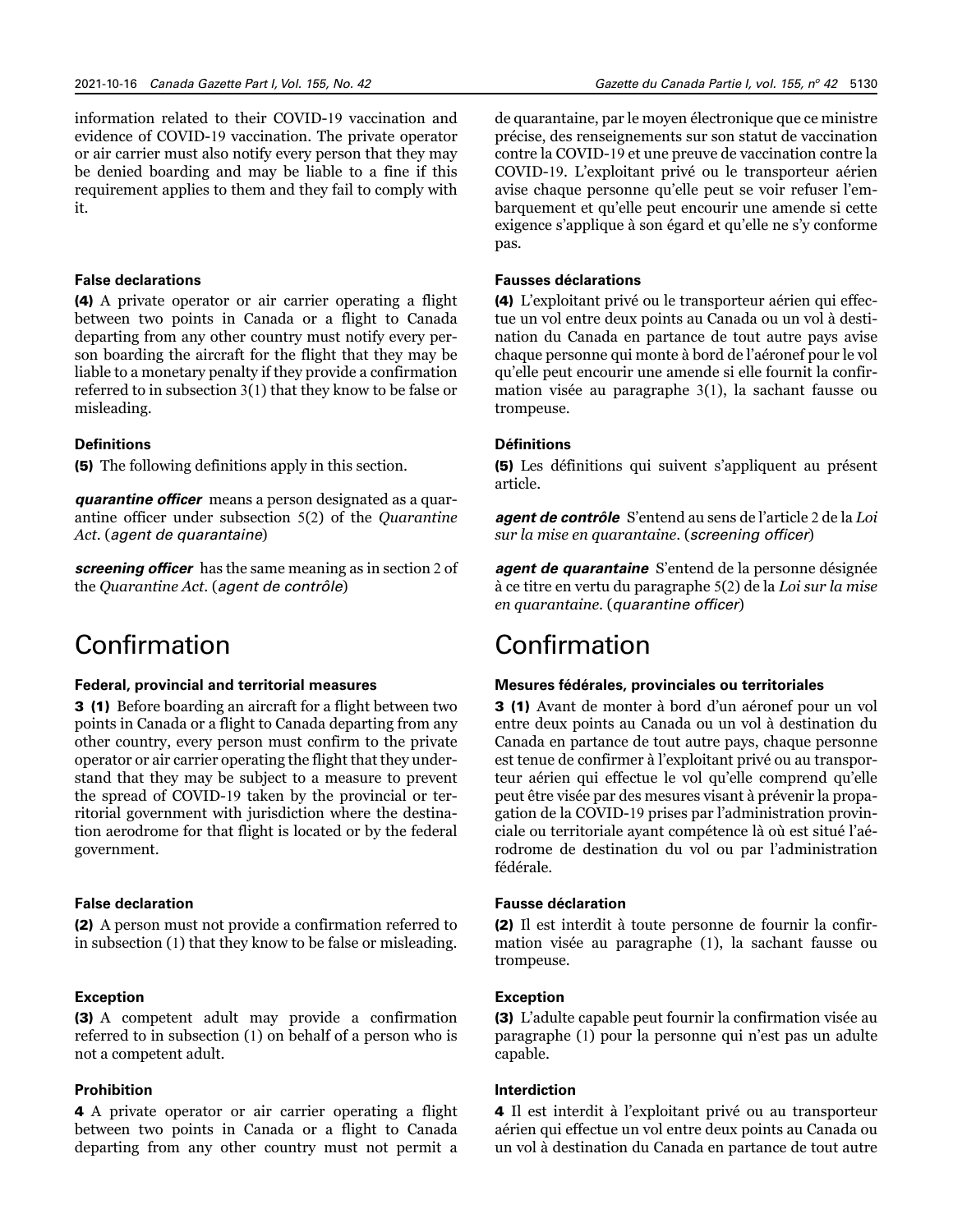person to board the aircraft for the flight if the person is a competent adult and does not provide a confirmation that they are required to provide under subsection 3(1).

# Foreign Nationals

# **Prohibition**

5 A private operator or air carrier must not permit a foreign national to board an aircraft for a flight that the private operator or air carrier operates to Canada departing from any other country.

# **Exception**

6 Section 5 does not apply to a foreign national who is permitted to enter Canada under an order made under section 58 of the *Quarantine Act*.

# Health Check

# **Non-application**

7 Sections 8 to 10 do not apply to either of the following persons:

(a) a crew member;

(b) a person who provides a medical certificate certifying that any symptoms referred to in subsection 8(1) that they are exhibiting are not related to COVID-19.

# **Health check**

8 (1) A private operator or air carrier must conduct a health check of every person boarding an aircraft for a flight that the private operator or air carrier operates by asking questions to verify whether they exhibit any of the following symptoms:

- (a) a fever;
- (b) a cough;
- (c) breathing difficulties.

# **Notification**

(2) A private operator or air carrier must notify every person boarding an aircraft for a flight that the private operator or air carrier operates that the person may not be permitted to board the aircraft if

(a) they exhibit a fever and a cough or a fever and breathing difficulties, unless they provide a medical certificate certifying that their symptoms are not related to COVID-19;

(b) they have, or suspect that they have, COVID-19;

pays de permettre à une personne de monter à bord de l'aéronef pour le vol si la personne est un adulte capable et ne fournit pas la confirmation qu'elle est tenue de fournir en application du paragraphe 3(1).

# Étrangers

# **Interdiction**

5 Il est interdit à l'exploitant privé ou au transporteur aérien de permettre à un étranger de monter à bord d'un aéronef pour un vol qu'il effectue à destination du Canada en partance de tout autre pays.

# **Exception**

6 L'article 5 ne s'applique pas à l'étranger dont l'entrée au Canada est permise en vertu de tout décret pris en vertu de l'article 58 de la *Loi sur la mise en quarantaine*.

# Vérification de santé

# **Non-application**

7 Les articles 8 à 10 ne s'appliquent pas aux personnes suivantes :

a) le membre d'équipage;

b) la personne qui fournit un certificat médical attestant que les symptômes visés au paragraphe 8(1) qu'elle présente ne sont pas liés à la COVID-19.

# **Vérification de santé**

8 (1) L'exploitant privé ou le transporteur aérien est tenu d'effectuer une vérification de santé en posant des questions à chaque personne qui monte à bord d'un aéronef pour un vol qu'il effectue pour vérifier si elle présente l'un ou l'autre des symptômes suivants :

- a) de la fièvre;
- b) de la toux;
- c) des difficultés respiratoires.

# **Avis**

(2) L'exploitant privé ou le transporteur aérien avise chaque personne qui monte à bord d'un aéronef pour un vol qu'il effectue qu'elle peut se voir interdire de monter à bord de l'aéronef dans les cas suivants :

a) elle présente de la fièvre et de la toux ou de la fièvre et des difficultés respiratoires, à moins qu'elle fournisse un certificat médical attestant que ses symptômes ne sont pas liés à la COVID-19;

b) elle a, ou soupçonne qu'elle a, la COVID-19;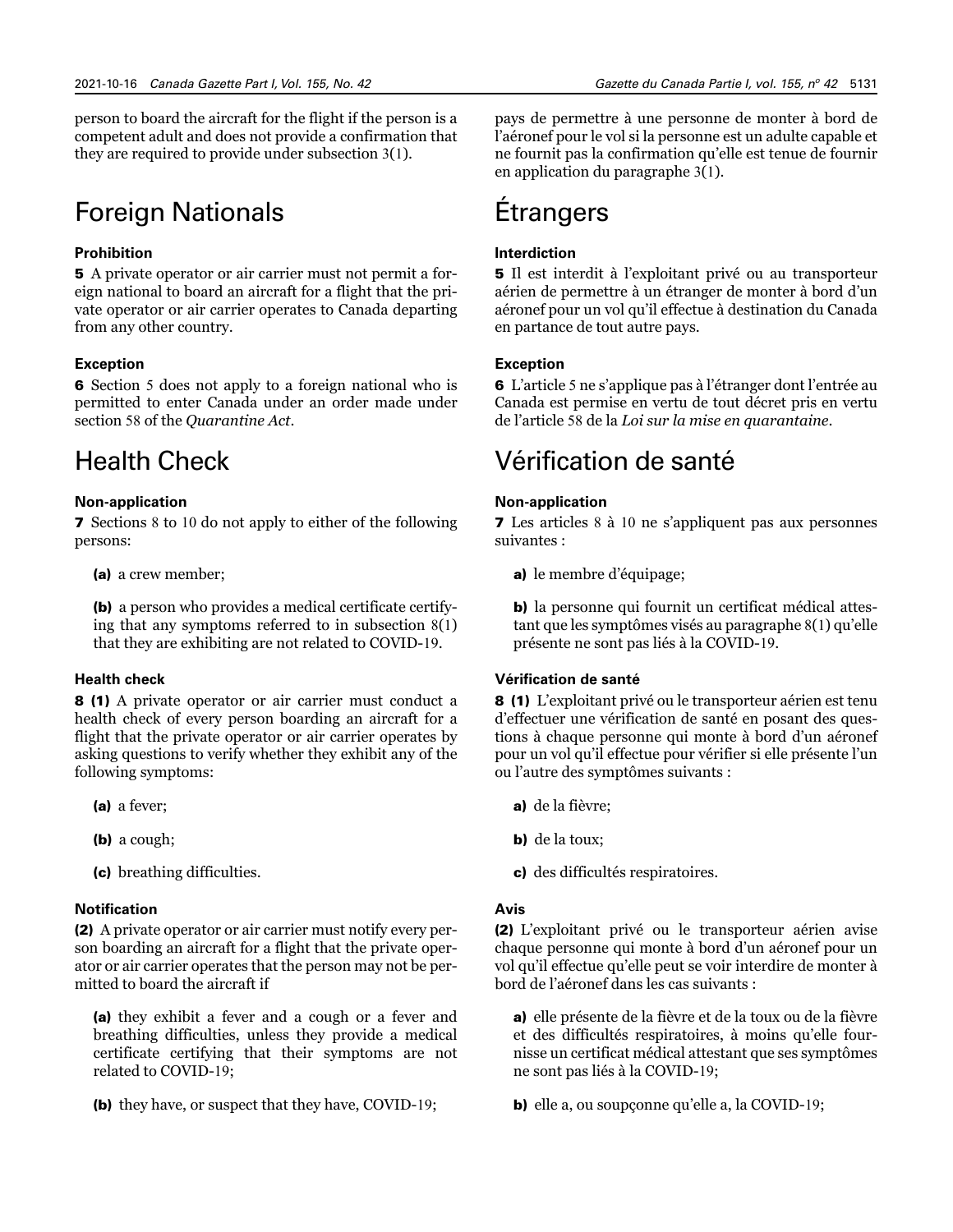(c) they have been denied permission to board an aircraft in the previous 14 days for a medical reason related to COVID-19; or

(d) in the case of a flight departing in Canada, they are the subject of a mandatory quarantine order as a result of recent travel or as a result of a local or provincial public health order.

# **Confirmation**

(3) Every person boarding an aircraft for a flight that a private operator or air carrier operates must confirm to the private operator or air carrier that none of the following situations apply to them:

(a) the person has, or suspects that they have, COVID-19;

(b) the person has been denied permission to board an aircraft in the previous 14 days for a medical reason related to COVID-19;

(c) in the case of a flight departing in Canada, the person is the subject of a mandatory quarantine order as a result of recent travel or as a result of a local or provincial public health order.

# **False declaration — obligation of private operator or air carrier**

(4) The private operator or air carrier must advise every person that they may be liable to a monetary penalty if they provide answers, with respect to the health check or a confirmation, that they know to be false or misleading.

#### **False declaration — obligations of person**

(5) A person who, under subsections (1) and (3), is subjected to a health check and is required to provide a confirmation must

(a) answer all questions; and

(b) not provide answers or a confirmation that they know to be false or misleading.

# **Exception**

(6) A competent adult may answer all questions and provide a confirmation on behalf of a person who is not a competent adult and who, under subsections (1) and (3), is subjected to a health check and is required to give a confirmation.

#### **Observations — private operator or air carrier**

(7) During the boarding process for a flight that the private operator or air carrier operates, the private operator or air carrier must observe whether any person boarding the aircraft is exhibiting any symptoms referred to in subsection  $(1)$ .

c) elle s'est vu interdire de monter à bord d'un aéronef dans les quatorze derniers jours pour une raison médicale liée à la COVID-19;

d) dans le cas d'un vol en partance du Canada, elle fait l'objet d'un ordre de quarantaine obligatoire du fait d'un voyage récent ou d'une ordonnance de santé publique provinciale ou locale.

# **Confirmation**

(3) La personne qui monte à bord d'un aéronef pour un vol qu'un exploitant privé ou un transporteur aérien effectue confirme à celui-ci qu'aucune des situations suivantes ne s'applique :

a) elle a, ou soupçonne qu'elle a, la COVID-19;

b) elle s'est vu interdire de monter à bord d'un aéronef dans les quatorze derniers jours pour une raison médicale liée à la COVID-19;

c) dans le cas d'un vol en partance du Canada, elle fait l'objet d'un ordre de quarantaine obligatoire du fait d'un voyage récent ou d'une ordonnance de santé publique provinciale ou locale.

# **Fausse déclaration — obligation de l'exploitant privé ou du transporteur aérien**

(4) L'exploitant privé ou le transporteur aérien avise la personne qu'elle peut encourir une amende si elle fournit des réponses à la vérification de santé ou une confirmation qu'elle sait fausses ou trompeuses.

# **Fausse déclaration — obligations de la personne**

(5) La personne qui, en application des paragraphes (1) et (3), subit la vérification de santé et est tenue de donner la confirmation est tenue :

a) d'une part, de répondre à toutes les questions;

b) d'autre part, de ne pas fournir de réponses ou une confirmation qu'elle sait fausses ou trompeuses.

# **Exception**

(6) L'adulte capable peut répondre aux questions ou donner une confirmation pour la personne qui n'est pas un adulte capable et qui, en application des paragraphes (1) et (3), subit la vérification de santé et est tenue de donner la confirmation.

# **Observations — exploitant privé ou transporteur aérien**

(7) Durant l'embarquement pour un vol qu'il effectue, l'exploitant privé ou le transporteur aérien observe chaque personne montant à bord de l'aéronef pour voir si elle présente l'un ou l'autre des symptômes visés au paragraphe (1).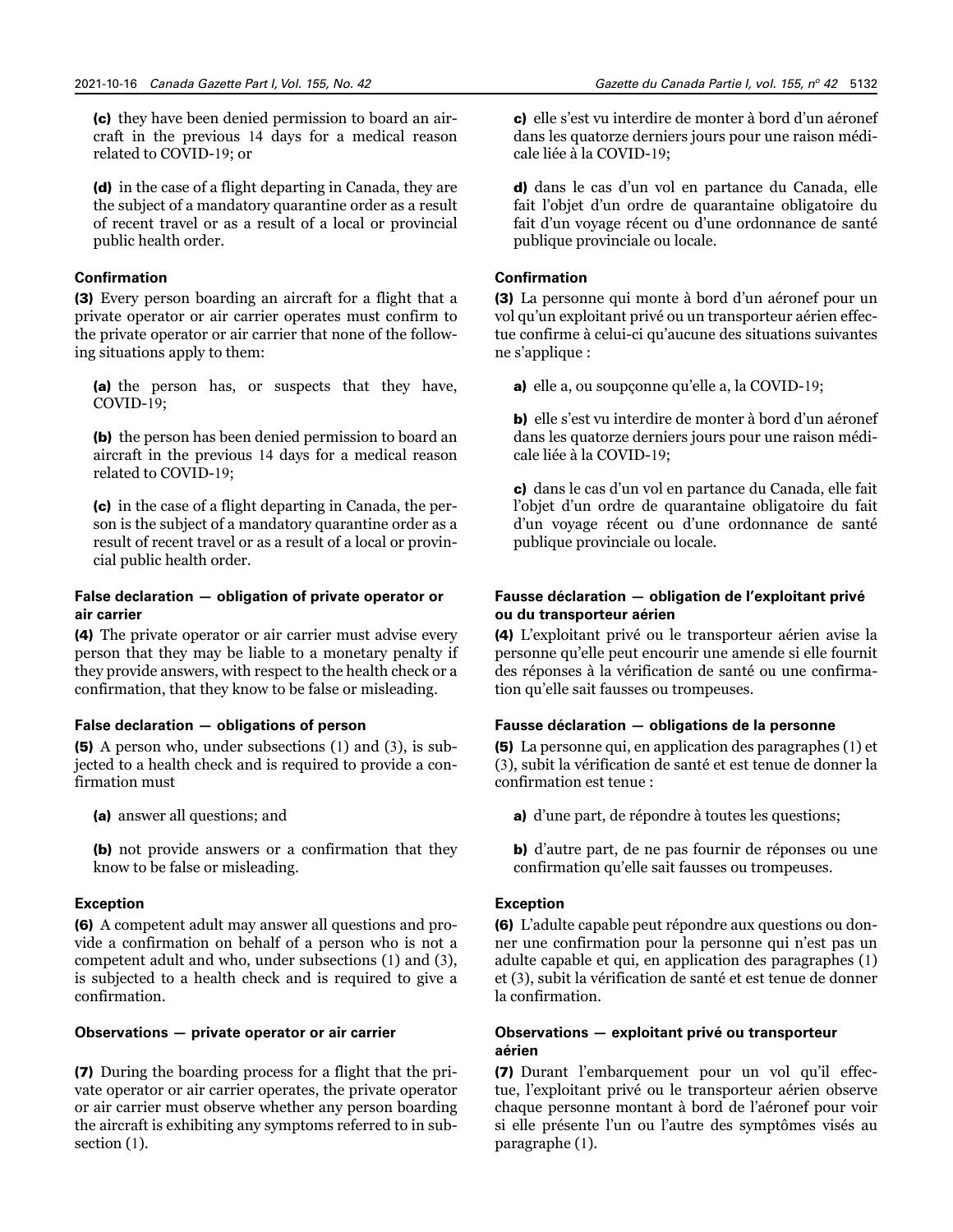#### **Prohibition**

9 A private operator or air carrier must not permit a person to board an aircraft for a flight that the private operator or air carrier operates if

(a) the person's answers to the health check questions indicate that they exhibit

(i) a fever and cough, or

(ii) a fever and breathing difficulties;

(b) the private operator or air carrier observes that, as the person is boarding, they exhibit

(i) a fever and cough, or

(ii) a fever and breathing difficulties;

(c) the person's confirmation under subsection 8(3) indicates that one of the situations described in paragraphs 8(3)(a), (b) or (c) applies to that person; or

(d) the person is a competent adult and refuses to answer any of the questions asked of them under subsection 8(1) or to give the confirmation under subsection 8(3).

#### **Period of 14 days**

10 A person who is not permitted to board an aircraft under section 9 is not permitted to board another aircraft for a period of 14 days after the refusal, unless they provide a medical certificate certifying that any symptoms referred to in subsection 8(1) that they are exhibiting are not related to COVID-19.

# COVID-19 Molecular Test — Flights to Canada

#### **Application**

11 (1) Sections 12 to 17 apply to a private operator or air carrier operating a flight to Canada departing from any other country and to every person boarding an aircraft for such a flight.

#### **Non-application**

(2) Sections 12 to 17 do not apply to persons who are not required under an order made under section 58 of the *Quarantine Act* to provide evidence that they received a result for a COVID-19 molecular test.

#### **Interdiction**

9 Il est interdit à l'exploitant privé ou au transporteur aérien de permettre à une personne de monter à bord d'un aéronef pour un vol qu'il effectue dans les cas suivants :

a) les réponses de la personne à la vérification de santé indiquent qu'elle présente :

(i) soit de la fièvre et de la toux,

(ii) soit de la fièvre et des difficultés respiratoires;

b) selon les observations de l'exploitant privé ou du transporteur aérien, la personne présente au moment de l'embarquement :

(i) soit de la fièvre et de la toux,

(ii) soit de la fièvre et des difficultés respiratoires;

c) la confirmation donnée par la personne aux termes du paragraphe 8(3) indique que l'une des situations visées aux alinéas 8(3)a), b) et c) s'applique;

d) la personne est un adulte capable et refuse de répondre à l'une des questions qui lui sont posées en application du paragraphe 8(1) ou de donner la confirmation visée au paragraphe 8(3).

# **Période de quatorze jours**

10 La personne qui s'est vu interdire de monter à bord d'un aéronef en application de l'article 9 ne peut monter à bord d'un autre aéronef, et ce, pendant une période de quatorze jours suivant le refus, à moins qu'elle fournisse un certificat médical attestant que les symptômes visés au paragraphe 8(1) qu'elle présente ne sont pas liés à la COVID-19.

# Essai moléculaire relatif à la COVID-19 — vols à destination du Canada

#### **Application**

11 (1) Les articles 12 à 17 s'appliquent à l'exploitant privé et au transporteur aérien qui effectuent un vol à destination du Canada en partance de tout autre pays et à chaque personne qui monte à bord d'un aéronef pour le vol.

#### **Non-application**

(2) Les articles 12 à 17 ne s'appliquent pas aux personnes qui ne sont pas tenues de présenter la preuve qu'elles ont obtenu un résultat à un essai moléculaire relatif à la COVID-19 en application d'un décret pris au titre de l'article 58 de la *Loi sur la mise en quarantaine*.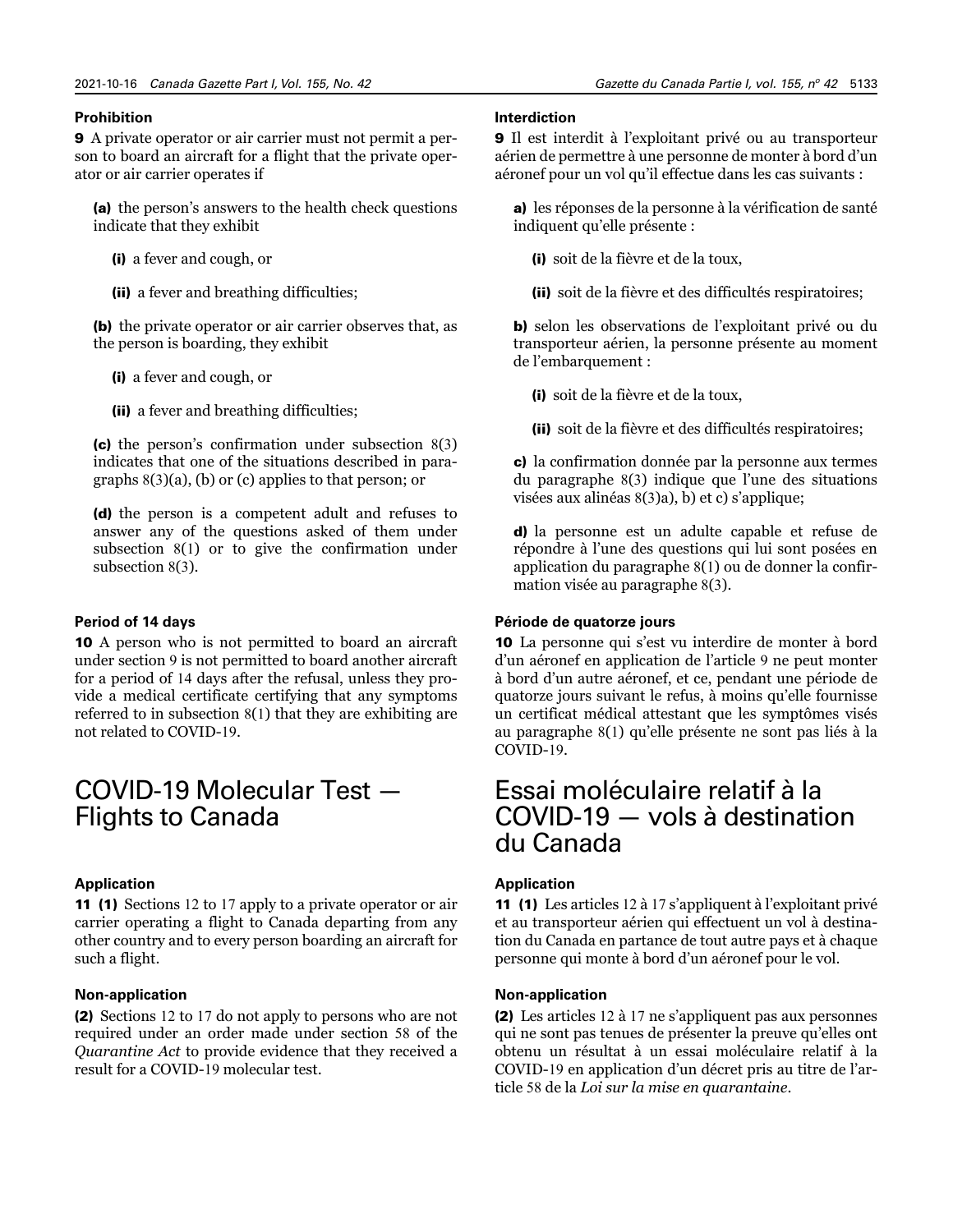### **Notification**

12 A private operator or air carrier must notify every person who intends to board an aircraft for a flight that the private operator or air carrier operates that the person may not be permitted to board the aircraft if they are unable to provide evidence that they received a result for a COVID-19 molecular test.

# **Evidence — result of test**

13 (1) Before boarding an aircraft for a flight, every person must provide to the private operator or air carrier operating the flight evidence that they received either

(a) a negative result for a COVID-19 molecular test that was performed on a specimen collected no more than 72 hours before the aircraft's initial scheduled departure time; or

(b) a positive result for such a test that was performed on a specimen collected at least 14 days and no more than 180 days before the aircraft's initial scheduled departure time.

#### **Evidence — location of test**

(2) For the purposes of subsection (1), the COVID-19 molecular test must have been performed in a country or territory that is not listed in Schedule 1.

#### **Evidence — elements**

14 Evidence of a result for a COVID-19 molecular test must include

(a) the person's name and date of birth;

(b) the name and civic address of the laboratory that administered the test;

(c) the date the specimen was collected and the test method used; and

(d) the test result.

### **False or misleading evidence**

15 A person must not provide evidence of a result for a COVID-19 molecular test that they know to be false or misleading.

#### **Notice to Minister**

16 A private operator or air carrier that has reason to believe that a person has provided evidence of a result for a COVID-19 molecular test that is likely to be false or misleading must notify the Minister as soon as feasible of the person's name and contact information and the date and number of the person's flight.

# **Avis**

12 L'exploitant privé ou le transporteur aérien avise chaque personne qui a l'intention de monter à bord d'un aéronef pour un vol qu'il effectue qu'elle peut se voir refuser l'embarquement si elle ne peut présenter la preuve qu'elle a obtenu un résultat à un essai moléculaire relatif à la COVID-19.

# **Preuve — résultat de l'essai**

13 (1) Avant de monter à bord d'un aéronef pour un vol, chaque personne est tenue de présenter à l'exploitant privé ou au transporteur aérien qui effectue le vol la preuve qu'elle a obtenu, selon le cas :

a) un résultat négatif à un essai moléculaire relatif à la COVID-19 qui a été effectué sur un échantillon prélevé dans les soixante-douze heures précédant l'heure de départ de l'aéronef prévue initialement;

b) un résultat positif à un tel essai qui a été effectué sur un échantillon prélevé au moins quatorze jours et au plus cent quatre-vingts jours précédant l'heure de départ de l'aéronef prévue initialement.

#### **Preuve — lieu de l'essai**

(2) Pour l'application du paragraphe (1), l'essai moléculaire relatif à la COVID-19 doit être effectué dans un pays ou territoire qui ne figure pas à l'annexe 1.

# **Preuve — éléments**

14 La preuve d'un résultat à un essai moléculaire relatif à la COVID-19 comprend les éléments suivants :

a) le nom et la date de naissance de la personne;

b) le nom et l'adresse municipale du laboratoire qui a effectué l'essai;

c) la date à laquelle l'échantillon a été prélevé et le procédé utilisé;

d) le résultat de l'essai.

# **Preuve fausse ou trompeuse**

15 Il est interdit à toute personne de présenter la preuve d'un résultat à un essai moléculaire relatif à la COVID-19, la sachant fausse ou trompeuse.

### **Avis au ministre**

16 L'exploitant privé ou le transporteur aérien qui a des raisons de croire qu'une personne lui a présenté la preuve d'un résultat à un essai moléculaire relatif à la COVID-19 qui est susceptible d'être fausse ou trompeuse informe le ministre dès que possible des nom et coordonnées de la personne ainsi que la date et le numéro de son vol.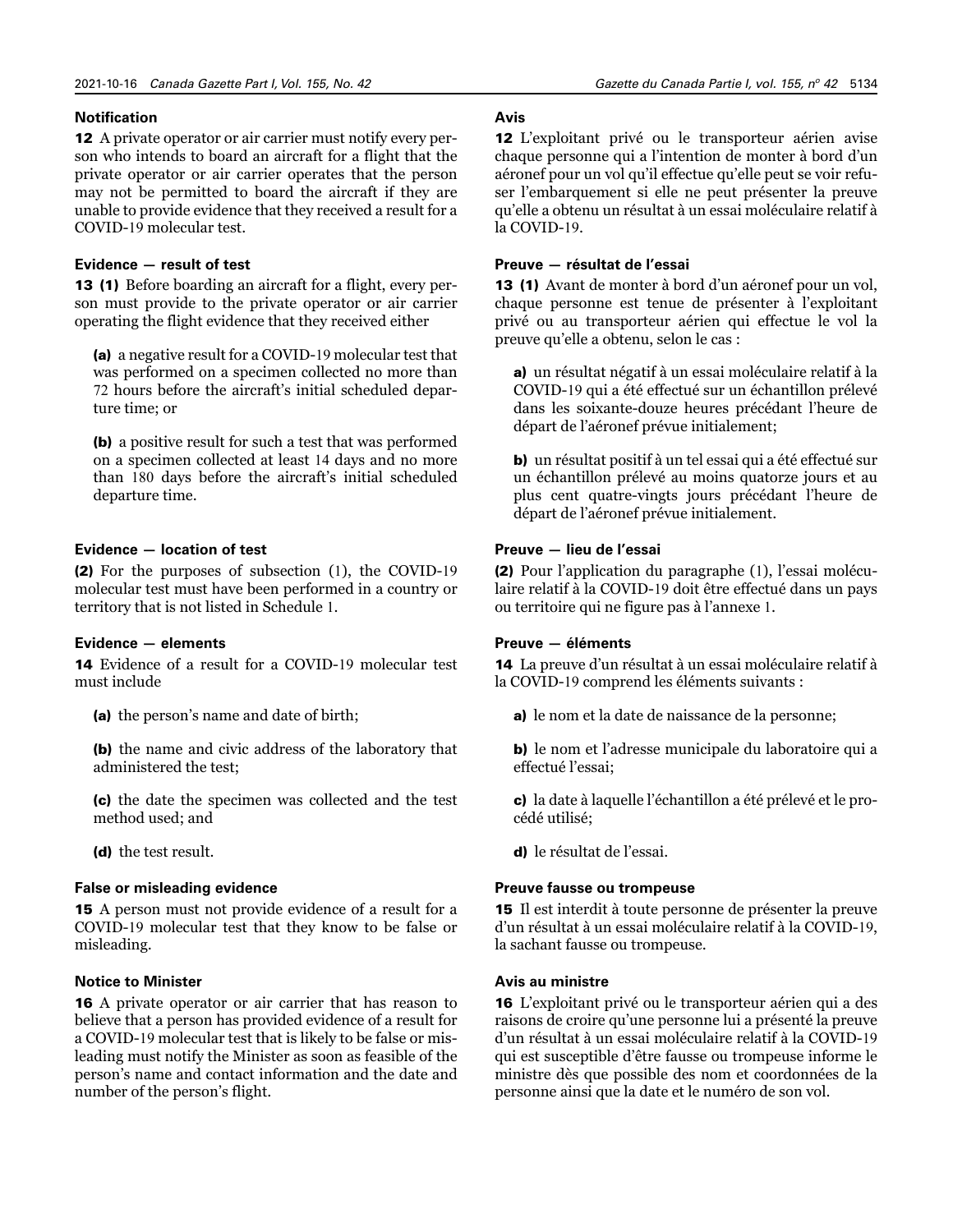# **Prohibition**

17 A private operator or air carrier must not permit a person to board an aircraft for a flight that the private operator or air carrier operates if the person does not provide evidence that they received a result for a COVID-19 molecular test in accordance with the requirements set out in section 13.

# Face Masks

# **Non-application**

18 (1) Sections 19 to 24 do not apply to any of the following persons:

(a) a child who is less than two years of age;

(b) a child who is at least two years of age but less than six years of age who is unable to tolerate wearing a face mask;

(c) a person who provides a medical certificate certifying that they are unable to wear a face mask for a medical reason;

(d) a person who is unconscious;

(e) a person who is unable to remove their face mask without assistance;

(f) a crew member;

(g) a gate agent.

# **Face mask readily available**

(2) An adult responsible for a child who is at least two years of age but less than six years of age must ensure that a face mask is readily available to the child before boarding an aircraft for a flight.

# **Wearing of face mask**

(3) An adult responsible for a child must ensure that the child wears a face mask when wearing one is required under section 21 and complies with any instructions given by a gate agent under section 22 if the child

(a) is at least two years of age but less than six years of age and is able to tolerate wearing a face mask; or

(b) is at least six years of age.

# **Notification**

19 A private operator or air carrier must notify every person who intends to board an aircraft for a flight that the private operator or air carrier operates that the person must

(a) be in possession of a face mask before boarding;

# **Interdiction**

17 Il est interdit à l'exploitant privé ou au transporteur aérien de permettre à une personne de monter à bord d'un aéronef pour un vol qu'il effectue si la personne ne présente pas la preuve qu'elle a obtenu un résultat à un essai moléculaire relatif à la COVID-19 selon les exigences prévues à l'article 13.

# **Masque**

# **Non-application**

18 (1) Les articles 19 à 24 ne s'appliquent pas aux personnes suivantes :

a) l'enfant âgé de moins de deux ans;

b) l'enfant âgé de deux ans ou plus, mais de moins de six ans, qui ne peut tolérer le port du masque;

c) la personne qui fournit un certificat médical attestant qu'elle ne peut porter de masque pour des raisons médicales;

d) la personne qui est inconsciente;

e) la personne qui est incapable de retirer son masque par elle-même;

f) le membre d'équipage;

g) l'agent d'embarquement.

# **Masque à la portée de l'enfant**

(2) L'adulte responsable d'un enfant âgé de deux ans ou plus, mais de moins de six ans, veille à ce que celui-ci ait un masque à sa portée avant de monter à bord d'un aéronef pour un vol.

# **Port du masque**

(3) L'adulte responsable d'un enfant veille à ce que celui-ci porte un masque lorsque l'article 21 l'exige et se conforme aux instructions données par l'agent d'embarquement en application de l'article 22 si l'enfant :

a) est âgé de deux ans ou plus, mais de moins de six ans, et peut tolérer le port du masque;

b) est âgé de six ans ou plus.

# **Avis**

19 L'exploitant privé ou le transporteur aérien avise chaque personne qui a l'intention de monter à bord d'un aéronef pour un vol qu'il effectue qu'elle est tenue de respecter les conditions suivantes :

a) avoir un masque en sa possession avant l'embarquement;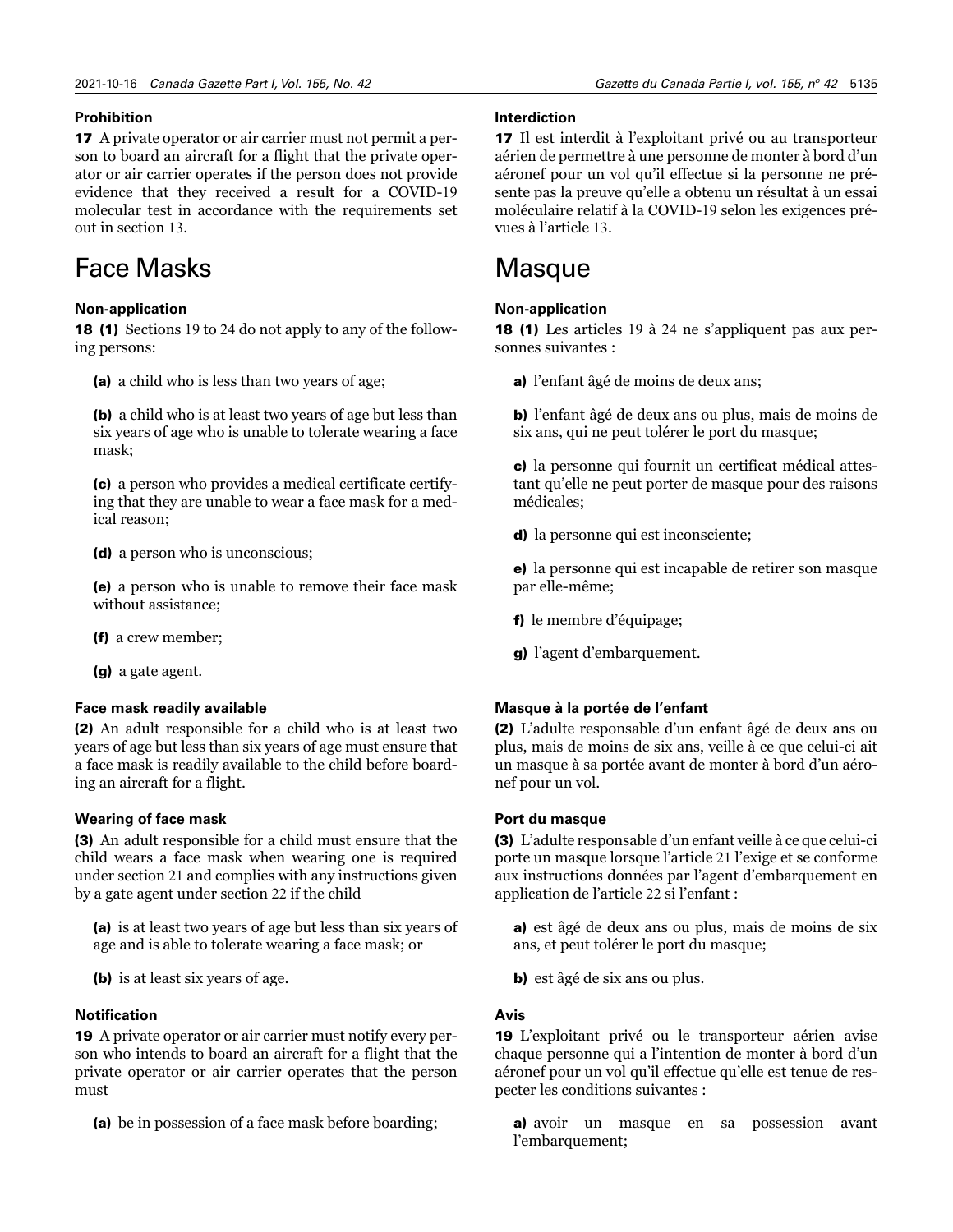(b) wear the face mask at all times during the boarding process, during the flight and from the moment the doors of the aircraft are opened until the person enters the air terminal building; and

(c) comply with any instructions given by a gate agent or a crew member with respect to wearing a face mask.

#### **Obligation to possess face mask**

20 Every person who is at least six years of age must be in possession of a face mask before boarding an aircraft for a flight.

# **Wearing of face mask — persons**

21 (1) Subject to subsections (2) and (3), a private operator or air carrier must require a person to wear a face mask at all times during the boarding process and during a flight that the private operator or air carrier operates.

### **Exceptions — person**

(2) Subsection (1) does not apply

(a) when the safety of the person could be endangered by wearing a face mask;

(b) when the person is drinking or eating, unless a crew member instructs the person to wear a face mask;

(c) when the person is taking oral medications;

(d) when a gate agent or a crew member authorizes the removal of the face mask to address unforeseen circumstances or the person's special needs; or

(e) when a gate agent, a member of the aerodrome security personnel or a crew member authorizes the removal of the face mask to verify the person's identity.

#### **Exceptions — flight deck**

(3) Subsection (1) does not apply to any of the following persons when they are on the flight deck:

(a) a Department of Transport air carrier inspector;

(b) an inspector of the civil aviation authority of the state where the aircraft is registered;

(c) an employee of the private operator or air carrier who is not a crew member and who is performing their duties;

(d) a pilot, flight engineer or flight attendant employed by a wholly owned subsidiary or a code share partner of the air carrier;

b) porter le masque en tout temps durant l'embarquement, durant le vol et dès l'ouverture des portes de l'aéronef jusqu'au moment où elle entre dans l'aérogare;

c) se conformer aux instructions données par un agent d'embarquement ou un membre d'équipage à l'égard du port du masque.

#### **Obligation d'avoir un masque en sa possession**

20 Toute personne âgée de six ans ou plus est tenue d'avoir un masque en sa possession avant de monter à bord d'un aéronef pour un vol.

# **Port du masque — personne**

21 (1) Sous réserve des paragraphes (2) et (3), l'exploitant privé ou le transporteur aérien exige que toute personne porte un masque en tout temps durant l'embarquement et durant le vol qu'il effectue.

#### **Exceptions — personne**

(2) Le paragraphe (1) ne s'applique pas dans les situations suivantes :

a) le port du masque risque de compromettre la sécurité de la personne;

b) la personne boit ou s'alimente, à moins qu'un membre d'équipage ne lui demande de porter le masque;

c) la personne prend un médicament par voie orale;

d) la personne est autorisée par un agent d'embarquement ou un membre d'équipage à retirer le masque en raison de circonstances imprévues ou des besoins particuliers de la personne;

e) la personne est autorisée par un agent d'embarquement, un membre du personnel de sûreté de l'aérodrome ou un membre d'équipage à retirer le masque pendant le contrôle d'identité.

#### **Exceptions — poste de pilotage**

(3) Le paragraphe (1) ne s'applique pas aux personnes ciaprès lorsqu'elles se trouvent dans le poste de pilotage :

a) l'inspecteur des transporteurs aériens du ministère des Transports;

b) l'inspecteur de l'autorité de l'aviation civile de l'État où l'aéronef est immatriculé;

c) l'employé de l'exploitant privé ou du transporteur aérien qui n'est pas un membre d'équipage et qui exerce ses fonctions;

d) un pilote, un mécanicien navigant ou un agent de bord qui travaille pour une filiale à cent pour cent ou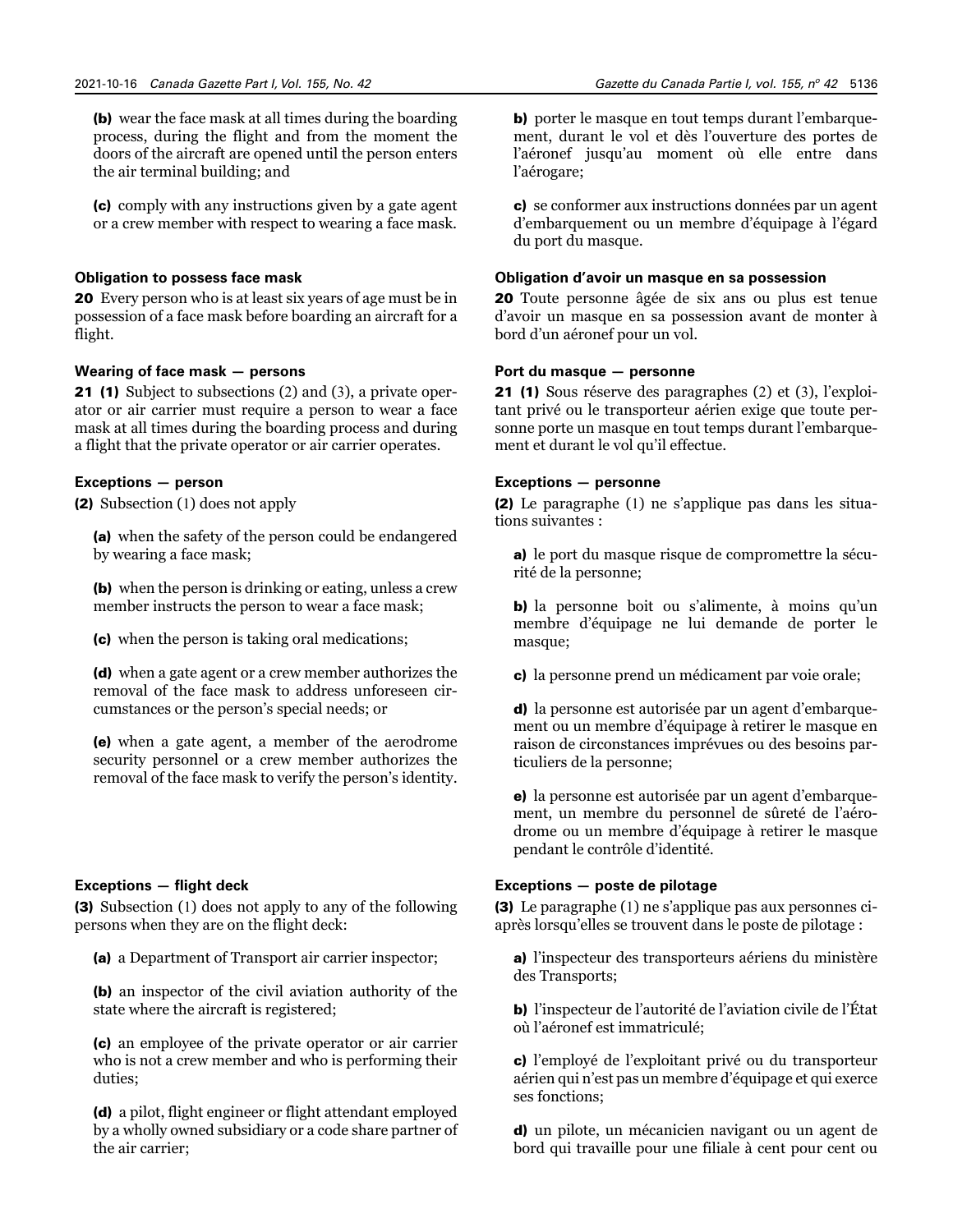(e) a person who has expertise related to the aircraft, its equipment or its crew members and who is required to be on the flight deck to provide a service to the private operator or air carrier.

### **Compliance**

22 A person must comply with any instructions given by a gate agent, a member of the aerodrome security personnel or a crew member with respect to wearing a face mask.

#### **Prohibition — private operator or air carrier**

23 A private operator or air carrier must not permit a person to board an aircraft for a flight that the private operator or air carrier operates if

(a) the person is not in possession of a face mask; or

(b) the person refuses to comply with an instruction given by a gate agent or a crew member with respect to wearing a face mask.

# **Refusal to comply**

24 (1) If, during a flight that a private operator or air carrier operates, a person refuses to comply with an instruction given by a crew member with respect to wearing a face mask, the private operator or air carrier must

(a) keep a record of

(i) the date and flight number,

(ii) the person's name, date of birth and contact information, including the person's home address, telephone number and email address,

(iii) the person's seat number, and

(iv) the circumstances related to the refusal to comply; and

(b) inform the Minister as soon as feasible of any record created under paragraph (a).

# **Retention period**

(2) The private operator or air carrier must retain the record referred to in paragraph (1)(a) for a period of at least 12 months after the day of the flight.

# **Ministerial request**

(3) The private operator or air carrier must make the records referred to in paragraph (1)(a) available to the Minister on request.

pour un partenaire à code partagé du transporteur aérien;

e) la personne qui possède une expertise liée à l'aéronef, à son équipement ou à ses membres d'équipage et qui doit être dans le poste de pilotage pour fournir un service à l'exploitant privé ou au transporteur aérien.

# **Conformité**

22 Toute personne est tenue de se conformer aux instructions de l'agent d'embarquement, du membre du personnel de sûreté de l'aérodrome ou du membre d'équipage à l'égard du port du masque.

#### **Interdiction — exploitant privé ou transporteur aérien**

23 Il est interdit à l'exploitant privé ou au transporteur aérien de permettre à une personne, dans les cas ci-après, de monter à bord d'un aéronef pour un vol qu'il effectue :

a) la personne n'a pas de masque en sa possession;

b) la personne refuse de se conformer aux instructions de l'agent d'embarquement ou du membre d'équipage à l'égard du port du masque.

#### **Refus d'obtempérer**

24 (1) Si, durant un vol que l'exploitant privé ou le transporteur aérien effectue, une personne refuse de se conformer aux instructions données par un membre d'équipage à l'égard du port du masque, l'exploitant privé ou le transporteur aérien :

a) consigne dans un registre les renseignements suivants :

(i) la date et le numéro du vol,

(ii) les nom, date de naissance et coordonnées de la personne, y compris son adresse de résidence, son numéro de téléphone et son adresse de courriel,

(iii) le numéro du siège occupé par la personne,

(iv) les circonstances du refus;

b) informe dès que possible le ministre de la création d'un registre en application de l'alinéa a).

#### **Conservation**

(2) L'exploitant privé ou le transporteur aérien conserve le registre visé à l'alinéa (1)a) pendant au moins douze mois suivant la date du vol.

# **Demande du ministre**

(3) L'exploitant privé ou le transporteur aérien met le registre visé à l'alinéa (1)a) à la disposition du ministre à la demande de celui-ci.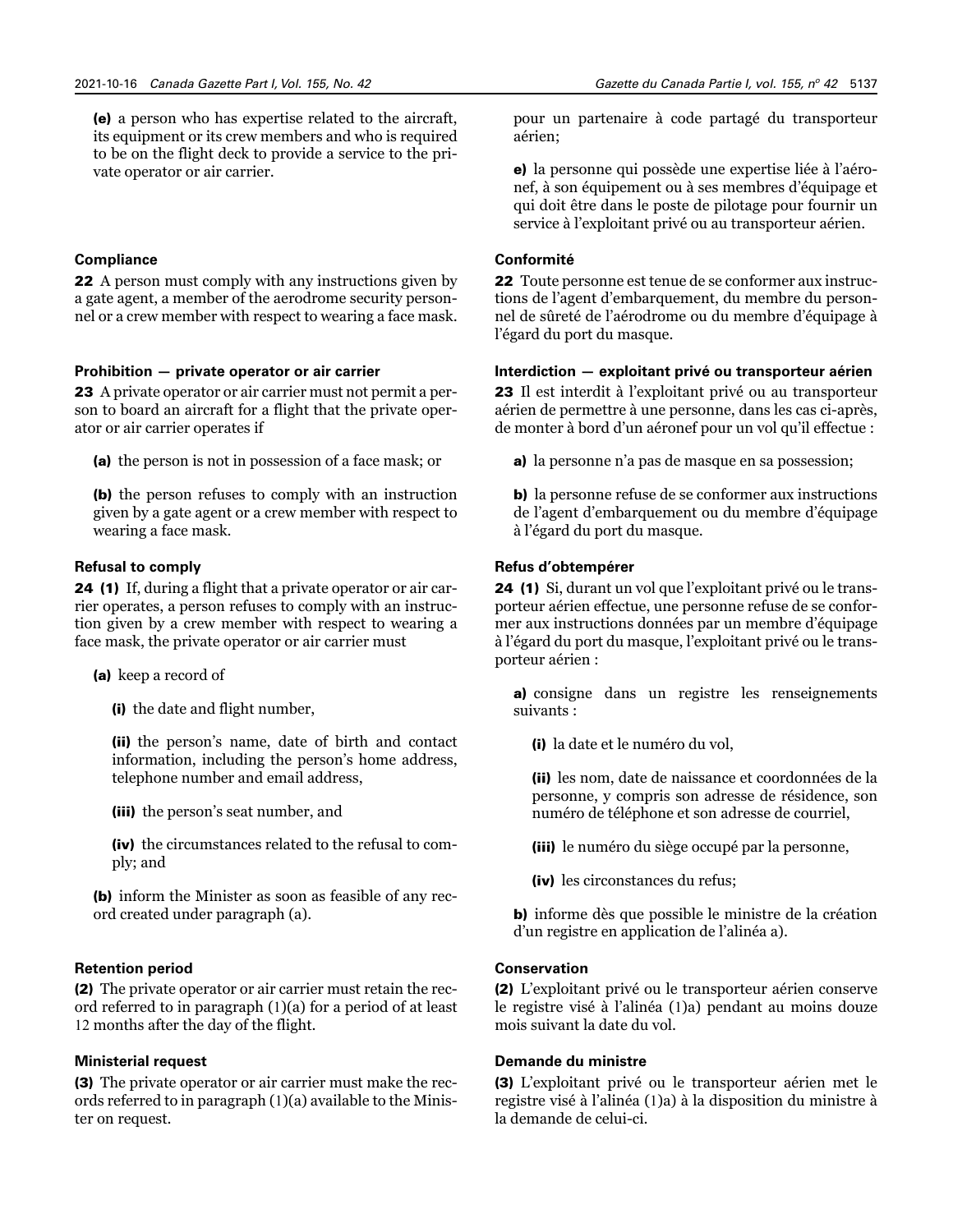#### **Wearing of face mask — crew member**

25 (1) Subject to subsections (2) and (3), a private operator or air carrier must require a crew member to wear a face mask at all times during the boarding process and during a flight that the private operator or air carrier operates.

# **Exceptions — crew member**

(2) Subsection (1) does not apply

(a) when the safety of the crew member could be endangered by wearing a face mask;

(b) when the wearing of a face mask by the crew member could interfere with operational requirements or the safety of the flight; or

(c) when the crew member is drinking, eating or taking oral medications.

# **Exception — flight deck**

(3) Subsection (1) does not apply to a crew member who is a flight crew member when they are on the flight deck.

# **Wearing of face mask — gate agent**

26 (1) Subject to subsections (2) and (3), a private operator or air carrier must require a gate agent to wear a face mask during the boarding process for a flight that the private operator or air carrier operates.

# **Exceptions**

(2) Subsection (1) does not apply

(a) when the safety of the gate agent could be endangered by wearing a face mask; or

(b) when the gate agent is drinking, eating or taking oral medications.

# **Exception — physical barrier**

(3) During the boarding process, subsection (1) does not apply to a gate agent if the gate agent is separated from any other person by a physical barrier that allows the gate agent and the other person to interact and reduces the risk of exposure to COVID-19.

# Deplaning

# **Non-application**

27 (1) Section 28 does not apply to any of the following persons:

(a) a child who is less than two years of age;

#### **Port du masque — membre d'équipage**

25 (1) Sous réserve des paragraphes (2) et (3), l'exploitant privé ou le transporteur aérien exige que tout membre d'équipage porte un masque en tout temps durant l'embarquement et durant le vol qu'il effectue.

# **Exceptions — membre d'équipage**

(2) Le paragraphe (1) ne s'applique pas aux situations suivantes :

a) le port du masque risque de compromettre la sécurité du membre d'équipage;

b) le port du masque par le membre d'équipage risque d'interférer avec des exigences opérationnelles ou de compromettre la sécurité du vol;

c) le membre d'équipage boit, s'alimente ou prend un médicament par voie orale.

# **Exception — poste de pilotage**

(3) Le paragraphe (1) ne s'applique pas au membre d'équipage qui est un membre d'équipage de conduite lorsqu'il se trouve dans le poste de pilotage.

### **Port du masque — agent d'embarquement**

26 (1) Sous réserve des paragraphes (2) et (3), l'exploitant privé ou le transporteur aérien exige que tout agent d'embarquement porte un masque durant l'embarquement pour un vol qu'il effectue.

# **Exceptions**

(2) Le paragraphe (1) ne s'applique pas aux situations suivantes :

a) le port du masque risque de compromettre la sécurité de l'agent d'embarquement;

b) l'agent d'embarquement boit, s'alimente ou prend un médicament par voie orale.

# **Exception — barrière physique**

(3) Le paragraphe (1) ne s'applique pas, durant l'embarquement, à l'agent d'embarquement s'il est séparé des autres personnes par une barrière physique qui lui permet d'interagir avec celles-ci et qui réduit le risque d'exposition à la COVID-19.

# Débarquement

#### **Non-application**

27 (1) L'article 28 ne s'applique pas aux personnes suivantes :

a) l'enfant âgé de moins de deux ans;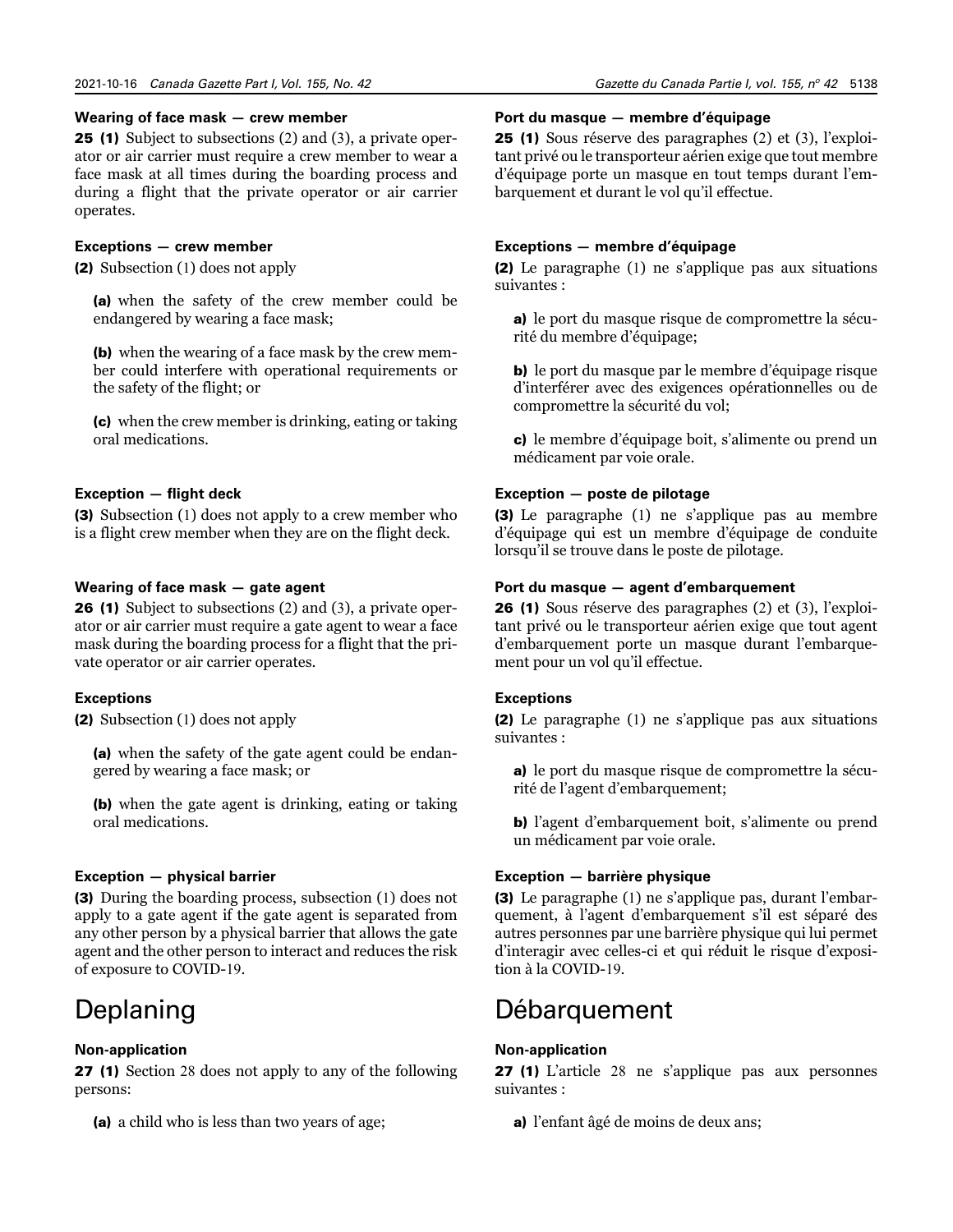(b) a child who is at least two years of age but less than six years of age who is unable to tolerate wearing a face mask;

(c) a person who provides a medical certificate certifying that they are unable to wear a face mask for a medical reason;

(d) a person who is unconscious;

(e) a person who is unable to remove their face mask without assistance;

(f) a person who is on a flight that originates in Canada and is destined to another country.

# **Wearing of face mask**

(2) An adult responsible for a child must ensure that the child wears a face mask when wearing one is required under section 28 if the child

(a) is at least two years of age but less than six years of age and is able to tolerate wearing a face mask; or

(b) is at least six years of age.

# **Wearing of face mask — person**

28 A person who is on board an aircraft must wear a face mask at all times from the moment the doors of the aircraft are opened until the person enters the air terminal building, including by a passenger loading bridge.

# Screening Authority

# **Definition of** *screening authority*

29 (1) For the purposes of sections 30 and 33, *screening authority* means a person responsible for the screening of persons and goods at an aerodrome set out in the schedule to the *CATSA Aerodrome Designation Regulations* or at any other place designated by the Minister under subsection 6(1.1) of the *Canadian Air Transport Security Authority Act*.

# **Non-application**

(2) Sections 30 to 33 do not apply to any of the following persons:

(a) a child who is less than two years of age;

(b) a child who is at least two years of age but less than six years of age who is unable to tolerate wearing a face mask;

(c) a person who provides a medical certificate certifying that they are unable to wear a face mask for a medical reason;

Gazette du Canada Partie I, vol. 155, nº 42 5139

b) l'enfant âgé de deux ans ou plus, mais de moins de six ans, qui ne peut tolérer le port du masque;

c) la personne qui fournit un certificat médical attestant qu'elle ne peut porter de masque pour des raisons médicales;

d) la personne qui est inconsciente;

e) la personne qui est incapable de retirer son masque par elle-même;

f) la personne qui est à bord d'un vol en provenance du Canada et à destination d'un pays étranger.

# **Port du masque**

(2) L'adulte responsable d'un enfant veille à ce que celuici porte un masque lorsque l'article 28 l'exige si l'enfant :

a) est âgé de deux ans ou plus, mais de moins de six ans, et peut tolérer le port du masque;

b) est âgé de six ans ou plus.

# **Port du masque — personne**

28 Toute personne à bord d'un aéronef est tenue de porter un masque en tout temps dès l'ouverture des portes de l'aéronef jusqu'au moment où elle entre dans l'aérogare, notamment par une passerelle d'embarquement des passagers.

# Administration de contrôle

# **Définition de** *administration de contrôle*

29 (1) Pour l'application des articles 30 et 33, *administration de contrôle* s'entend de la personne responsable du contrôle des personnes et des biens à tout aérodrome visé à l'annexe du *Règlement sur la désignation des aérodromes de l'ACSTA* ou à tout autre endroit désigné par le ministre au titre du paragraphe 6(1.1) de la *Loi sur l'Administration canadienne de la sûreté du transport aérien*.

# **Non-application**

(2) Les articles 30 à 33 ne s'appliquent pas aux personnes suivantes :

a) l'enfant âgé de moins de deux ans;

b) l'enfant âgé de deux ans ou plus, mais de moins de six ans, qui ne peut tolérer le port du masque;

c) la personne qui fournit un certificat médical attestant qu'elle ne peut porter de masque pour des raisons médicales;

d) la personne qui est inconsciente;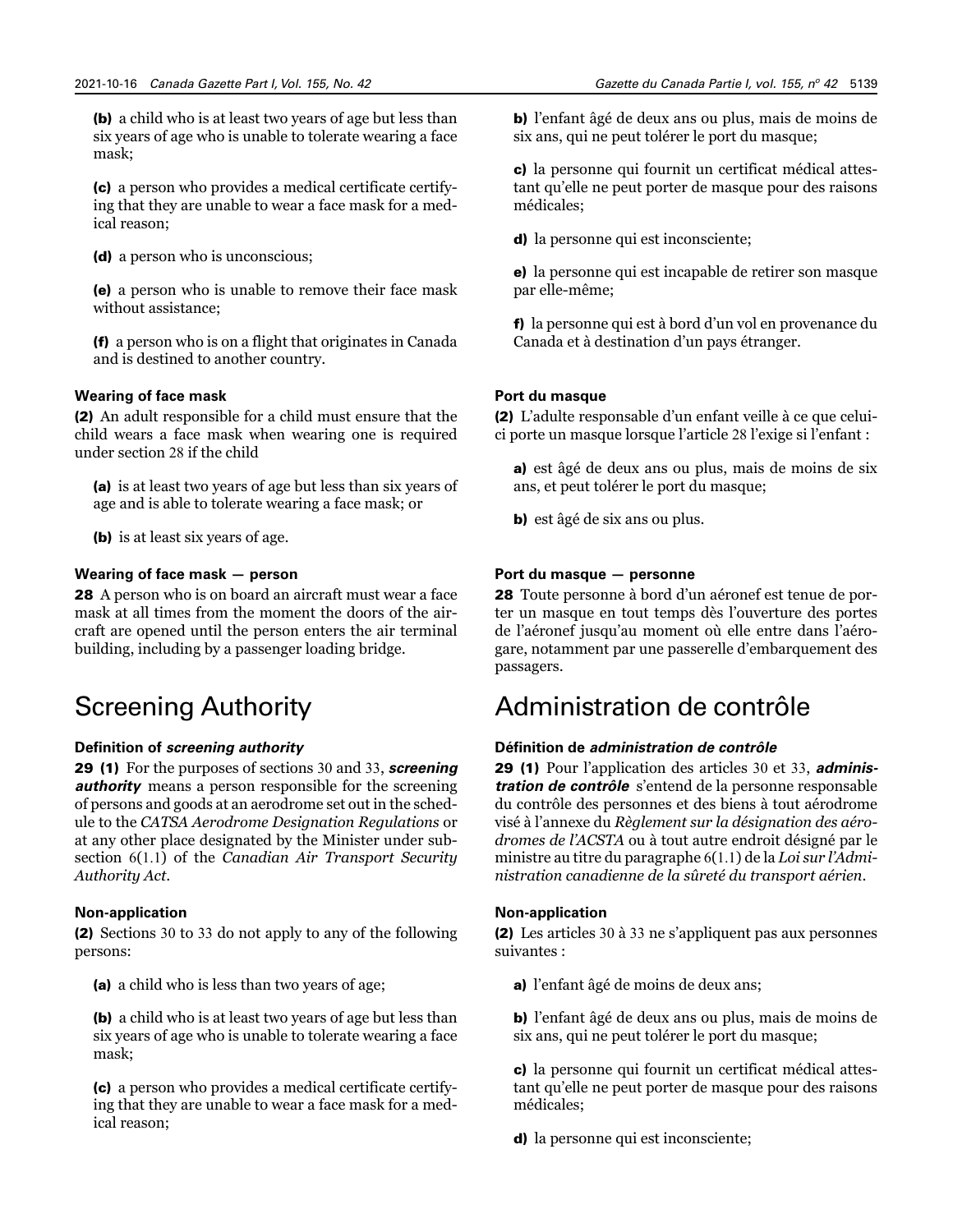(d) a person who is unconscious;

(e) a person who is unable to remove their face mask without assistance;

(f) a member of emergency response provider personnel who is responding to an emergency;

(g) a peace officer who is responding to an emergency.

# **Wearing of face mask**

(3) An adult responsible for a child must ensure that the child wears a face mask when wearing one is required under subsection 30(2) and removes it when required by a screening officer to do so under subsection 30(3) if the child

(a) is at least two years of age but less than six years of age and is able to tolerate wearing a face mask; or

(b) is at least six years of age.

# **Requirement — passenger screening checkpoint**

30 (1) A screening authority must notify a person who is subject to screening at a passenger screening checkpoint that they must wear a face mask at all times during screening.

# **Wearing of face mask — person**

(2) Subject to subsection (3), a person who is the subject of screening referred to in subsection (1) must wear a face mask at all times during screening.

# **Requirement to remove face mask**

(3) A person who is required by a screening officer to remove their face mask during screening must do so.

# **Wearing of face mask — screening officer**

(4) A screening officer must wear a face mask at a passenger screening checkpoint when conducting the screening of a person if, during the screening, the screening officer is two metres or less from the person being screened.

# **Requirement — non-passenger screening checkpoint**

31 (1) A person who presents themselves at a nonpassenger screening checkpoint to enter into a restricted area must wear a face mask at all times.

# **Wearing of face mask — screening officer**

(2) Subject to subsection (3), a screening officer must wear a face mask at all times at a non-passenger screening checkpoint.

e) la personne qui est incapable de retirer son masque par elle-même;

f) le membre du personnel des fournisseurs de services d'urgence qui répond à une urgence;

g) l'agent de la paix qui répond à une urgence.

# **Port du masque**

(3) L'adulte responsable d'un enfant veille à ce que celuici porte un masque lorsque le paragraphe 30(2) l'exige et l'enlève lorsque l'agent de contrôle lui en fait la demande au titre du paragraphe 30(3) si l'enfant :

a) est âgé de deux ans ou plus, mais de moins de six ans, et peut tolérer le port du masque;

b) est âgé de six ans ou plus.

# **Exigence — point de contrôle des passagers**

30 (1) L'administration de contrôle avise la personne qui fait l'objet d'un contrôle à un point de contrôle des passagers qu'elle doit porter un masque en tout temps pendant le contrôle.

# **Port du masque — personne**

(2) Sous réserve du paragraphe (3), la personne qui fait l'objet du contrôle visé au paragraphe (1) est tenue de porter un masque en tout temps pendant le contrôle.

# **Exigence d'enlever le masque**

(3) Pendant le contrôle, la personne enlève son masque si l'agent de contrôle lui en fait la demande.

# **Port du masque — agent de contrôle**

(4) L'agent de contrôle est tenu de porter un masque à un point de contrôle des passagers lorsqu'il effectue le contrôle d'une personne si, lors du contrôle, il se trouve à une distance de deux mètres ou moins de la personne qui fait l'objet du contrôle.

# **Exigence — point de contrôle des non-passagers**

31 (1) La personne qui se présente à un point de contrôle des non-passagers pour passer dans une zone réglementée porte un masque en tout temps.

# **Port du masque — agent de contrôle**

(2) Sous réserve du paragraphe (3), l'agent de contrôle est tenu de porter un masque en tout temps lorsqu'il se trouve à un point de contrôle des non-passagers.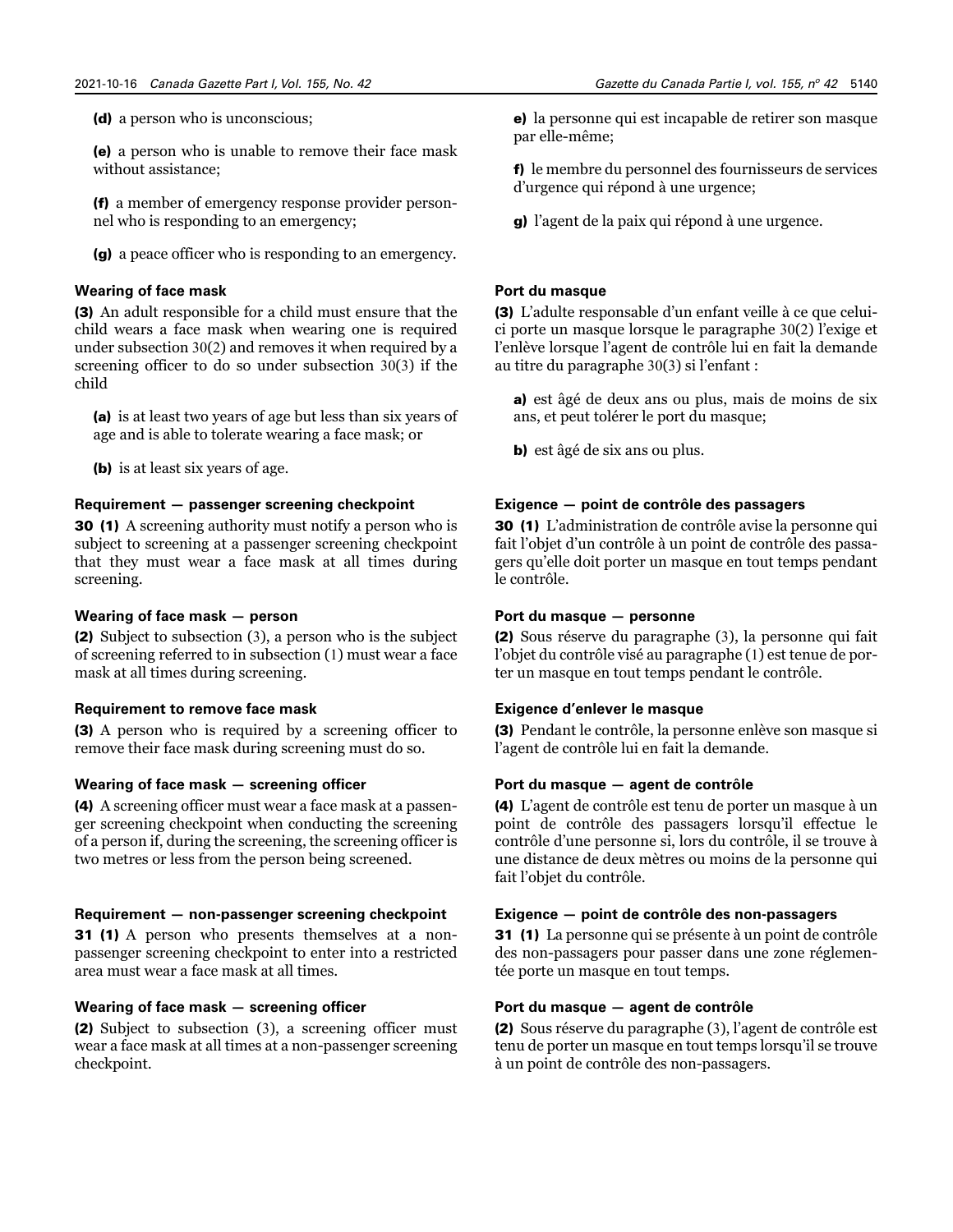# **Exceptions**

(3) Subsection (2) does not apply

(a) when the safety of the screening officer could be endangered by wearing a face mask; or

(b) when the screening officer is drinking, eating or taking oral medications.

#### **Exception — physical barrier**

**32** Sections 30 and 31 do not apply to a person, including a screening officer, if the person is two metres or less from another person and both persons are separated by a physical barrier that allows them to interact and reduces the risk of exposure to COVID-19.

# **Prohibition — passenger screening checkpoint**

33 (1) A screening authority must not permit a person who has been notified to wear a face mask and refuses to do so to pass beyond a passenger screening checkpoint into a restricted area.

# **Prohibition — non-passenger screening checkpoint**

(2) A screening authority must not permit a person who refuses to wear a face mask to pass beyond a non-passenger screening checkpoint into a restricted area.

# Designated Provisions

# **Designation**

34 (1) The provisions of this Interim Order set out in column 1 of Schedule 2 are designated as provisions the contravention of which may be dealt with under and in accordance with the procedure set out in sections 7.7 to 8.2 of the Act.

#### **Maximum amounts**

(2) The amounts set out in column 2 of Schedule 2 are the maximum amounts of the penalty payable in respect of a contravention of the designated provisions set out in column 1.

#### **Notice**

(3) A notice referred to in subsection 7.7(1) of the Act must be in writing and must specify

(a) the particulars of the alleged contravention;

(b) that the person on whom the notice is served or to whom it is sent has the option of paying the amount specified in the notice or filing with the Tribunal a request for a review of the alleged contravention or the amount of the penalty;

# **Exceptions**

(3) Le paragraphe (2) ne s'applique pas aux situations suivantes :

a) le port du masque risque de compromettre la sécurité de l'agent de contrôle;

b) l'agent de contrôle boit, s'alimente ou prend un médicament par voie orale.

#### **Exception — barrière physique**

32 Les articles 30 et 31 ne s'appliquent pas à la personne, notamment l'agent de contrôle, qui se trouve à deux mètres ou moins d'une autre personne si elle est séparée de l'autre personne par une barrière physique qui leur permet d'interagir et qui réduit le risque d'exposition à la COVID-19.

### **Interdiction — point de contrôle des passagers**

33 (1) L'administration de contrôle interdit à toute personne qui a été avisée de porter un masque et qui n'en porte pas de traverser un point de contrôle des passagers pour se rendre dans une zone réglementée.

#### **Interdiction — point de contrôle des non-passagers**

(2) Elle interdit à toute personne qui ne porte pas de masque de traverser un point de contrôle des nonpassagers pour se rendre dans une zone réglementée.

# Textes désignés

# **Désignation**

34 (1) Les dispositions du présent arrêté d'urgence figurant à la colonne 1 de l'annexe 2 sont désignées comme dispositions dont la transgression est traitée conformément à la procédure prévue aux articles 7.7 à 8.2 de la Loi.

# **Montants maximaux**

(2) Les sommes indiquées à la colonne 2 de l'annexe 2 représentent les montants maximaux de l'amende à payer au titre d'une contravention au texte désigné figurant à la colonne 1.

# **Avis**

(3) L'avis visé au paragraphe 7.7(1) de la Loi est donné par écrit et comporte :

a) une description des faits reprochés;

b) un énoncé indiquant que le destinataire de l'avis doit soit payer la somme fixée dans l'avis, soit déposer auprès du Tribunal une requête en révision des faits reprochés ou du montant de l'amende;

c) un énoncé indiquant que le paiement de la somme fixée dans l'avis sera accepté par le ministre en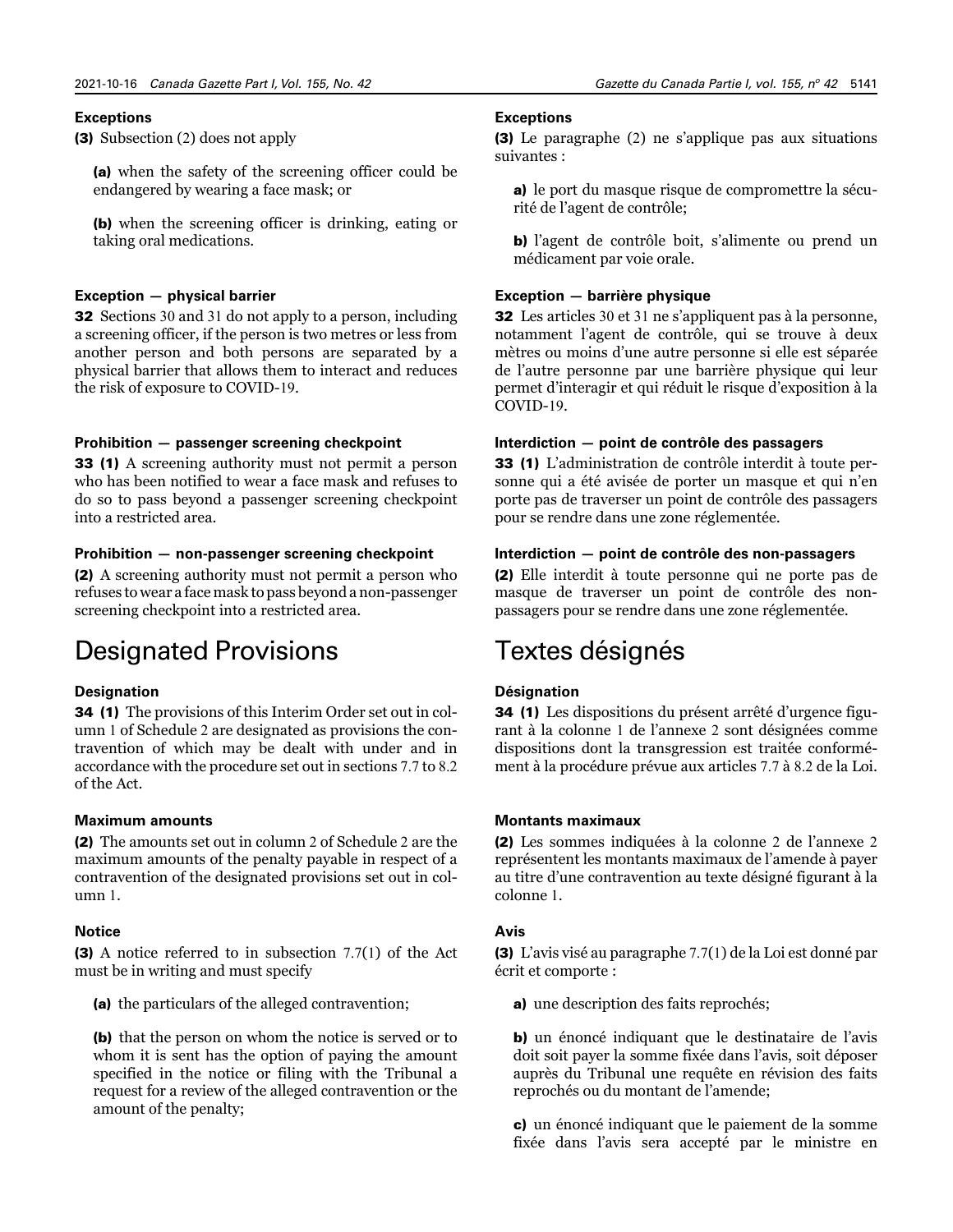(c) that payment of the amount specified in the notice will be accepted by the Minister in satisfaction of the amount of the penalty for the alleged contravention and that no further proceedings under Part I of the Act will be taken against the person on whom the notice in respect of that contravention is served or to whom it is sent;

(d) that the person on whom the notice is served or to whom it is sent will be provided with an opportunity consistent with procedural fairness and natural justice to present evidence before the Tribunal and make representations in relation to the alleged contravention if the person files a request for a review with the Tribunal; and

(e) that the person on whom the notice is served or to whom it is sent will be considered to have committed the contravention set out in the notice if they fail to pay the amount specified in the notice and fail to file a request for a review with the Tribunal within the prescribed period.

# Repeal

35 **The** *Interim Order Respecting Certain Requirements for Civil Aviation Due to COVID-19, No. 40***, made on September 23, 2021, is repealed.**

# **SCHEDULE 1**

(Subsection 13(2))

# Countries and Territories

| ltem | Name    |
|------|---------|
| 1    | India   |
| 2    | Morocco |

# **SCHEDULE 2**

(Subsections 34(1) and (2))

# Designated Provisions

| Column 1                    | Column 2                       |             |  |
|-----------------------------|--------------------------------|-------------|--|
| <b>Designated Provision</b> | Maximum Amount of Penalty (\$) |             |  |
|                             | Individual                     | Corporation |  |
| Subsection 2(1)             | 5,000                          | 25,000      |  |
| Subsection 2(2)             | 5,000                          | 25,000      |  |
| Subsection 2(3)             | 5,000                          | 25,000      |  |
| Subsection 2(4)             | 5,000                          | 25,000      |  |

règlement de l'amende imposée et qu'aucune poursuite ne sera intentée par la suite au titre de la partie I de la Loi contre le destinataire de l'avis pour la même contravention;

d) un énoncé indiquant que, si le destinataire de l'avis dépose une requête en révision auprès du Tribunal, il se verra accorder la possibilité de présenter ses éléments de preuve et ses observations sur les faits reprochés, conformément aux principes de l'équité procédurale et de la justice naturelle;

e) un énoncé indiquant que le défaut par le destinataire de l'avis de verser la somme qui y est fixée et de déposer, dans le délai imparti, une requête en révision auprès du Tribunal vaut aveu de responsabilité à l'égard de la contravention.

# Abrogation

35 **L'***Arrêté d'urgence no 40 visant certaines exigences relatives à l'aviation civile en raison de la COVID-19***, pris le 23 septembre 2021, est abrogé.**

# **ANNEXE 1**

(paragraphe 13(2))

# Pays et territoires

| Article Nom    |       |
|----------------|-------|
| 1              | Inde  |
| $\overline{2}$ | Maroc |

# **ANNEXE 2**

(paragraphes 34(1) et (2))

# Textes désignés

| Colonne 1       |                   | Colonne 2                        |  |  |
|-----------------|-------------------|----------------------------------|--|--|
| Texte désigné   |                   | Montant maximal de l'amende (\$) |  |  |
|                 | Personne physique | Personne morale                  |  |  |
| Paragraphe 2(1) | 5 0 0 0           | 25 000                           |  |  |
| Paragraphe 2(2) | 5000              | 25 000                           |  |  |
| Paragraphe 2(3) | 5 0 0 0           | 25 000                           |  |  |
| Paragraphe 2(4) | 5000              | 25 000                           |  |  |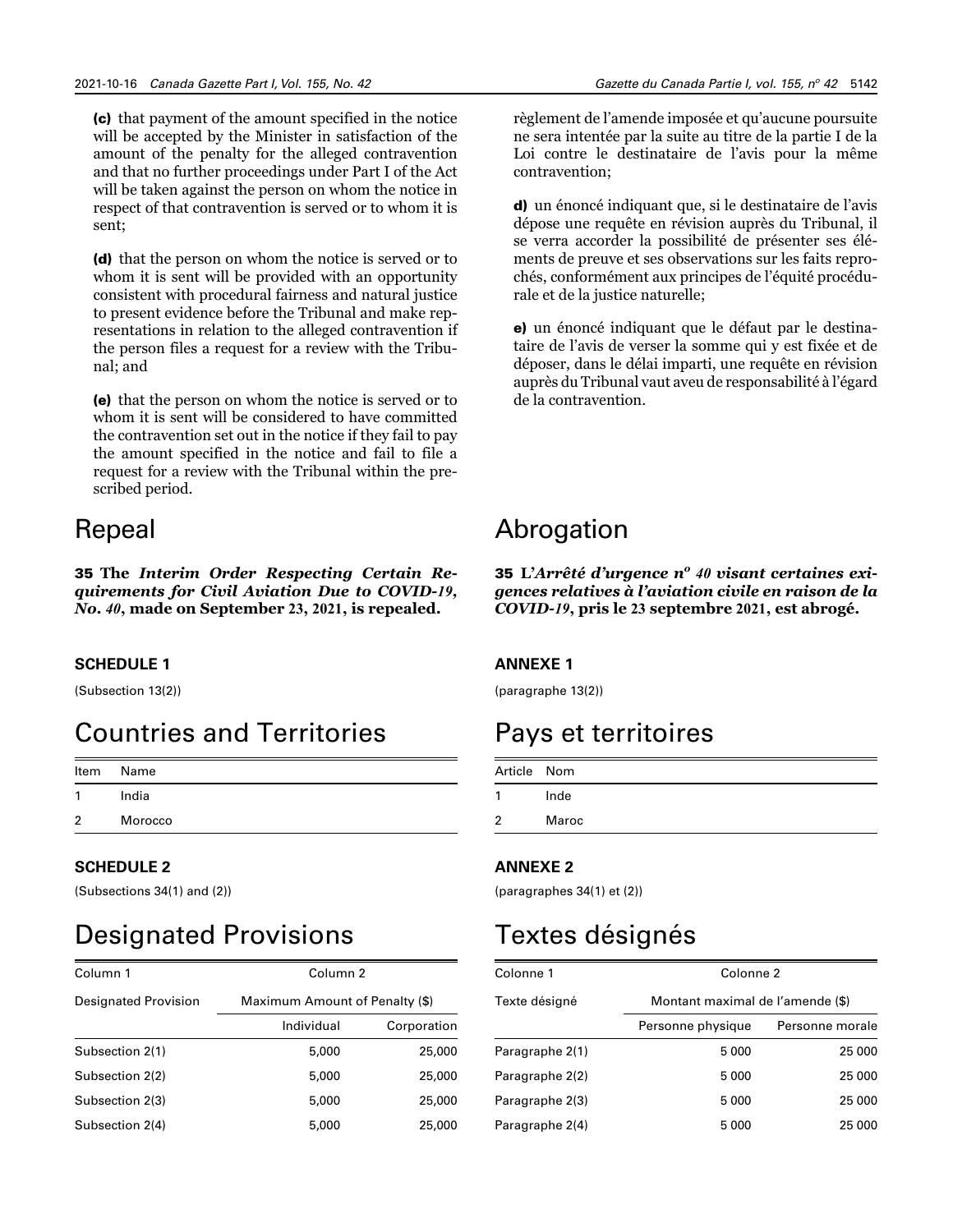# 2021-10-16 *Canada Gazette Part I, Vol. 155, No. 42 Gazette du Canada Partie I, vol. 155, n<sup>o</sup>*

| Column 1                    | Column 2                       | Colonne 1   |                  | Colonne 2                        |                 |
|-----------------------------|--------------------------------|-------------|------------------|----------------------------------|-----------------|
| <b>Designated Provision</b> | Maximum Amount of Penalty (\$) |             | Texte désigné    | Montant maximal de l'amende (\$) |                 |
|                             | Individual                     | Corporation |                  | Personne physique                | Personne morale |
| Subsection 3(1)             | 5,000                          |             | Paragraphe 3(1)  | 5 0 0 0                          |                 |
| Subsection 3(2)             | 5,000                          |             | Paragraphe 3(2)  | 5 0 0 0                          |                 |
| Section 4                   | 5,000                          | 25,000      | Article 4        | 5 0 0 0                          | 25 000          |
| Section 5                   | 5,000                          | 25,000      | Article 5        | 5 0 0 0                          | 25 000          |
| Subsection 8(1)             | 5,000                          | 25,000      | Paragraphe 8(1)  | 5 0 0 0                          | 25 000          |
| Subsection 8(2)             | 5,000                          | 25,000      | Paragraphe 8(2)  | 5 0 0 0                          | 25 000          |
| Subsection 8(3)             | 5,000                          |             | Paragraphe 8(3)  | 5 0 0 0                          |                 |
| Subsection 8(4)             | 5,000                          | 25,000      | Paragraphe 8(4)  | 5 0 0 0                          | 25 000          |
| Subsection 8(5)             | 5,000                          |             | Paragraphe 8(5)  | 5 0 0 0                          |                 |
| Subsection 8(7)             | 5,000                          | 25,000      | Paragraphe 8(7)  | 5 0 0 0                          | 25 000          |
| Section 9                   | 5,000                          | 25,000      | Article 9        | 5 0 0 0                          | 25 000          |
| Section 10                  | 5,000                          |             | Article 10       | 5 0 0 0                          |                 |
| Section 12                  | 5,000                          | 25,000      | Article 12       | 5 0 0 0                          | 25 000          |
| Subsection 13(1)            | 5,000                          |             | Paragraphe 13(1) | 5 0 0 0                          |                 |
| Section 15                  | 5,000                          |             | Article 15       | 5 0 0 0                          |                 |
| Section 16                  | 5,000                          | 25,000      | Article 16       | 5 0 0 0                          | 25 000          |
| Section 17                  | 5,000                          | 25,000      | Article 17       | 5 0 0 0                          | 25 000          |
| Subsection 18(2)            | 5,000                          |             | Paragraphe 18(2) | 5 0 0 0                          |                 |
| Subsection 18(3)            | 5,000                          |             | Paragraphe 18(3) | 5 0 0 0                          |                 |
| Section 19                  | 5,000                          | 25,000      | Article 19       | 5 0 0 0                          | 25 000          |
| Section 20                  | 5,000                          |             | Article 20       | 5 0 0 0                          |                 |
| Subsection 21(1)            | 5,000                          | 25,000      | Paragraphe 21(1) | 5 0 0 0                          | 25 000          |
| Section 22                  | 5,000                          |             | Article 22       | 5 0 0 0                          |                 |
| Section 23                  | 5,000                          | 25,000      | Article 23       | 5 0 0 0                          | 25 000          |
| Subsection 24(1)            | 5,000                          | 25,000      | Paragraphe 24(1) | 5 0 0 0                          | 25 000          |
| Subsection 24(2)            | 5,000                          | 25,000      | Paragraphe 24(2) | 5 0 0 0                          | 25 000          |
| Subsection 24(3)            | 5,000                          | 25,000      | Paragraphe 24(3) | 5 0 0 0                          | 25 000          |
| Subsection 25(1)            | 5,000                          | 25,000      | Paragraphe 25(1) | 5 0 0 0                          | 25 000          |
| Subsection 26(1)            | 5,000                          | 25,000      | Paragraphe 26(1) | 5 0 0 0                          | 25 000          |
| Subsection 27(2)            | 5,000                          |             | Paragraphe 27(2) | 5 0 0 0                          |                 |
| Section 28                  | 5,000                          |             | Article 28       | 5 0 0 0                          |                 |
| Subsection 29(3)            | 5,000                          |             | Paragraphe 29(3) | 5 0 0 0                          |                 |
| Subsection 30(1)            |                                | 25,000      | Paragraphe 30(1) |                                  | 25 000          |
| Subsection 30(2)            | 5,000                          |             | Paragraphe 30(2) | 5 0 0 0                          |                 |
| Subsection 30(3)            | 5,000                          |             | Paragraphe 30(3) | 5 0 0 0                          |                 |
| Subsection 30(4)            | 5,000                          |             | Paragraphe 30(4) | 5 0 0 0                          |                 |
| Subsection 31(1)            | 5,000                          |             | Paragraphe 31(1) | 5 0 0 0                          |                 |
| Subsection 31(2)            | 5,000                          |             | Paragraphe 31(2) | 5 0 0 0                          |                 |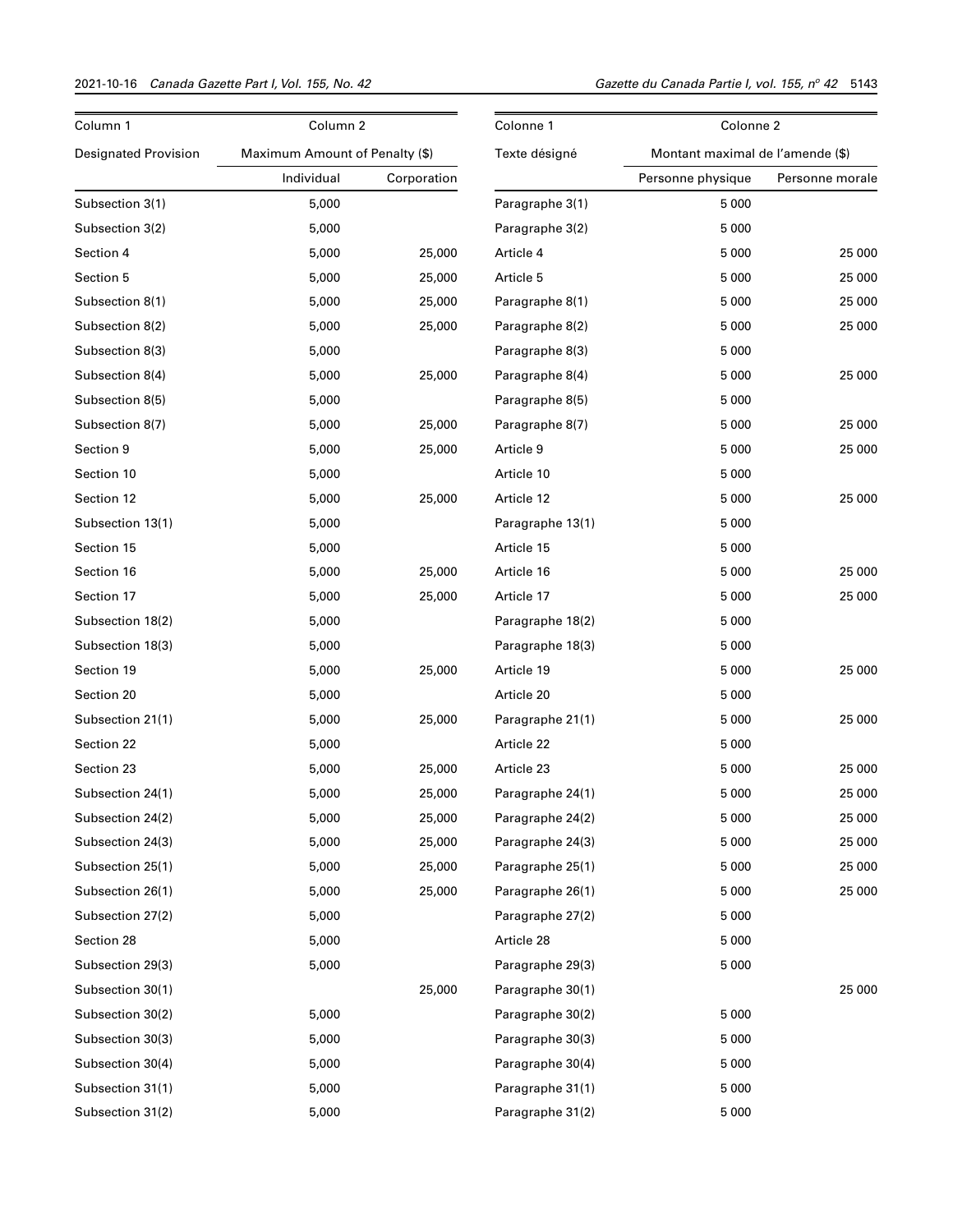| Column 1                    | Column <sub>2</sub>            |             |  |  |  |
|-----------------------------|--------------------------------|-------------|--|--|--|
| <b>Designated Provision</b> | Maximum Amount of Penalty (\$) |             |  |  |  |
|                             | Individual                     | Corporation |  |  |  |
| Subsection 33(1)            |                                | 25,000      |  |  |  |
| Subsection 33(2)            |                                | 25,000      |  |  |  |

# **INNOVATION, SCIENCE AND ECONOMIC DEVELOPMENT CANADA**

# RADIOCOMMUNICATION ACT

*Notice No. SLPB-005-21 — Extension to the comment period:* Consultation on New Access Licensing Framework, Changes to Subordinate Licensing and White Space to Support Rural and Remote Deployment

Notice No. SLPB-004-21, *[Consultation on New Access](https://www.ic.gc.ca/eic/site/smt-gst.nsf/eng/sf11717.html) [Licensing Framework, Changes to Subordinate Licens](https://www.ic.gc.ca/eic/site/smt-gst.nsf/eng/sf11717.html)[ing and White Space to Support Rural and Remote](https://www.ic.gc.ca/eic/site/smt-gst.nsf/eng/sf11717.html) [Deployment](https://www.ic.gc.ca/eic/site/smt-gst.nsf/eng/sf11717.html)*, was published on Innovation, Science and Economic Development Canada's (ISED) [Spectrum Man](http://www.ic.gc.ca/eic/site/smt-gst.nsf/eng/home)[agement and Telecommunications](http://www.ic.gc.ca/eic/site/smt-gst.nsf/eng/home) website on August 4, 2021. The deadline for submitting comments was October 12, 2021, and the deadline for submitting reply comments was November 24, 2021.

The purpose of the present notice is to advise all interested parties that the deadline for submitting comments has been extended to October 26, 2021, and the deadline for submitting reply comments has been extended to December 7, 2021. All comments received will be posted on ISED's [Spectrum Management and](http://www.ic.gc.ca/eic/site/smt-gst.nsf/eng/home)  [Telecommunications](http://www.ic.gc.ca/eic/site/smt-gst.nsf/eng/home) website.

#### **Obtaining copies**

Copies of this notice and of documents referred to herein are available electronically on ISED's [Spectrum Manage](http://www.ised.gc.ca/spectrum)[ment and Telecommunications](http://www.ised.gc.ca/spectrum) website.

Official versions of notices can be viewed on the *[Canada](http://www.gazette.gc.ca/rp-pr/publications-eng.html) Gazette* [website](http://www.gazette.gc.ca/rp-pr/publications-eng.html).

October 7, 2021

# **Chantal Davis**

Senior Director Spectrum Licensing Policy Branch

| Colonne 1        | Colonne 2                        |                 |  |  |  |
|------------------|----------------------------------|-----------------|--|--|--|
| Texte désigné    | Montant maximal de l'amende (\$) |                 |  |  |  |
|                  | Personne physique                | Personne morale |  |  |  |
| Paragraphe 33(1) |                                  | 25 000          |  |  |  |
| Paragraphe 33(2) |                                  | 25 000          |  |  |  |

# **INNOVATION, SCIENCES ET DÉVELOPPEMENT ÉCONOMIQUE CANADA**

# LOI SUR LA RADIOCOMMUNICATION

*Avis no SLPB-005-21 — Prolongation de la période de réception des commentaires :* Consultation sur un nouveau cadre de délivrance des licences d'accès et sur les changements régissant la subordination des licences et les systèmes d'espaces blancs pour soutenir le déploiement dans les régions rurales et éloignées

L'avis nº SLPB-004-21, *Consultation sur un nouveau [cadre de délivrance des licences d'accès et sur les change](https://www.ic.gc.ca/eic/site/smt-gst.nsf/fra/sf11717.html)[ments régissant la subordination des licences et les sys](https://www.ic.gc.ca/eic/site/smt-gst.nsf/fra/sf11717.html)[tèmes d'espaces blancs pour soutenir le déploiement dans](https://www.ic.gc.ca/eic/site/smt-gst.nsf/fra/sf11717.html)  [les régions rurales et éloignées](https://www.ic.gc.ca/eic/site/smt-gst.nsf/fra/sf11717.html)*, a été publié sur le [site](http://www.ic.gc.ca/eic/site/smt-gst.nsf/fra/accueil)  [Web de Gestion du spectre et télécommunications](http://www.ic.gc.ca/eic/site/smt-gst.nsf/fra/accueil) d'Innovation, Sciences et Développement économique Canada (ISDE) le 4 août 2021. La date limite de présentation des commentaires était le 12 octobre 2021 et la date limite pour la présentation des réponses aux commentaires était le 24 novembre 2021.

Le présent avis a pour objet d'informer toutes les parties intéressées que la date limite de présentation des commentaires a été reportée au 26 octobre 2021 et que la date limite de présentation des réponses aux commentaires a été reportée au 7 décembre 2021. Tous les commentaires reçus seront publiés sur le [site Web de Gestion du spectre](http://www.ic.gc.ca/eic/site/smt-gst.nsf/fra/accueil)  [et télécommunications](http://www.ic.gc.ca/eic/site/smt-gst.nsf/fra/accueil) d'ISDE.

#### **Obtention de copies**

Le présent avis ainsi que les documents cités sont affichés sur le [site Web de Gestion du spectre et télécommunica](https://www.ic.gc.ca/eic/site/smt-gst.nsf/fra/accueil)[tions](https://www.ic.gc.ca/eic/site/smt-gst.nsf/fra/accueil) d'ISDE.

On peut consulter la version officielle des avis sur le [site](http://www.gazette.gc.ca/rp-pr/publications-fra.html)  Web de la *[Gazette du Canada](http://www.gazette.gc.ca/rp-pr/publications-fra.html)*.

Le 7 octobre 2021

La directrice principale Direction générale de la politique des licences du spectre **Chantal Davis**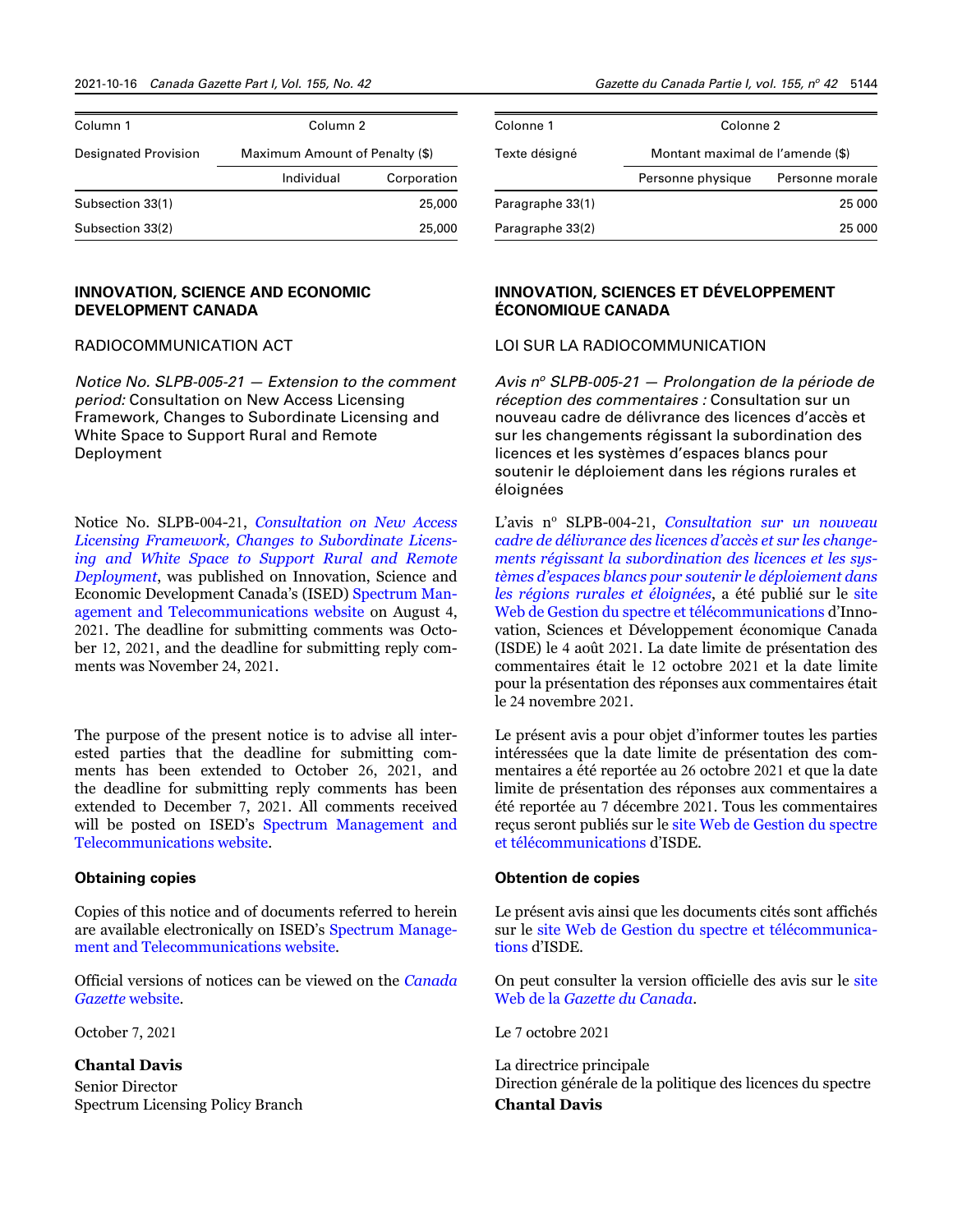# <span id="page-20-0"></span>**PARLIAMENT**

# **OFFICE OF THE CHIEF ELECTORAL OFFICER**

ELECTORAL BOUNDARIES READJUSTMENT ACT

# *Statement of number of members of the House of Commons to be assigned to each of the provinces*

Notice is hereby given, pursuant to subsection 14(1) of the *Electoral Boundaries Readjustment Act*, that the results of the calculation that I have made of the number of members of the House of Commons to be assigned to each of the provinces are

- Forty-three for the Province of British Columbia;
- Thirty-seven for the Province of Alberta;
- Fourteen for the Province of Saskatchewan;
- Fourteen for the Province of Manitoba;
- One hundred and twenty-two for the Province of Ontario;
- Seventy-seven for the Province of Quebec;
- Ten for the Province of New Brunswick;
- Eleven for the Province of Nova Scotia:
- Four for the Province of Prince Edward Island; and
- Seven for the Province of Newfoundland and Labrador.

October 6, 2021

# **Stéphane Perrault**

Chief Electoral Officer

# **PARLEMENT**

# **BUREAU DU DIRECTEUR GÉNÉRAL DES ÉLECTIONS**

# LOI SUR LA RÉVISION DES LIMITES DES CIRCONSCRIPTIONS ÉLECTORALES

# *État indiquant le nombre de députés à la Chambre des communes à assigner à chacune des provinces*

Avis est par la présente donné, conformément au paragraphe 14(1) de la *Loi sur la révision des limites des circonscriptions électorales*, que les résultats du calcul que j'ai fait du nombre de députés à la Chambre des communes à assigner à chacune des provinces sont les suivants :

- Quarante-trois pour la province de la Colombie-Britannique;
- Trente-sept pour la province d'Alberta;
- Quatorze pour la province de la Saskatchewan;
- Quatorze pour la province du Manitoba;
- Cent vingt-deux pour la province d'Ontario;
- Soixante-dix-sept pour la province de Québec;
- Dix pour la province du Nouveau-Brunswick;
- Onze pour la province de la Nouvelle-Écosse;
- Quatre pour la province de l'Île-du-Prince-Édouard;
- Sept pour la province de Terre-Neuve-et-Labrador.

Le 6 octobre 2021

Le directeur général des élections **Stéphane Perrault**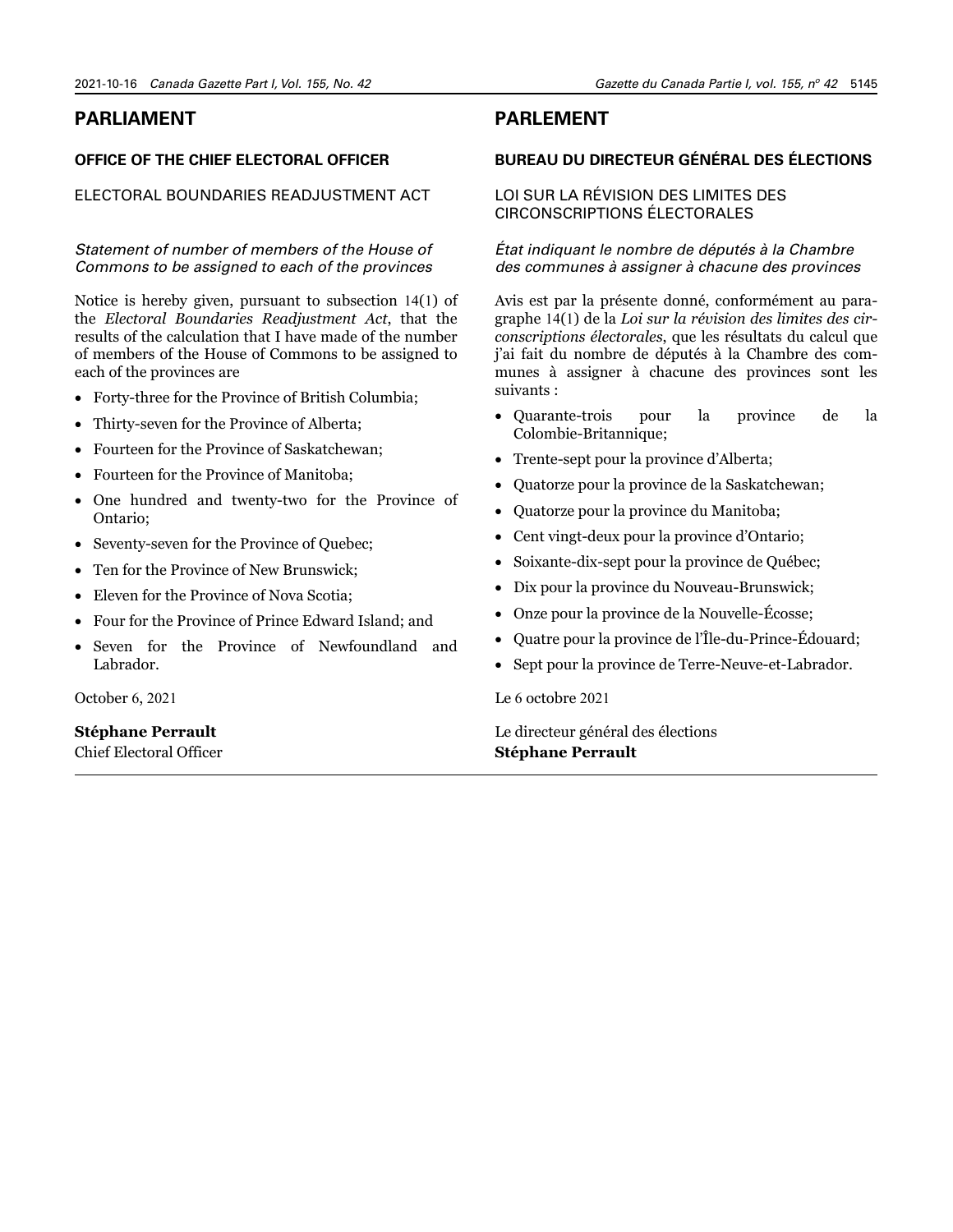# <span id="page-21-0"></span>**COMMISSIONS**

# **CANADIAN RADIO-TELEVISION AND TELECOMMUNICATIONS COMMISSION**

# NOTICE TO INTERESTED PARTIES

The Commission posts on its [website](https://crtc.gc.ca/eng/home-accueil.htm) original, detailed decisions, notices of consultation, regulatory policies, information bulletins and orders as they come into force. In accordance with the *Canadian Radio-television and Telecommunications Commission Rules of Practice and Procedure* (2011), in Part 1 applications, these documents may be examined at the Commission's office, as can be documents relating to a proceeding, including the notices and applications, which are posted on the Commission's website, under ["Public proceedings & hearings.](https://crtc.gc.ca/eng/consultation/)"

The following documents are abridged versions of the Commission's original documents.

# **CANADIAN RADIO-TELEVISION AND TELECOMMUNICATIONS COMMISSION**

# **COMMISSIONS**

# **CONSEIL DE LA RADIODIFFUSION ET DES TÉLÉCOMMUNICATIONS CANADIENNES**

# AVIS AUX INTÉRESSÉS

Le Conseil affiche sur son [site Web](https://crtc.gc.ca/fra/accueil-home.htm) les décisions, les avis de consultation, les politiques réglementaires, les bulletins d'information et les ordonnances originales et détaillées qu'il publie dès leur entrée en vigueur. Conformément à la partie 1 des *Règles de pratique et de procédure du Conseil de la radiodiffusion et des télécommunications canadiennes* (2011), ces documents peuvent être consultés au bureau du Conseil, comme peuvent l'être tous les documents qui se rapportent à une instance, y compris les avis et les demandes, qui sont affichés sur le site Web du Conseil sous la rubrique « [Instances publiques et](https://crtc.gc.ca/fra/consultation/)  [audiences](https://crtc.gc.ca/fra/consultation/) ».

Les documents qui suivent sont des versions abrégées des documents originaux du Conseil.

# **CONSEIL DE LA RADIODIFFUSION ET DES TÉLÉCOMMUNICATIONS CANADIENNES**

# NOTICES OF CONSULTATION

#### AVIS DE CONSULTATION

| Notice number /<br>Numéro de l'avis | Publication date of the notice /<br>Date de publication de l'avis | City / Ville | <b>Province</b> | Deadline for filing of<br>interventions, comments<br>or replies OR hearing date /<br>Date limite pour le dépôt<br>des interventions, des<br>observations ou des réponses<br>OU date de l'audience |
|-------------------------------------|-------------------------------------------------------------------|--------------|-----------------|---------------------------------------------------------------------------------------------------------------------------------------------------------------------------------------------------|
| 2021-337                            | October 5, 2021 /<br>5 octobre 2021                               | Gatineau     | Quebec / Québec | November 4, 2021 /<br>4 novembre 2021                                                                                                                                                             |

#### **DECISIONS**

# DÉCISIONS

| Decision number /<br>Numéro de la décision | <b>Publication date /</b><br>Date de publication | Applicant's name /<br>Nom du demandeur              | Undertaking /<br><b>Entreprise</b> | City / Ville                                    | <b>Province</b>                            |
|--------------------------------------------|--------------------------------------------------|-----------------------------------------------------|------------------------------------|-------------------------------------------------|--------------------------------------------|
| 2021-334                                   | October 4, 2021 /<br>4 octobre 2021              | Rogers Media Inc.                                   | CKKS-FM                            | Chilliwack,<br>Abbotsford and / et<br>Vancouver | British Columbia /<br>Colombie-Britannique |
| 2021-335                                   | October 4, 2021 /<br>4 octobre 2021              | Sur Sagar Radio Inc.                                | VF2689                             | Surrey                                          | British Columbia /<br>Colombie-Britannique |
| 2021-336                                   | October 4, 2021 /<br>4 octobre 2021              | <b>Carlsbad Springs</b><br>Community<br>Association | CJRO-FM                            | <b>Carlsbad Springs</b><br>and / et Sarsfield   | Ontario                                    |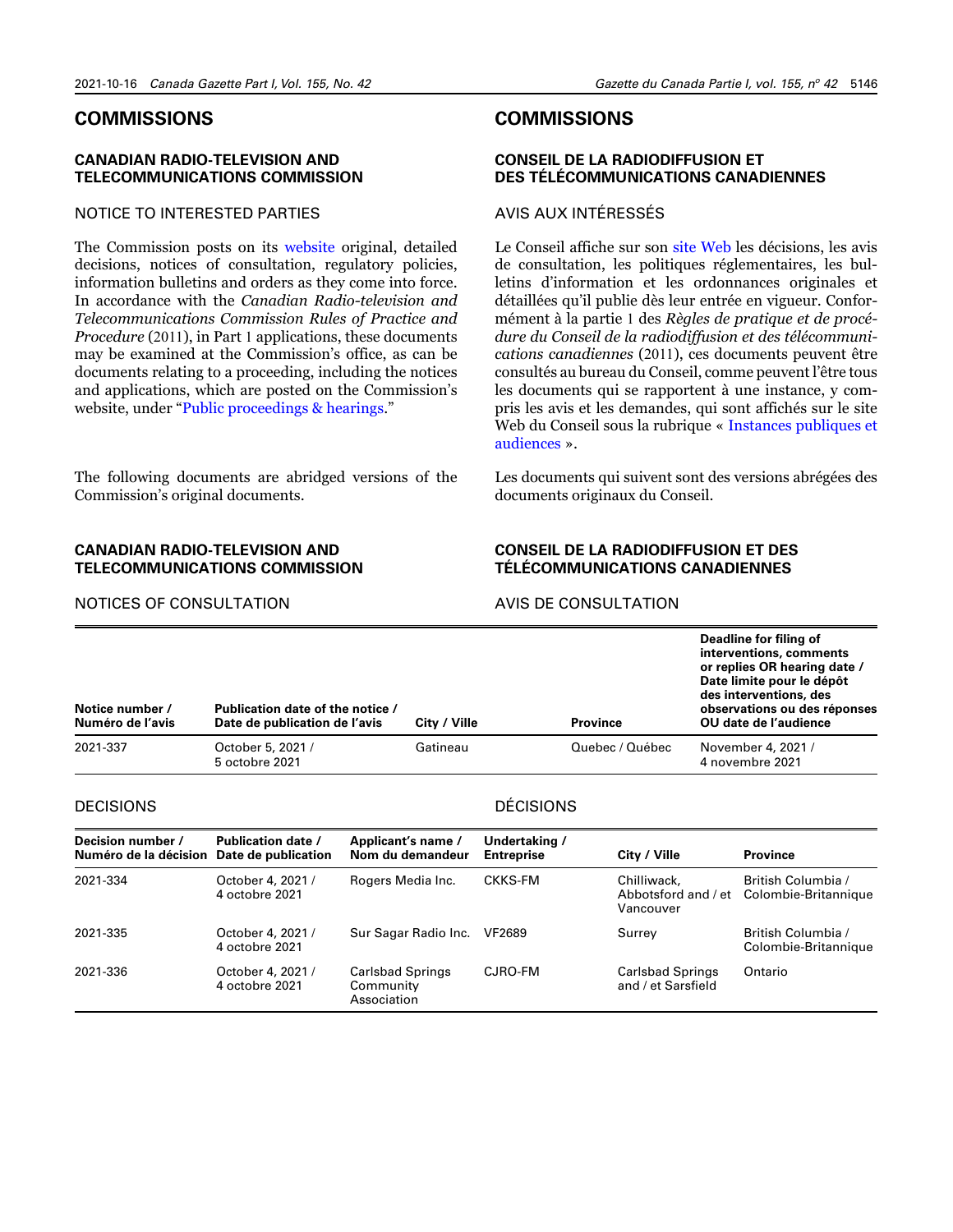# **INTERNATIONAL JOINT COMMISSION**

# BOUNDARY WATERS TREATY OF 1909

*Public hearing on ISRSB's report on managing water supply and food control in the Souris River basin*

The International Joint Commission (IJC) is inviting public comment on recommendations made by the International Souris River Study Board (ISRSB) in a report that reviews the 1989 International Agreement between the Government of Canada and the Government of the United States of America for Water Supply and Flood Control in the Souris River Basin (the 1989 Agreement). Comments will be accepted at a public hearing to be held virtually on November 3, 2021, and by mail, email  $($ [commission@ijc.](mailto:commission%40ijc.org?subject=) [org](mailto:commission%40ijc.org?subject=)) and online on the [public consultation page](https://ijc.org/en/srsb-flood-drought) until November 15, 2021. The ISRSB's full report can be found on the [Study Board's website](http://www.ijc.org/srsb).

# **Public Hearing on ISRSB's Report on Managing Water Supply and Flood Control in the Souris River Basin**

**Date:** November 3, 2021 **Time:** 12–1:30 p.m. CDT (11 a.m.–12:30 p.m. MDT, 1:00–2:30 p.m. EDT)

# **Location:** Virtual, register online on the [public](https://ijc.org/en/srsb-flood-drought)  [consultation page](https://ijc.org/en/srsb-flood-drought)

The International Souris River Study Board was established by the IJC in 2017 to assist in responding to a reference by the governments of Canada and the United States under Article IX of the *Boundary Waters Treaty of 1909*. The reference was precipitated by an unprecedented 2011 flood in the Souris River basin. The basin is part of the Prairie Pothole Region and stretches across Saskatchewan and Manitoba in Canada, and extends into North Dakota in the United States.

The governments asked the IJC to coordinate the full completion of the 2013 [IJC Plan of Study \(PDF\)](https://ijc.org/sites/default/files/Souris%20River%20Basin%20Plan%20of%20Study.pdf). As part of this, the IJC was asked to evaluate and make recommendations regarding the Operating Plan contained in Annex A to the 1989 [Agreement \(PDF\)](https://www.ijc.org/sites/default/files/2019-12/Water%20Supply%20and%20Flood%20Control-Souris%20River_Wayne_Dec_2_1.pdf). Among other items, the agreement coordinates the operation of certain dams and reservoirs in the basin.

IJC recommendations to the two federal governments under Article IX of the *Boundary Waters Treaty of 1909* 

# **COMMISSION MIXTE INTERNATIONALE**

TRAITÉ DES EAUX LIMITROPHES DE 1909

*Audience publique sur le rapport du GEIRS sur la gestion de l'approvisionnement en eau et la lutte contre les inondations dans le bassin de la rivière Souris* 

La Commission mixte internationale (CMI) invite le public à commenter les recommandations formulées par le Groupe d'étude international de la rivière Souris (GEIRS) dans un rapport portant sur l'accord international de 1989 entre le gouvernement du Canada et le gouvernement des États-Unis sur l'approvisionnement en eau et la lutte contre les inondations dans le bassin de la rivière Souris (« accord de 1989 » ci-après). Les commentaires seront acceptés au cours d'une audience publique qui se tiendra virtuellement le 3 novembre 2021, ainsi que par la poste, par courriel [\(commission@ijc.org\)](mailto:commission%40ijc.org?subject=) et en ligne sur la [page](https://ijc.org/fr/srsb-inondation-secheresse)  [de la consultation publique j](https://ijc.org/fr/srsb-inondation-secheresse)usqu'au 15 novembre 2021. Le rapport complet du GEIRS se trouve sur le [site Web du](https://www.ijc.org/fr/srsb)  [Groupe d'étude](https://www.ijc.org/fr/srsb).

# **Audience publique sur le rapport du GEIRS sur la gestion de l'approvisionnement en eau et la lutte contre les inondations dans le bassin de la rivière Souris**

**Date :** Le 3 novembre 2021

- **Heure :** De midi à 13 h 30, heure avancée du Centre (de 11 h à 12 h 30, heure avancée des Rocheuses; de 13 h à 14 h 30, heure avancée de l'Est)
- **Lieu :** Audience virtuelle; inscrivez-vous en ligne sur la [page de la consultation publique](https://ijc.org/fr/srsb-inondation-secheresse)

Le Groupe d'étude international de la rivière Souris a été créé par la CMI en 2017 pour aider à donner suite à une demande, sous forme de lettre de renvoi, des gouvernements du Canada et des États-Unis en vertu de l'article IX du *Traité des eaux limitrophes de 1909*. Cette demande a été précipitée en raison d'une inondation sans précédent en 2011 dans le bassin de la rivière Souris. Le bassin fait partie de la région des cuvettes des Prairies et s'étend jusqu'en Saskatchewan et au Manitoba au Canada, et se prolonge dans le Dakota du Nord aux États-Unis.

Les gouvernements ont demandé à la CMI de coordonner la réalisation complète du [Plan d'étude](https://ijc.org/sites/default/files/Souris%20River%20Basin%20Plan%20of%20Study.pdf) 2013 de la CMI [\(PDF, disponible en anglais seulement\)](https://ijc.org/sites/default/files/Souris%20River%20Basin%20Plan%20of%20Study.pdf). Dans le cadre de cette étude, on a demandé à la CMI de faire une évaluation et des recommandations concernant le plan d'exploitation figurant à l'annexe A de l'accord de 1989 [\(PDF, disponible](https://www.ijc.org/sites/default/files/2019-12/Water%20Supply%20and%20Flood%20Control-Souris%20River_Wayne_Dec_2_1.pdf)  [en anglais seulement\)](https://www.ijc.org/sites/default/files/2019-12/Water%20Supply%20and%20Flood%20Control-Souris%20River_Wayne_Dec_2_1.pdf). Cet accord assure notamment la coordination de l'exploitation de certains barrages et réservoirs dans le bassin.

Les recommandations de la CMI aux deux gouvernements fédéraux en vertu de l'article IX du *Traité des eaux*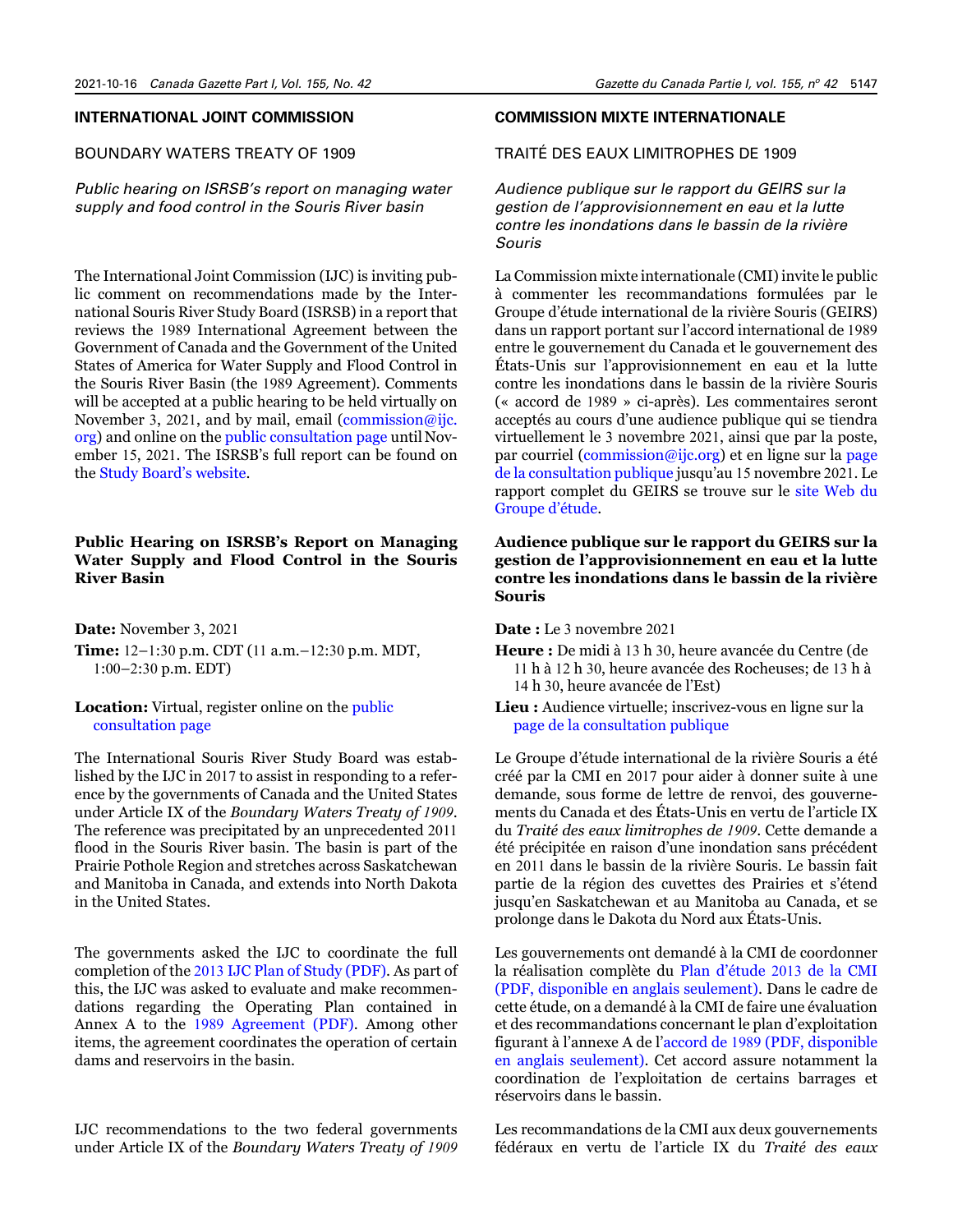are not binding and not to be considered decisions of the two federal governments.

The Study Board findings and recommendations cover five themes:

- Reviewing the performance of the operating plan in the 1989 Agreement
- Strengthening water supply and flood control benefits
- Improving data collection and management
- Addressing other water management challenges in the basin
- Building on the study's engagement and outreach, including initiating a new approach to engaging with Indigenous peoples in both countries

The public hearing and comment period concern potential recommendations the IJC may make to the Governments of Canada and the United States. The Study Board findings include that the 1989 Agreement is functioning well and is effective at achieving its intended objectives of flood protection and water supply benefits, and they identify marginal or incremental benefits in five alternative measures recommended for further investigation. The recommendations being considered include the following:

- 1. Modify the Winter Drawdown Elevation Targets to build greater flexibility into reservoir operations by varying reservoir elevation targets according to antecedent moisture conditions in the basin;
- 2. Extend the Winter Drawdown Date from February 1 to March 1 to provide additional river flow for improved environmental benefits during February;
- 3. Lower the Spring Maximum Flow Limits to reduce flood peaks and agricultural flood risk during small to moderate floods in riverine reaches in North Dakota (i.e. floods under  $57-85 \text{ m}^3/\text{s}$  or 2 000 to 3 000 ft<sup>3</sup>/s;
- 4. Establish a Summer Operating Plan to provide more guidance to reservoir operators to better manage summer reservoir operations under all conditions;
- 5. Shift the Apportionment rule calculations to a Water Year (November to October) from the current Calendar Year (January to December) to ensure flood protection releases in November and December are credited toward apportionment.

*limitrophes de 1909* ne sont pas contraignantes et ne doivent pas être considérées comme des décisions des deux gouvernements fédéraux.

Les conclusions et recommandations du Groupe d'étude portent sur cinq thèmes :

- Examen du rendement du plan d'exploitation de l'accord de 1989;
- Renforcement des bienfaits de l'approvisionnement en eau et de la lutte contre les inondations;
- Amélioration de la collecte et de la gestion des données;
- Examen d'autres défis de la gestion de l'eau dans le bassin;
- Mise à profit des efforts de mobilisation et de sensibilisation de l'étude, y compris le lancement d'une nouvelle approche pour mobiliser les peuples autochtones dans les deux pays.

L'audience publique et la période de commentaires portent sur les recommandations potentielles que la CMI pourrait présenter aux gouvernements du Canada et des États-Unis. Les conclusions du Groupe d'étude indiquent que l'accord de 1989 fonctionne bien et permet d'atteindre les objectifs visés en matière de protection contre les inondations et d'approvisionnement en eau, et identifient des avantages marginaux ou supplémentaires dans cinq mesures alternatives recommandées pour des études plus approfondies. Les recommandations envisagées sont les suivantes :

- 1. Modifier les objectifs d'élévation relatifs à l'abaissement hivernal de la surface afin d'offrir une plus grande souplesse dans l'exploitation des réservoirs en faisant varier les objectifs d'élévation de la surface des réservoirs en fonction des conditions d'humidité antérieures dans le bassin;
- 2. Faire passer la date d'abaissement hivernal de la surface du 1<sup>er</sup> février au 1<sup>er</sup> mars de façon à fournir un débit fluvial supplémentaire et accroître ainsi les avantages environnementaux en février;
- 3. Abaisser les limites de débit maximal au printemps afin de réduire les pointes de crue et les risques d'inondation pour l'agriculture lors de crues faibles à modérées dans les tronçons fluviaux du Dakota du Nord (c'est-àdire les crues inférieures à 57-85 m<sup>3</sup>/s ou 2 000 à  $3\ 000\ \rm{pi^3/s}$ ;
- 4. Établir un plan d'exploitation estival pour fournir davantage de directives aux exploitants de réservoirs en vue de mieux gérer l'exploitation des réservoirs durant l'été dans toutes les conditions;
- 5. Décaler la période de calcul de la règle de répartition pour qu'elle corresponde à l'année hydrologique (de novembre à octobre) plutôt qu'à l'année civile (de janvier à décembre), comme c'est le cas présentement. On pourra ainsi faire en sorte que les rejets liés aux mesures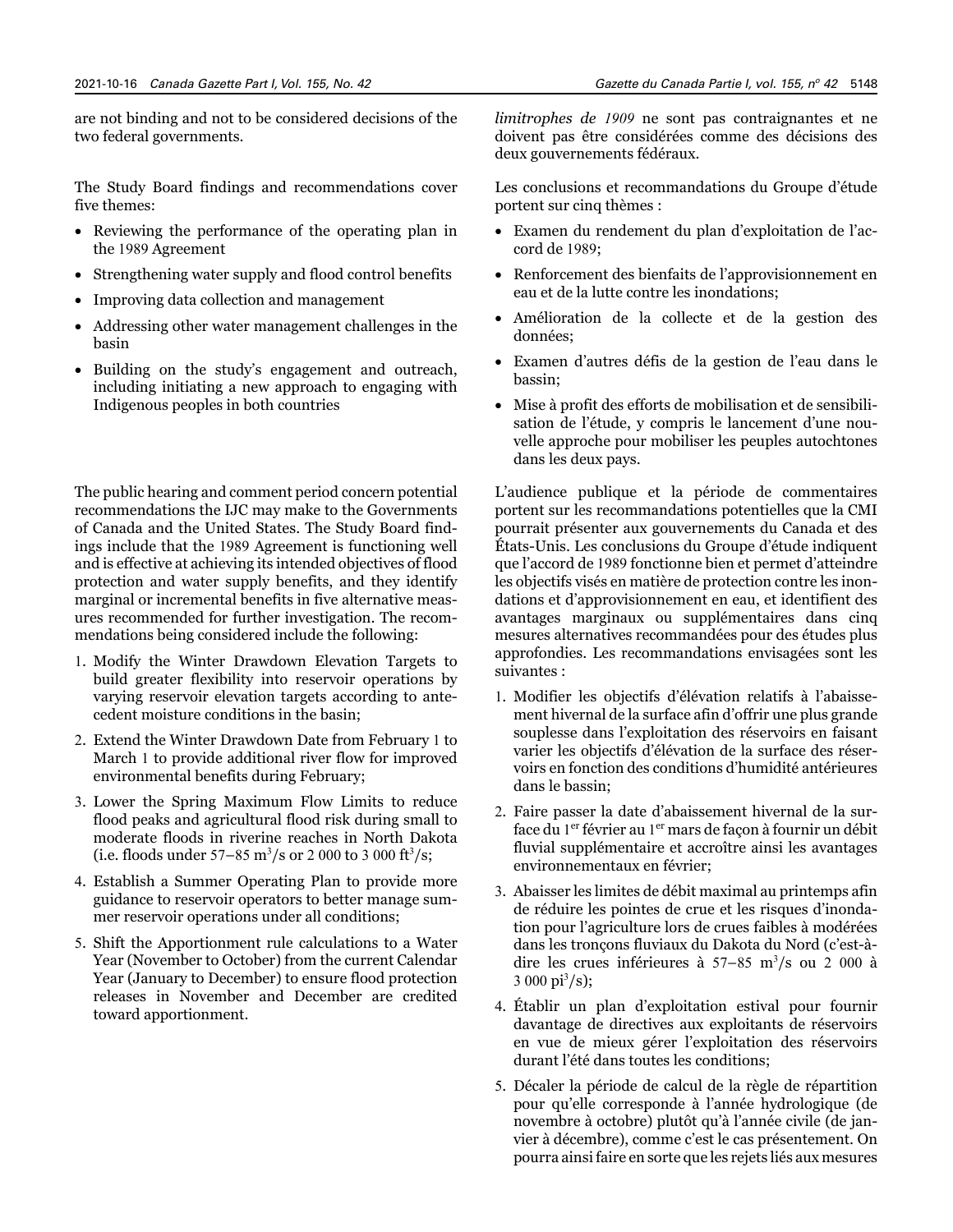The [full Study Board report and recommendations \(PDF\)](https://www.ijc.org/sites/default/files/ISRSB%20Final%20Report.pdf) can be found by visiting the Commission's website.

Commissioners will be present to hear comments on the Study Board's report recommendations at the above referenced virtual public hearing on November 3, 2021. A public comment period on the ISRSB's report will also be open through November 15, 2021. Public input is essential to the Commission's consideration of a recommendation to the governments of the United States and Canada.

The International Joint Commission was established under the *Boundary Waters Treaty of 1909* to help the United States and Canada prevent and resolve disputes over the use of the waters the two countries share. The Commission's responsibilities include investigating and reporting on issues of concern when asked by the governments of the two countries. For more information, visit the [IJC website.](http://www.ijc.org)

#### **Contacts**

Christina Chiasson Ottawa, Ontario Telephone: 613-293-1031 Email: [christina.chiasson@ijc.org](mailto:christina.chiasson%40ijc.org?subject=)

Jeff Kart Washington, DC Telephone: 989-372-1229 Email: [jeff.kart@ijc.org](mailto:jeff.kart%40ijc.org?subject=)

October 16, 2021

# **Christopher Wilkie**

Secretary, Canadian Section

de protection contre les inondations en novembre et décembre soient attribués à la répartition.

Le [rapport complet et les recommandations du Groupe](https://www.ijc.org/sites/default/files/ISRSB%20Final%20Report.pdf)  [d'étude \(PDF, disponible en anglais seulement\)](https://www.ijc.org/sites/default/files/ISRSB%20Final%20Report.pdf) peuvent être consultés sur le site Web de la CMI.

Les commissaires seront présents pour entendre les commentaires sur les recommandations figurant dans le rapport du Groupe d'étude au cours de l'audience publique virtuelle du 3 novembre 2021, mentionnée ci-dessus. Une période de commentaires publics sur le rapport du GEIRS sera également ouverte jusqu'au 15 novembre 2021. La CMI a besoin d'entendre les réactions du public pour être en mesure de formuler une recommandation aux gouvernements des États-Unis et du Canada.

La Commission mixte internationale a été créée en vertu du *Traité des eaux limitrophes de 1909* afin d'aider les États-Unis et le Canada à prévenir et à résoudre tout différend relatif à l'utilisation des eaux limitrophes aux deux pays. Les responsabilités de la CMI comprennent la réalisation d'enquêtes et la production de rapports sur des questions préoccupantes à la demande des gouvernements des deux pays. Pour de plus amples renseignements, veuillez consulter le [site Web de la CMI](https://www.ijc.org/fr).

#### **Personnes-ressources**

Christina Chiasson Ottawa (Ontario) Téléphone : 613-293-1031 Courriel : [christina.chiasson@ijc.org](mailto:christina.chiasson%40ijc.org?subject=)

Jeff Kart Washington, DC Téléphone : 989-372-1229 Courriel : [jeff.kart@ijc.org](mailto:jeff.kart%40ijc.org?subject=)

Le 16 octobre 2021

Le secrétaire, Section canadienne **Christopher Wilkie**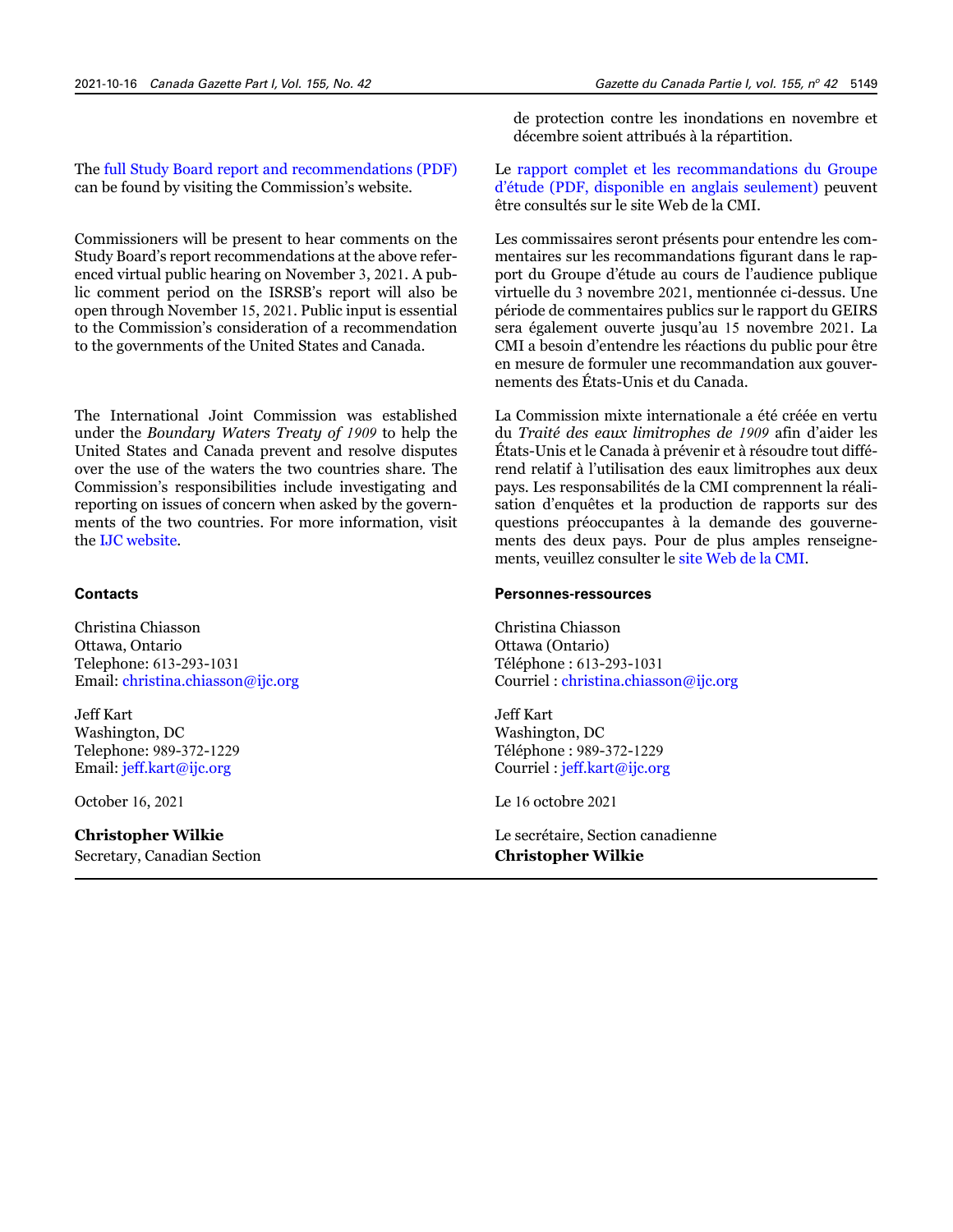# <span id="page-25-0"></span>**MISCELLANEOUS NOTICES**

# **FIRST WEST CREDIT UNION**

NOTICE PURSUANT TO THE *DISCLOSURE ON CONTINUANCE REGULATIONS (FEDERAL CREDIT UNIONS)*

Date: September 27, 2021

To: Members of First West Credit Union

Members of First West Credit Union ("First West") will vote on special resolutions that, among other things, authorize First West to apply to become a federal credit union under the *Bank Act*. Members should consider the information contained in this Notice before deciding how to vote. Votes can be submitted between November 1, 2021, and November 21, 2021.

Pursuant to the *Disclosure on Continuance Regulations (Federal Credit Unions)* [the "Regulations"], this Notice is being provided to members of First West to inform them of the changes to deposit insurance that will apply to their eligible deposits held by First West if First West becomes a federal credit union and, on that same day, a member of the Canada Deposit Insurance Corporation ("CDIC").

Deposit insurance is designed to protect certain deposits in case the financial institution holding them fails. Deposit insurance automatically applies to eligible deposits held at a financial institution as long as that financial institution is a member of a deposit protection agency.

Deposits currently held with First West are insured by the Credit Union Deposit Insurance Corporation ("CUDIC"). CUDIC insures deposits held at credit unions that are incorporated in British Columbia. If First West obtains the necessary member and regulatory approvals and becomes a federal credit union, it will automatically become a member of CDIC. As a result, CUDIC deposit insurance will no longer apply to the deposits held by First West and deposits eligible under CDIC's deposit insurance will be insured by CDIC.

#### WHAT THIS NOTICE COVERS

In accordance with the Regulations, this Notice provides information regarding certain changes that will come into

# **AVIS DIVERS**

#### **FIRST WEST CREDIT UNION**

AVIS EN VERTU DU *RÈGLEMENT SUR LA COMMUNICATION EN CAS DE PROROGATION (COOPÉRATIVES DE CRÉDIT FÉDÉRALES)*

Date : Le 27 septembre 2021

Destinataires : Les sociétaires de la First West Credit Union

Les sociétaires de la First West Credit Union (la « First West ») voteront sur des résolutions extraordinaires visant, entre autres, à autoriser la First West à présenter une demande en vue de devenir une coopérative de crédit fédérale en vertu de la *Loi sur les banques*. Les sociétaires sont invités à examiner l'information contenue dans le présent avis avant de prendre leur décision de vote. Les sociétaires peuvent soumettre leurs votes pendant la période de scrutin, soit entre le 1<sup>er</sup> novembre 2021 et le 21 novembre 2021.

Conformément au *Règlement sur la communication en cas de prorogation (coopératives de crédit fédérales)* [le « Règlement »], le présent avis est fourni afin d'informer les sociétaires de la First West des modifications apportées à la protection d'assurance-dépôts qui s'appliqueraient à leurs dépôts assurables détenus par la First West dans l'éventualité où celle-ci deviendrait une coopérative de crédit fédérale et, par la même occasion, membre de la Société d'assurance-dépôts du Canada (la « SADC »).

L'assurance-dépôts vise à protéger certains dépôts en cas de faillite de l'institution financière. L'assurance-dépôts s'applique automatiquement aux dépôts assurables détenus auprès d'institutions financières qui sont membres d'une agence de protection des dépôts.

Les dépôts détenus par la First West sont actuellement assurés par la Credit Union Deposit Insurance Corporation (la « CUDIC »), qui protège les dépôts détenus par des coopératives de crédit constituées en Colombie-Britannique. Si la First West obtient les approbations de ses membres et les approbations réglementaires requises et devient une coopérative de crédit fédérale, elle sera automatiquement membre de la SADC. À ce moment, la protection d'assurance-dépôts de la CUDIC cessera de s'appliquer aux dépôts détenus par la First West et les dépôts assurables en vertu de l'assurance-dépôts de la SADC seront protégés par la SADC.

# RENSEIGNEMENTS CONTENUS DANS LE PRÉSENT AVIS

Conformément au Règlement, le présent avis fournit des renseignements concernant certaines modifications qui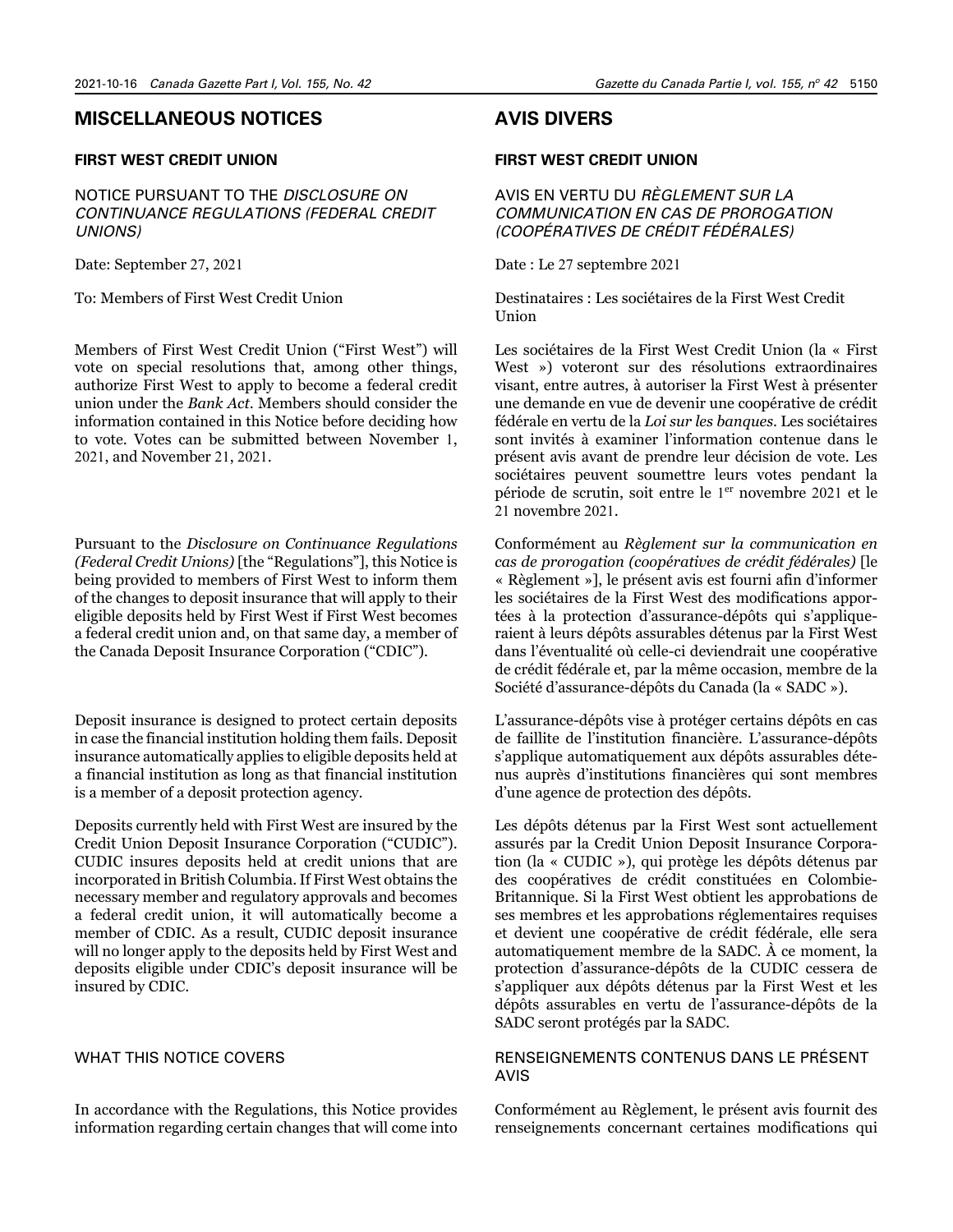effect if First West becomes a federal credit union. Specifically, this Notice includes information on

- the day on which CUDIC deposit insurance coverage for deposits held with First West would end and CDIC deposit insurance coverage would begin;
- a description of the CUDIC coverage that currently applies to deposits held with First West;
- CDIC coverage that would apply to pre-existing deposits held with First West during the transition period; and
- CDIC coverage that would apply to deposits held with First West after the transition period and how this coverage differs from the pre-continuance CUDIC deposit insurance coverage applicable to eligible deposits currently held with First West.

In addition to this Notice, information regarding the special resolution to authorize First West to apply to become a federal credit union and the change from CUDIC coverage to CDIC coverage that would result from becoming a federal credit union is included in the member package prepared by First West in connection with the special resolution vote. This information is also available at any First West branch or by visiting [keepgrowing.ca](http://keepgrowing.ca). First West has included examples to help members understand the changes to deposit insurance coverage if First West becomes a federal credit union and members should review this information in connection with their vote.

#### IMPORTANT THINGS TO NOTE

The information included in this Notice is current as of the date of this Notice. Deposit insurance coverage offered by CUDIC and/or CDIC may change in the future. If there are material changes to deposit insurance coverage offered by CUDIC and/or CDIC before and if First West becomes a federal credit union, First West may revise this Notice accordingly.

The publishing of this Notice and receiving approval from the members of First West to apply to become a federal credit union does not guarantee First West will become a federal credit union. First West requires the approval of Canada's Minister of Finance and other regulatory bodies and there is no guarantee First West will receive these approvals. If such approvals are not received, First West will not be able to become a federal credit union. In addition, there is no guarantee First West will become a federal credit union on the dates referenced in this Notice or

entreront en vigueur dans l'éventualité où la First West devient une coopérative de crédit fédérale. Cet avis comprend notamment les renseignements suivants :

- la date à laquelle la protection de l'assurance-dépôts de la CUDIC applicable aux dépôts de la First West prendrait fin et à laquelle la protection de l'assurancedépôts de la SADC entre en vigueur;
- une description de la protection de la CUDIC qui s'applique actuellement aux dépôts de la First West;
- la protection que la SADC accorderait, pendant la période transitoire, aux dépôts préexistants détenus par la First West;
- la protection qu'accorderait la SADC, après la période transitoire, aux dépôts de la First West et la façon dont cette protection diffère de celle offerte par l'assurancedépôts de la CUDIC qui s'applique aux dépôts assurables de la First West avant la prorogation.

Outre cet avis, la documentation, préparée par la First West pour les sociétaires qui voteront, comprend des renseignements sur la résolution extraordinaire visant à autoriser la First West à présenter une demande en vue de devenir une coopérative de crédit fédérale, ainsi que sur la transition de la protection de la CUDIC à la protection de la SADC dans l'éventualité où la First West devient une coopérative de crédit fédérale. Il est également possible de consulter ces renseignements dans toute succursale de la First West ou en visitant le site Web [keepgrowing.ca](http://keepgrowing.ca) (en anglais seulement). La First West a fourni des exemples pour aider les sociétaires à comprendre les modifications relatives à la protection de l'assurance-dépôts dans l'éventualité où la First West devient une coopérative de crédit fédérale. Les sociétaires sont invités à étudier ces renseignements avant de voter.

### REMARQUES IMPORTANTES

L'information contenue dans le présent avis est à jour à la date du présent avis. La protection de l'assurance-dépôts offerte par la CUDIC et (ou) par la SADC pourrait être modifiée ultérieurement. Si des changements importants sont apportés à la protection de l'assurance-dépôts offerte par la CUDIC et (ou) par la SADC avant la prorogation de First West comme coopérative de crédit fédérale, si elle a lieu, cette dernière peut modifier le présent avis en conséquence.

La publication du présent avis et un vote favorable des sociétaires de la First West à l'égard de la demande de prorogation comme coopérative de crédit fédérale ne garantissent pas que la First West deviendra une coopérative de crédit fédérale. La demande de la First West est assujettie à l'approbation du ministre des Finances du Canada et à l'approbation des autres organismes de réglementation canadiens; rien ne garantit que la First West obtiendra ces approbations. Sans ces approbations, la First West ne pourra pas devenir une coopérative de crédit fédérale. En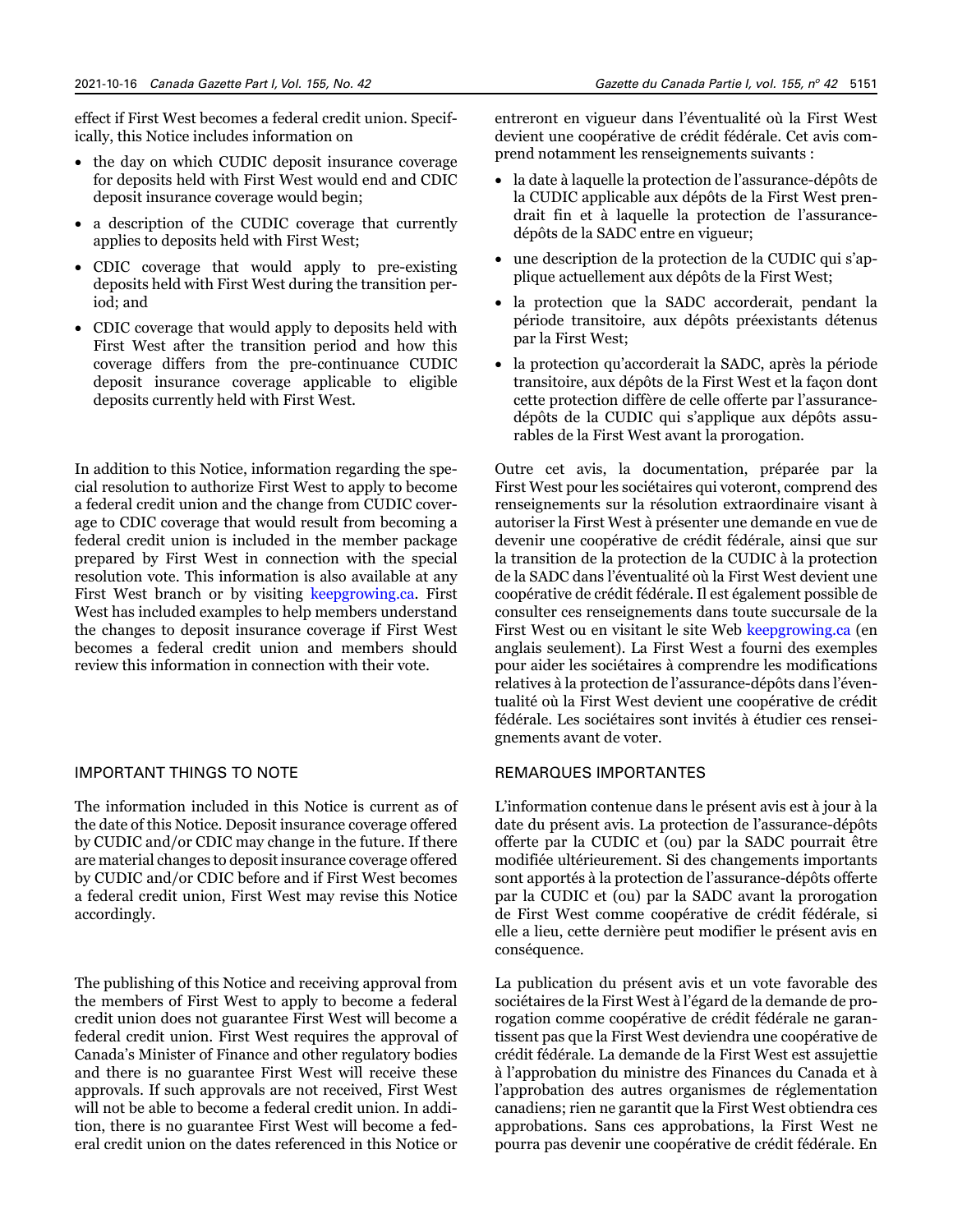in any other document that provides a date on which First West may become a federal credit union. Additionally, there is no guarantee First West will become a federal credit union under the conditions stated in this Notice or any other document.

# WHAT HAPPENS ON CONTINUATION DAY

The continuation day is the date First West would become a federal credit union. This date would be indicated in the Letters Patent of Continuance issued by Canada's Minister of Finance. On the same day, the Order to Commence and Carry on Business, issued by the Superintendent of Financial Institutions, will become effective. On the continuation day, First West will become a member of CDIC and on the same day, CUDIC deposit insurance will no longer apply to deposits held by First West, including to those deposits not eligible for CDIC coverage. Instead, CDIC deposit insurance will apply to deposits held by First West that are eligible for CDIC coverage.

As of the publication date of this Notice, First West has not submitted an application to continue as a federal credit union, and the federal Minister of Finance has not rendered her or his decision on First West's continuation as a federal credit union, nor has there been any indication of approval to occur in the future.

# DEPOSITS TO WHICH CUDIC DEPOSIT INSURANCE CURRENTLY APPLIES

Table 1 below describes which eligible deposits currently held with First West are insured by CUDIC. Until the continuation day, the full amount of such deposits, including accrued interest, is covered by CUDIC's deposit insurance.

#### **Table 1: CUDIC deposit insurance coverage**

outre, rien ne garantit que la prorogation de la First West comme coopérative de crédit fédérale aura lieu aux dates mentionnées dans cet avis ou dans tout autre document, ou que cette prorogation sera réalisée selon les modalités énoncées dans le présent avis ou dans tout autre document.

# DATE ET EFFETS DE LA PROROGATION

La date de prorogation est la date à laquelle la First West deviendrait une coopérative de crédit fédérale. Cette date serait indiquée dans les lettres patentes de prorogation délivrées par le ministre des Finances du Canada. Cette date marque également l'entrée en vigueur de l'agrément de fonctionnement accordé par le Surintendant des institutions financières. À la date de prorogation, la First West deviendrait membre de la SADC et l'assurance-dépôts de la CUDIC ne s'appliquerait plus aux dépôts détenus par la First West, y compris ceux qui ne sont pas assurables par la SADC. À ce moment, l'assurance-dépôts de la SADC protégerait les dépôts assurables détenus par la First West.

À la date de publication du présent avis, la First West n'a pas soumis sa demande de prorogation comme coopérative de crédit fédérale et le ministre des Finances du Canada n'a pas rendu sa décision quant à la prorogation de la First West comme coopérative de crédit fédérale, et rien n'indique qu'une telle décision sera prise à l'avenir.

# DÉPÔTS ACTUELLEMENT PROTÉGÉS PAR L'ASSURANCE-DÉPÔTS OFFERTE PAR LA CUDIC

Le tableau 1 présente les dépôts assurables détenus par la First West qui sont protégés par la CUDIC. Jusqu'à la date de prorogation, le montant total de ces dépôts, y compris les intérêts courus, est protégé par l'assurance-dépôts offerte par la CUDIC.

|                                                                                                                       | <b>Deposits Held</b><br>in One Name | Deposits in a<br><b>Trust Account</b> | <b>Deposits</b><br>in an RRSP | <b>Deposits</b><br>in an RRIF | <b>Deposits</b><br>in a TFSA | <b>Deposits</b><br>in More<br><b>Than One</b><br>Name (Joint<br>Deposits) |
|-----------------------------------------------------------------------------------------------------------------------|-------------------------------------|---------------------------------------|-------------------------------|-------------------------------|------------------------------|---------------------------------------------------------------------------|
| Savings accounts (including<br>foreign currency deposits)                                                             | Yes                                 | Yes                                   | Yes                           | Yes                           | Yes                          | Yes                                                                       |
| <b>Chequing accounts (including</b><br>foreign currency deposits)                                                     | Yes                                 | Yes                                   | <b>Not</b><br>Applicable      | Not<br>Applicable             | Not<br>Applicable            | Yes                                                                       |
| <b>GIC and other term deposits</b><br>(including foreign currency<br>deposits, and regardless of<br>term to maturity) | Yes                                 | Yes                                   | Yes                           | Yes                           | Yes                          | Yes                                                                       |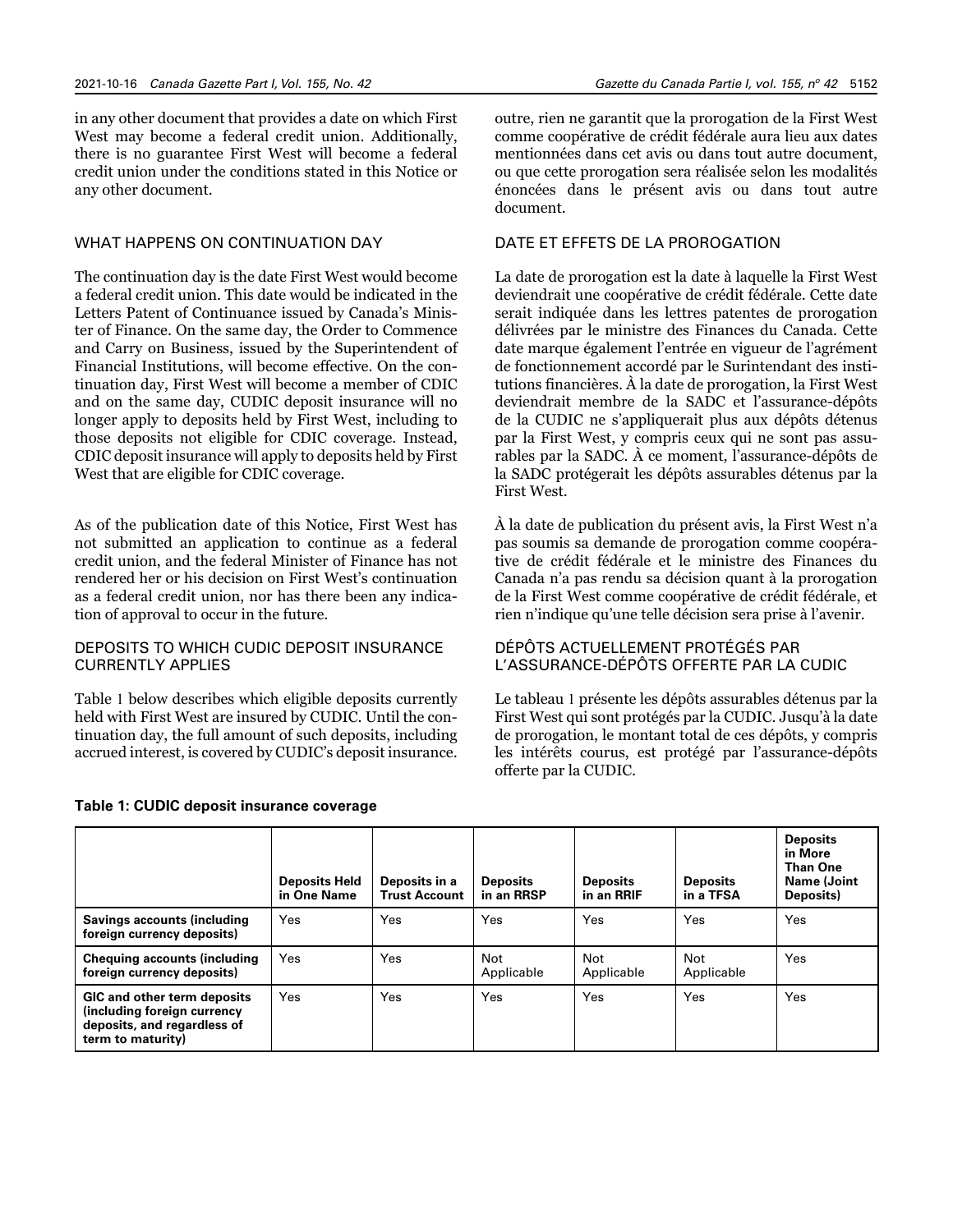|                                                                                                                                                                                   | <b>Deposits Held</b><br>in One Name | Deposits in a<br><b>Trust Account</b> | <b>Deposits</b><br>in an RRSP | <b>Deposits</b><br>in an RRIF | <b>Deposits</b><br>in a TFSA | <b>Deposits</b><br>in More<br><b>Than One</b><br>Name (Joint<br>Deposits) |
|-----------------------------------------------------------------------------------------------------------------------------------------------------------------------------------|-------------------------------------|---------------------------------------|-------------------------------|-------------------------------|------------------------------|---------------------------------------------------------------------------|
| Non-equity shares <sup>A</sup> and<br>declared but unpaid dividends<br>on such shares                                                                                             | Yes                                 | Yes                                   | Yes                           | Yes                           | Yes                          | Yes                                                                       |
| Money orders, certified<br>cheques, traveller's cheques,<br>debentures, bank drafts and<br>prepaid letters of credit in<br>respect of which a credit<br>union is primarily liable | Yes                                 | Yes                                   | <b>Not</b><br>Applicable      | Not<br>Applicable             | Not<br>Applicable            | Yes                                                                       |

<sup>A</sup> "Non-equity shares" are those issued by the credit union prior to January 1, 2020.

# **Tableau 1 – Protection de l'assurance-dépôts offerte par la CUDIC**

|                                                                                                                                                                                                       | <b>Dépôts</b><br>au nom<br>d'une seule<br>personne | Dépôts en<br>fiducie | Dépôts dans<br>un REER | Dépôts dans<br>un FERR | Dépôts dans<br>un CELI | Dépôts au<br>nom de<br>plusieurs<br>personnes<br>(dépôts en<br>commun) |
|-------------------------------------------------------------------------------------------------------------------------------------------------------------------------------------------------------|----------------------------------------------------|----------------------|------------------------|------------------------|------------------------|------------------------------------------------------------------------|
| Comptes d'épargne (y<br>compris les dépôts en devises<br>étrangères)                                                                                                                                  | Oui                                                | Oui                  | Oui                    | Oui                    | Oui                    | Oui                                                                    |
| Comptes de chèques (y<br>compris les dépôts en devises<br>étrangères)                                                                                                                                 | Oui                                                | Oui                  | Sans objet             | Sans objet             | Sans objet             | Oui                                                                    |
| CPG et autres dépôts à terme<br>(y compris les dépôts en<br>devises étrangères, et quelle<br>que soit leur échéance)                                                                                  | Oui                                                | Oui                  | Oui                    | Oui                    | Oui                    | Oui                                                                    |
| Actions non participatives <sup>A</sup> et<br>dividendes déclarés mais non<br>versés sur ces actions                                                                                                  | Oui                                                | Oui                  | Oui                    | Oui                    | Oui                    | Oui                                                                    |
| Mandats, chèques visés,<br>chèques de voyage,<br>débentures, traites bancaires<br>et lettres de crédit payées<br>d'avance aux termes desquels<br>une coopérative de crédit est<br>le principal obligé | Oui                                                | Oui                  | Sans objet             | Sans objet             | Sans objet             | Oui                                                                    |

A Les « actions non participatives » sont celles émises par la coopérative de crédit avant le 1<sup>er</sup> janvier 2020.

# WHAT IS NOT COVERED BY CUDIC DEPOSIT INSURANCE?

CUDIC deposit insurance does not apply to all financial instruments or securities held with First West. Specifically, the following are not covered by CUDIC deposit insurance:

- 1. membership shares issued by a credit union;
- 2. equity shares issued by a credit union;
- 3. shares issued by other corporations;
- 4. mutual funds;

# DÉPÔTS NON PROTÉGÉS PAR L'ASSURANCE-DÉPÔTS DE LA CUDIC

L'assurance-dépôts de la CUDIC ne s'applique pas à tous les instruments financiers et les titres détenus par la First West. Voici les instruments financiers et les titres qui ne sont pas protégés par l'assurance-dépôts de la CUDIC :

- 1. les parts sociales émises par une coopérative de crédit;
- 2. les actions participatives émises par une coopérative de crédit;
- 3. les actions émises par d'autres sociétés;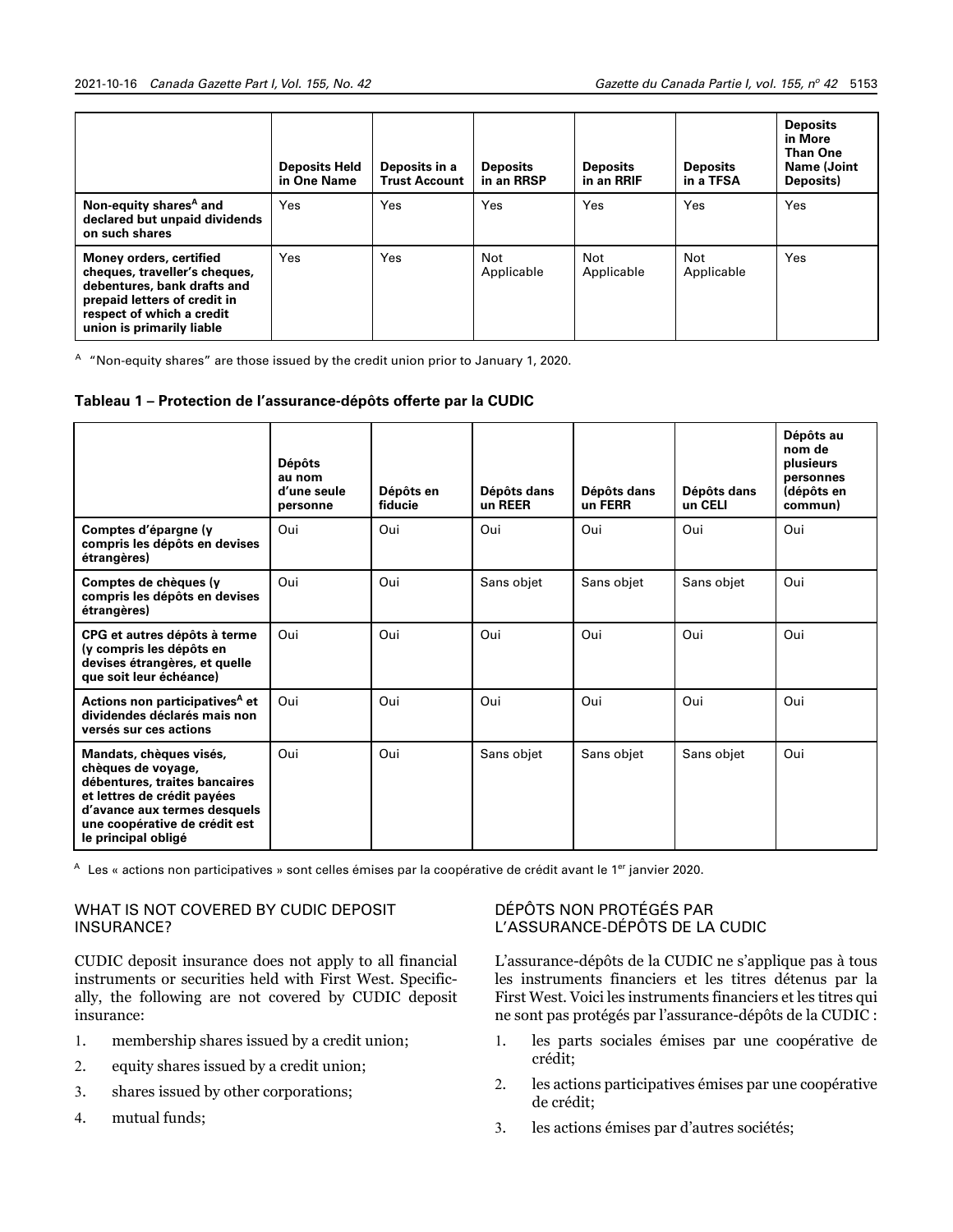- 5. bonds, notes, treasury bills and debentures issued by governments or corporations;
- 6. money orders, certified cheques, traveller's cheques, debentures, drafts and prepaid letters of credit in respect of which a credit union is not primarily liable; and
- 7. principal-protected notes.

# ABOUT TRANSITIONAL CDIC INSURANCE COVERAGE

On the continuation day, deposits held with First West would be covered by CDIC deposit insurance so long as those deposits are eligible for CDIC coverage. On the continuation day, CUDIC deposit insurance would no longer apply, including to those deposits not eligible for CDIC coverage.

A transition period would begin on the continuation day. During the transition period, any "pre-existing" deposits that are eligible under CDIC's deposit insurance coverage would be insured by CDIC to the same extent as the current CUDIC deposit insurance coverage described above. A "pre-existing" deposit is a deposit held by First West on the continuation day. During the transition period, CDIC deposit insurance coverage would not apply to the following:

- deposits that are payable outside of Canada;
- deposits in respect of which the Government of Canada is a preferred claimant;
- investments in non-equity shares and declared but unpaid dividends on those shares; and
- traveller's cheques.

The transition period for pre-existing demand deposits would end 180 days after the continuation day. In the case of a pre-existing deposit that is to be repaid on a fixed day (i.e. a term deposit or a GIC), the transition period would end on the maturity date or when it is cashed out.

# **Figure 1: Transitional Coverage of Demand Deposits**

(e.g. Chequing/Savings Accounts)

- 4. les fonds communs de placement;
- 5. les obligations, billets, débentures et bons du Trésor émis par des gouvernements ou des sociétés;
- 6. les mandats, chèques visés, chèques de voyage, débentures, traites et lettres de crédit payées d'avance aux termes desquels une coopérative de crédit n'est pas le principal obligé;
- 7. les billets à capital protégé.

# COUVERTURE TRANSITOIRE DE LA SADC

À la date de prorogation, la protection d'assurance-dépôts applicable aux dépôts détenus par la First West serait accordée par la SADC dans la mesure où les dépôts sont admissibles à la protection de la SADC. L'assurance-dépôts de la CUDIC cesserait de s'appliquer, y compris pour les dépôts non admissibles à la protection de la SADC.

La période transitoire commencerait à la date de prorogation. Pendant cette période transitoire, les dépôts « préexistants » admissibles seraient assurés par la SADC dans la même mesure qu'ils l'étaient aux termes de la protection d'assurance-dépôts actuelle de la CUDIC décrite plus haut. Les dépôts « préexistants » sont les dépôts détenus par la First West à la date de prorogation. Pendant cette période transitoire, la protection d'assurance-dépôts de la SADC ne s'appliquerait pas aux dépôts suivants :

- dépôts payables à l'extérieur du Canada;
- dépôts à l'égard desquels le gouvernement du Canada est un créancier privilégié;
- placements en actions non participatives et les dividendes déclarés mais non versés sur ces actions;
- chèques de voyage.

La période transitoire prendrait fin 180 jours après la date de prorogation dans le cas des dépôts à vue préexistants et à leur date d'échéance respective ou à l'encaissement dans le cas des dépôts à terme fixe préexistants (c'est-à-dire un dépôt à terme ou un CPG).

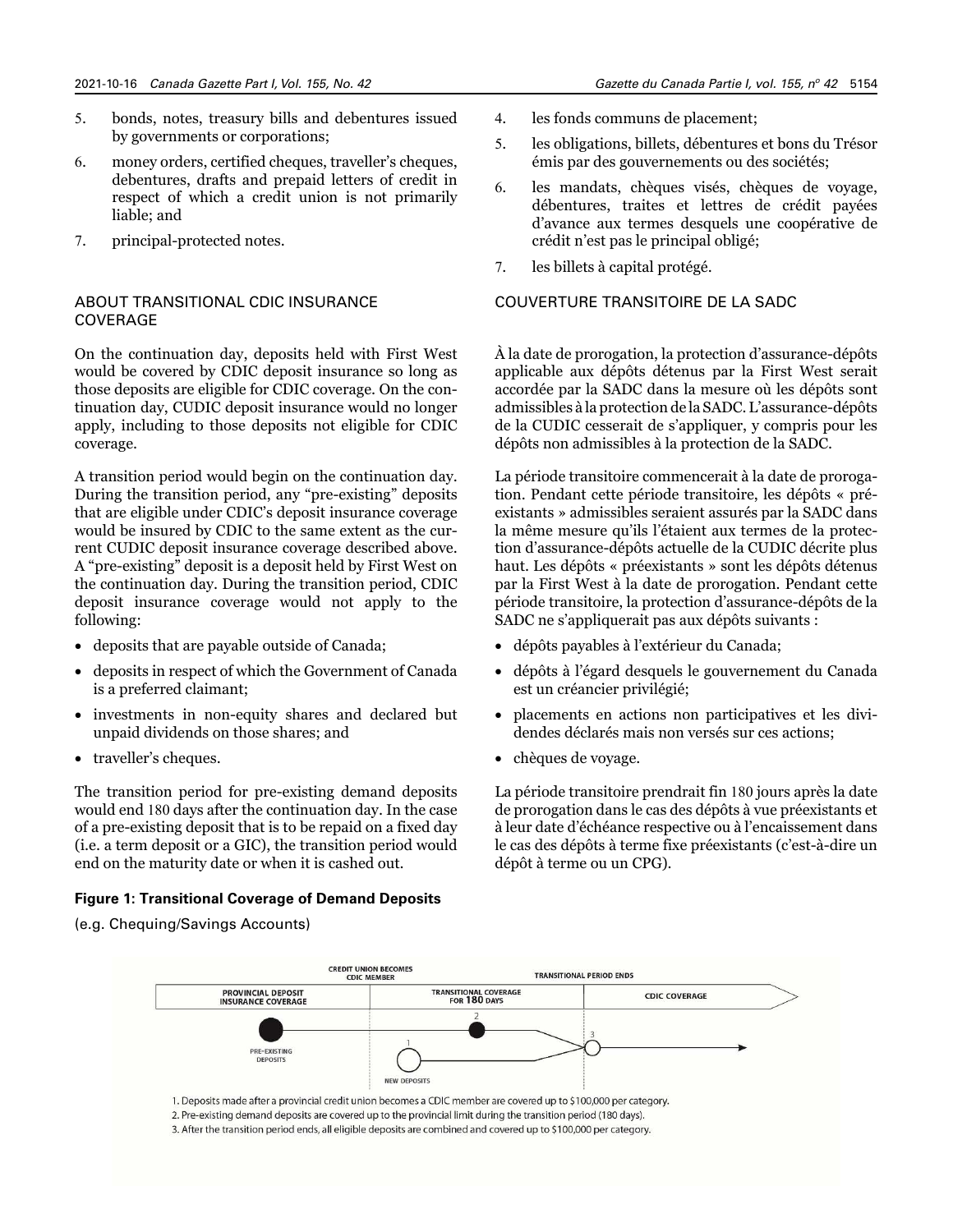#### **Figure 1 — Couverture transitoire pour les dépôts à vue**

(par exemple les comptes de chèques/d'épargne)



2. Pendant la période transitoire (180 jours), les dépôts à vue préexistants sont protégés jusqu'à concurrence du plafond de protection en vigueur dans la province.

3. Après la période transitoire, tous les dépôts assurables sont combinés et protégés pour une somme maximale de 100 000 \$ dans chaque catégorie.

#### **Figure 2: Transitional Coverage of Term Deposits**

(e.g. GICs)



#### **Figure 2 — Couverture transitoire pour les dépôts à terme**

(par exemple les CPG)



As shown in the diagram above, and keeping in mind the exceptions to CDIC coverage noted in this Notice, if the continuation day was January 1, 2023, any eligible pre-existing deposit that is not for a fixed period would have unlimited coverage until June 29, 2023, inclusive, less any amounts withdrawn during this period. Any

Comme on peut le voir dans le diagramme ci-dessus, et compte tenu des exceptions à la couverture de la SADC susmentionnées, si la date de prorogation était le  $1<sup>er</sup>$  janvier 2023, tout dépôt préexistant assurable qui n'a pas un terme fixe bénéficierait d'une protection illimitée jusqu'au 29 juin 2023, inclusivement, après déduction de tous les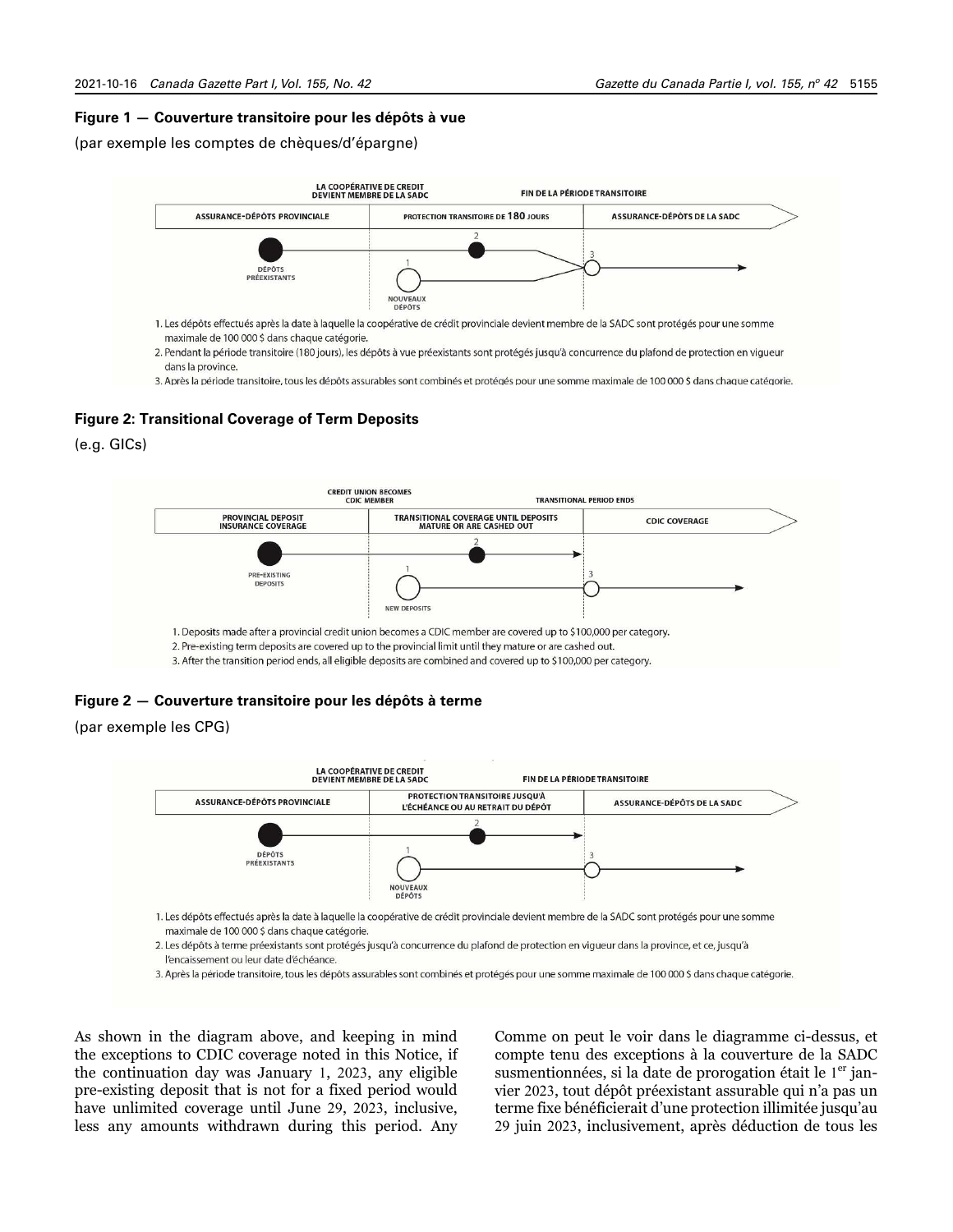eligible pre-existing deposit that is for a fixed term, keeping in mind the exceptions to CDIC coverage noted in this Notice, would have unlimited coverage until the end of that fixed term.

It is important to note that CDIC transitional coverage does not apply to deposits made with First West on or after the continuation day. If a deposit is made with First West during the transition period, the deposit would be treated as a separate deposit from any pre-existing deposits and would be covered by the standard CDIC deposit insurance described below.

Once the transition period ends, the CDIC standard deposit insurance coverage described in the next section would apply to all CDIC eligible deposits held with First West. For the purpose of determining deposit insurance coverage per insurance category, eligible pre-existing deposits would be combined with eligible deposits made on or after the continuation day.

# ABOUT STANDARD CDIC INSURANCE COVERAGE

CDIC eligible deposits made with First West on or after the continuation day would be covered by CDIC's standard insurance coverage. This CDIC coverage is the same for all CDIC member institutions.

Below is a summary of certain differences between the insurance coverage provided by CDIC and CUDIC:

- Coverage limit: Eligible deposits currently held with First West are subject to CUDIC's insurance coverage, and CUDIC provides deposit insurance for the full amount of the deposit. Eligible deposits held with CDIC member institutions are subject to CDIC's deposit insurance coverage and CDIC provides deposit insurance to a maximum of \$100,000 (including principal and interest) for each of the categories, in each of its member institutions (categories are summarized in Table 2 below). This means that if you have deposits in more than one category, you will be insured for up to \$100,000 in each of those categories, for each CDIC member institution.
- Government of Canada as a preferred claimant: CDIC does not provide deposit insurance coverage for deposits in respect of which the Government of Canada is a preferred claimant. No such restriction is expressed in respect of CUDIC deposit insurance.
- Investments in non-equity shares: CDIC does not provide deposit insurance coverage for money invested in non-equity shares. CUDIC provides insurance coverage for money invested in non-equity shares and dividends declared on such shares that have not been paid

retraits effectués durant cette période. Tout dépôt préexistant assurable qui a un terme fixe, compte tenu des exceptions à la couverture de la SADC susmentionnées, bénéficierait d'une protection illimitée jusqu'à la fin du terme fixe.

Il importe de noter que la couverture transitoire offerte par la SADC ne s'applique pas aux dépôts effectués auprès de la First West à compter de la date de prorogation. Pendant la période transitoire, tout nouveau dépôt serait traité comme étant distinct des dépôts préexistants et serait couvert par la protection d'assurance-dépôts standard de la SADC décrite plus loin.

Une fois la période transitoire terminée, la protection d'assurance-dépôts standard de la SADC décrite cidessous s'appliquerait à tous les dépôts assurables par la SADC effectués auprès de la First West. Aux fins de l'établissement de la protection d'assurance-dépôts par catégorie d'assurance, les dépôts préexistants assurables seraient combinés aux dépôts assurables effectués à compter de la date de prorogation.

# PROTECTION D'ASSURANCE-DÉPÔTS STANDARD DE LA SADC

La protection d'assurance-dépôts standard de la SADC s'appliquerait à tous les dépôts assurables par la SADC effectués auprès de la First West à compter de la date de prorogation. Cette protection d'assurance-dépôts est la même pour toutes les institutions membres de la SADC.

Il existe certaines différences entre la protection d'assurance-dépôts offerte par la SADC et celle offerte par la CUDIC :

- Plafond de protection Les dépôts admissibles actuellement détenus par la First West sont protégés par l'assurance-dépôts de la CUDIC, qui protège la totalité du montant des dépôts assurés. L'assurance-dépôts offerte par la SADC s'applique à tous les dépôts assurables détenus par des institutions membres de la SADC jusqu'à concurrence de 100 000 \$ (y compris le capital et les intérêts) dans chaque catégorie, pour chacune de ses institutions membres (voir le tableau 2 cidessous). Ainsi, si vous avez des dépôts dans plus d'une catégorie, vous serez assuré pour une somme maximale de 100 000 \$ dans chaque catégorie, pour chaque institution membre de la SADC.
- Dépôts pour lesquels le gouvernement du Canada est un créancier privilégié — La SADC n'offre pas de protection d'assurance-dépôts pour les dépôts pour lesquels le gouvernement du Canada est un créancier privilégié. L'assurance-dépôts offerte par la CUDIC ne comporte pas cette restriction.
- Placements en actions non participatives La SADC n'offre aucune assurance-dépôts protégeant les placements en actions non participatives. L'assurance-dépôts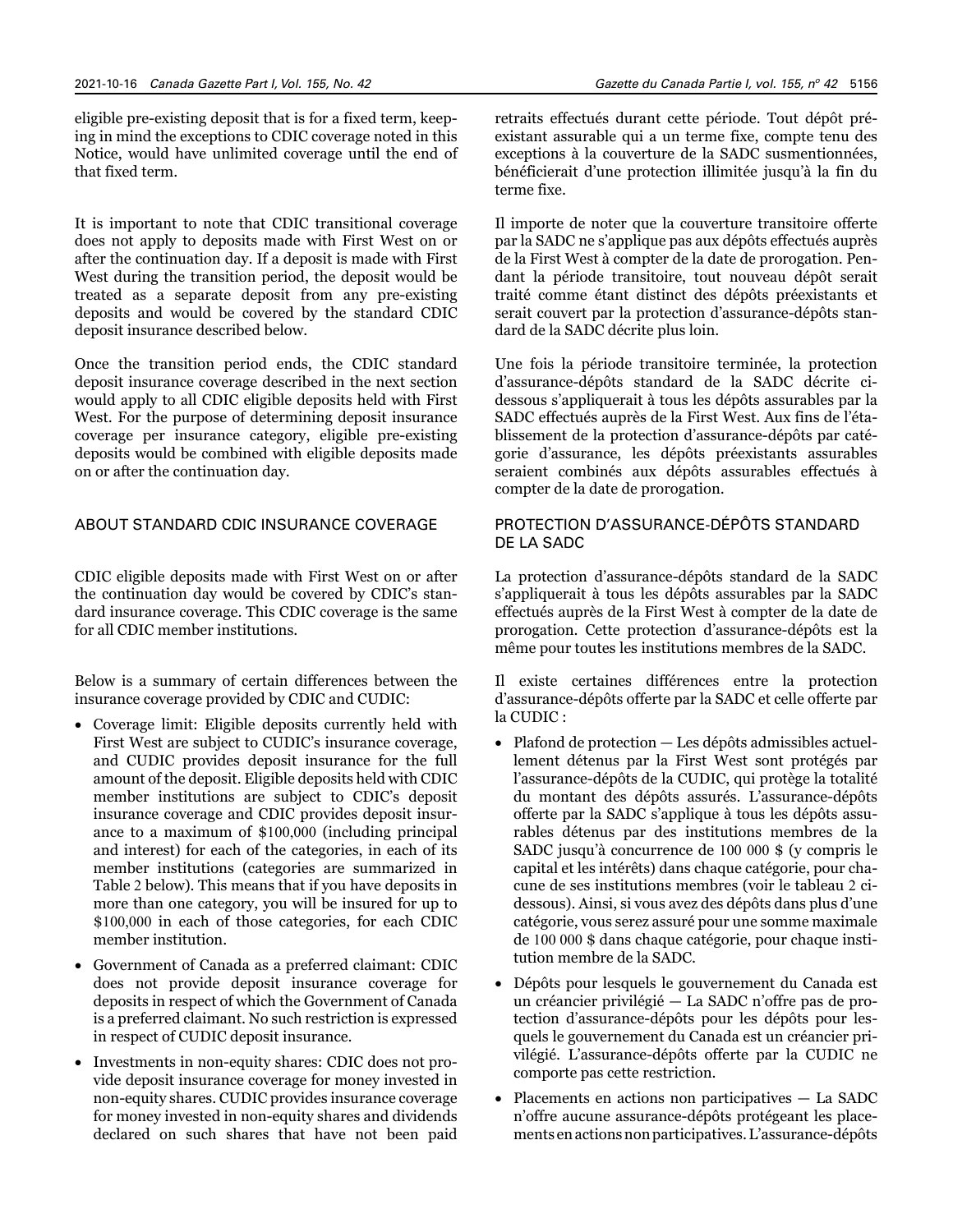("non-equity shares" are those issued by a credit union prior to January 1, 2020). Further, note First West's membership shares and Class B equity shares are not insured by either CUDIC or CDIC.

• Traveller's cheques: CDIC does not provide deposit insurance coverage for traveller's cheques. CUDIC provides insurance coverage for traveller's cheques in respect of which a credit union is primarily liable.

de la CUDIC protège les placements en actions non participatives et les dividendes déclarés mais non versés sur ces actions (les « actions non participatives » sont celles émises par une coopérative de crédit avant le 1er janvier 2020). Veuillez également noter que les parts sociales et les actions participatives de catégorie B émises par la First West ne sont pas assurables par la CUDIC ou par la SADC.

• Chèques de voyage — La SADC n'offre aucune assurance-dépôts pour les chèques de voyage. La CUDIC offre une couverture d'assurance pour les chèques de voyage à l'égard desquels une coopérative de crédit est principalement responsable.

| Table 2: CDIC deposit insurance coverage (as of September 27, 2021) |  |  |  |  |  |
|---------------------------------------------------------------------|--|--|--|--|--|
|                                                                     |  |  |  |  |  |

|                                                                                                                                                           | Deposits held<br>in one name | Deposits in a<br>trust account | <b>Deposits</b><br>in an RRSP | <b>Deposits</b><br>in an RRIF | <b>Deposits</b><br>in a TFSA | <b>Deposits</b><br>in more<br>than one<br>name (joint<br>deposits) |
|-----------------------------------------------------------------------------------------------------------------------------------------------------------|------------------------------|--------------------------------|-------------------------------|-------------------------------|------------------------------|--------------------------------------------------------------------|
| <b>Savings accounts (including</b><br>foreign currency deposits)                                                                                          | Yes                          | Yes                            | Yes                           | Yes                           | Yes                          | Yes                                                                |
| <b>Chequing accounts (including</b><br>foreign currency deposits)                                                                                         | Yes                          | Yes                            | Not applicable                | Not applicable                | Not applicable               | Yes                                                                |
| <b>GIC and other term deposits</b><br>(regardless of term to<br>maturity)                                                                                 | Yes                          | Yes                            | Yes                           | Yes                           | Yes                          | Yes                                                                |
| Money orders, certified<br>cheques, debentures, bank<br>drafts and prepaid letters of<br>credit in respect of which a<br>credit union is primarily liable | Yes                          | Yes                            | Not applicable                | Not applicable                | Not applicable               | Yes                                                                |
| Debentures issued as proof<br>of deposit for CDIC member<br>institutions (other than banks)                                                               | Yes                          | Yes                            | Yes                           | Yes                           | Yes                          | Yes                                                                |

# **Tableau 2 — Protection de l'assurance-dépôts offerte par la SADC (à compter du 27 septembre 2021)**

|                                                                       | <b>Dépôts</b><br>au nom<br>d'une seule<br>personne | Dépôts en<br>fiducie | Dépôts dans<br>un REER | Dépôts dans<br>un FERR | Dépôts dans<br>un CELI | Dépôts au<br>nom de<br>plusieurs<br>personnes<br>(dépôts en<br>commun) |
|-----------------------------------------------------------------------|----------------------------------------------------|----------------------|------------------------|------------------------|------------------------|------------------------------------------------------------------------|
| Comptes d'épargne (y<br>compris les dépôts en devises<br>étrangères)  | Oui                                                | Oui                  | Oui                    | Oui                    | Oui                    | Oui                                                                    |
| Comptes de chèques (y<br>compris les dépôts en devises<br>étrangères) | Oui                                                | Oui                  | Sans objet             | Sans objet             | Sans obiet             | Oui                                                                    |
| CPG et autres dépôts à terme<br>(quelle que soit leur échéance)       | Oui                                                | Oui                  | Oui                    | Oui                    | Oui                    | Oui                                                                    |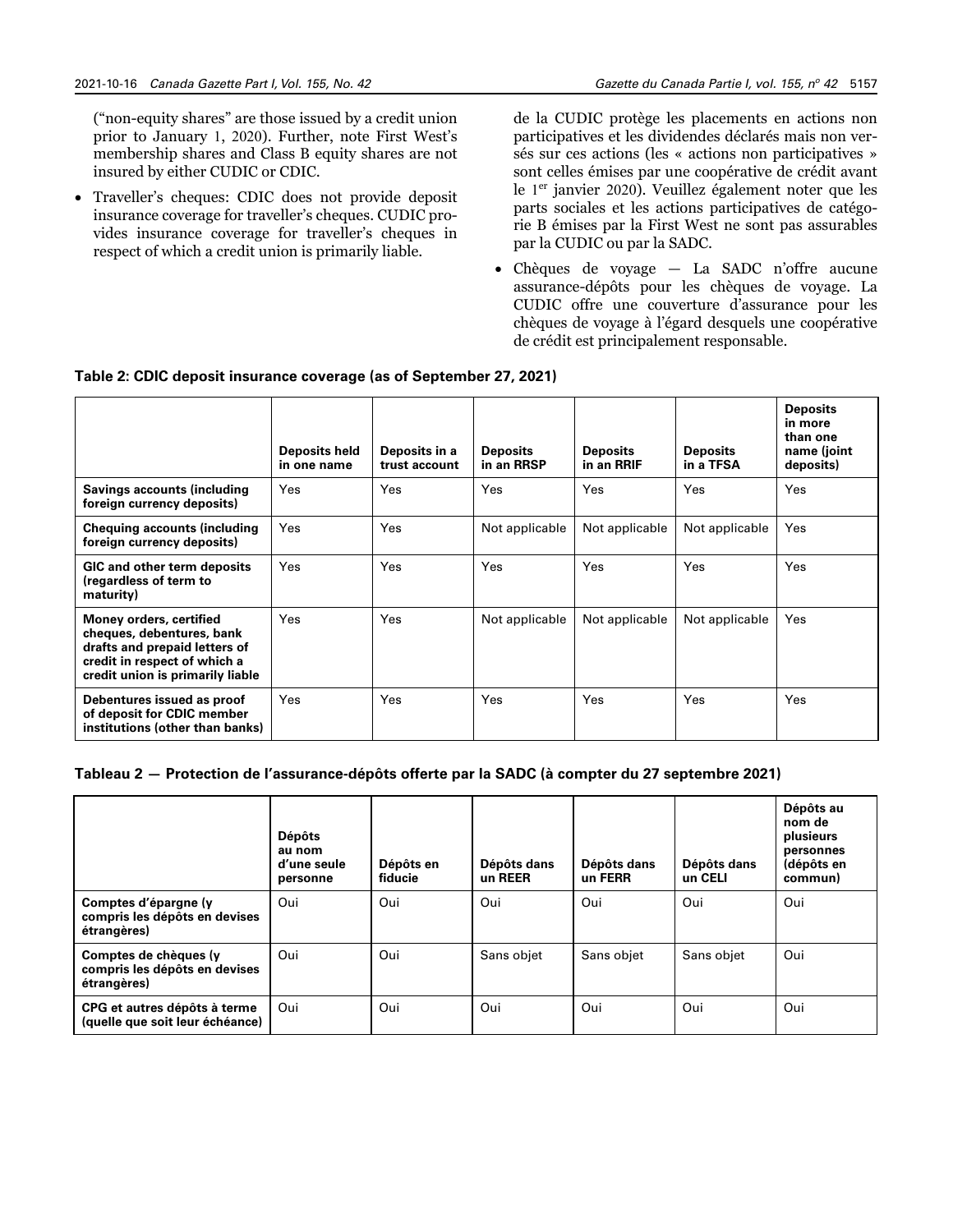|                                                                                                                                                                                 | <b>Dépôts</b><br>au nom<br>d'une seule<br>personne | Dépôts en<br>fiducie | Dépôts dans<br>un REER | Dépôts dans<br>un FERR | Dépôts dans<br>un CELI | Dépôts au<br>nom de<br>plusieurs<br>personnes<br>(dépôts en<br>commun) |
|---------------------------------------------------------------------------------------------------------------------------------------------------------------------------------|----------------------------------------------------|----------------------|------------------------|------------------------|------------------------|------------------------------------------------------------------------|
| Mandats, chèques visés,<br>débentures, traites bancaires<br>et lettres de crédit payées<br>d'avance aux termes desquels<br>une coopérative de crédit est<br>le principal obligé | Oui                                                | Oui                  | Sans objet             | Sans objet             | Sans objet             | Oui                                                                    |
| Débentures émises comme<br>preuve de dépôt par des<br>institutions membres de<br>la SADC (autres que des<br>banques)                                                            | Oui                                                | Oui                  | Oui                    | Oui                    | Oui                    | Oui                                                                    |

# **Table 3: Changes to CDIC deposit insurance coming into effect on April 30, 2022**

Effective April 30, 2022, RESPs and RDSPs will be introduced as two new categories of deposits eligible for CDIC deposit insurance. Also effective April 30, 2022, deposits held to pay property taxes on mortgaged properties will remain eligible for deposit insurance but will no longer have a separate insurance category and coverage limit. These deposits will be combined with eligible deposits in other categories such as savings in one name.

|                                                                                                                                                                  | <b>Deposits</b><br>in an RESP | <b>Deposits</b><br>in an RDSP |
|------------------------------------------------------------------------------------------------------------------------------------------------------------------|-------------------------------|-------------------------------|
| <b>Savings accounts (including</b><br>foreign currency deposits)                                                                                                 | Yes                           | Yes                           |
| <b>Chequing accounts (including</b><br>foreign currency deposits)                                                                                                | Not<br>applicable             | Not<br>applicable             |
| GIC and other term deposits<br>(regardless of term to<br>maturity)                                                                                               | Yes                           | Yes                           |
| <b>Money orders, certified</b><br>cheques, debentures, bank<br>drafts and prepaid letters of<br>credit in respect of which a<br>credit union is primarily liable | Not<br>applicable             | Not<br>applicable             |
| Debentures issued as proof<br>of deposit for CDIC member<br>institutions (other than banks)                                                                      | Yes                           | Yes                           |

# WHAT IS NOT COVERED BY CDIC INSURANCE COVERAGE?

Not everything held with a CDIC member institution is protected by CDIC insurance coverage. Specifically, the

# **Tableau 3 — Modifications à l'assurance-dépôts offerte par la SADC (en vigueur à compter du 30 avril 2022)**

À compter du 30 avril 2022, les REEE et les REEI constitueront deux nouvelles catégories de dépôts assurables en vertu de l'assurance-dépôts de la SADC. Également à compter du 30 avril 2022, les dépôts pour payer les impôts fonciers sur des propriétés hypothéquées continueront d'être protégés par l'assurance-dépôts, mais n'appartiendront plus à une catégorie distincte assortie d'une protection distincte. Ces dépôts seront combinés aux dépôts assurables d'autres catégories, telles que celle des dépôts au nom d'une seule personne par exemple.

|                                                                                                                                                                                 | Dépôts dans<br>un REEE | Dépôts dans<br>un REEI |
|---------------------------------------------------------------------------------------------------------------------------------------------------------------------------------|------------------------|------------------------|
| Comptes d'épargne (y<br>compris les dépôts en devises<br>étrangères)                                                                                                            | Oui                    | Oui                    |
| Comptes de chèques (y<br>compris les dépôts en devises<br>étrangères)                                                                                                           | Sans objet             | Sans objet             |
| CPG et autres dépôts à terme<br>(quelle que soit leur échéance)                                                                                                                 | Oui                    | Oui                    |
| Mandats, chèques visés,<br>débentures, traites bancaires<br>et lettres de crédit payées<br>d'avance aux termes desquels<br>une coopérative de crédit est<br>le principal obligé | Sans objet             | Sans objet             |
| Débentures émises comme<br>preuve de dépôt par des<br>institutions membres de<br>la SADC (autres que des<br>banques)                                                            | Oui                    | Oui                    |

# DÉPÔTS NON PROTÉGÉS PAR L'ASSURANCE-DÉPÔTS DE LA SADC

L'assurance-dépôts de la SADC ne s'applique pas à tous les dépôts, les instruments financiers et les titres détenus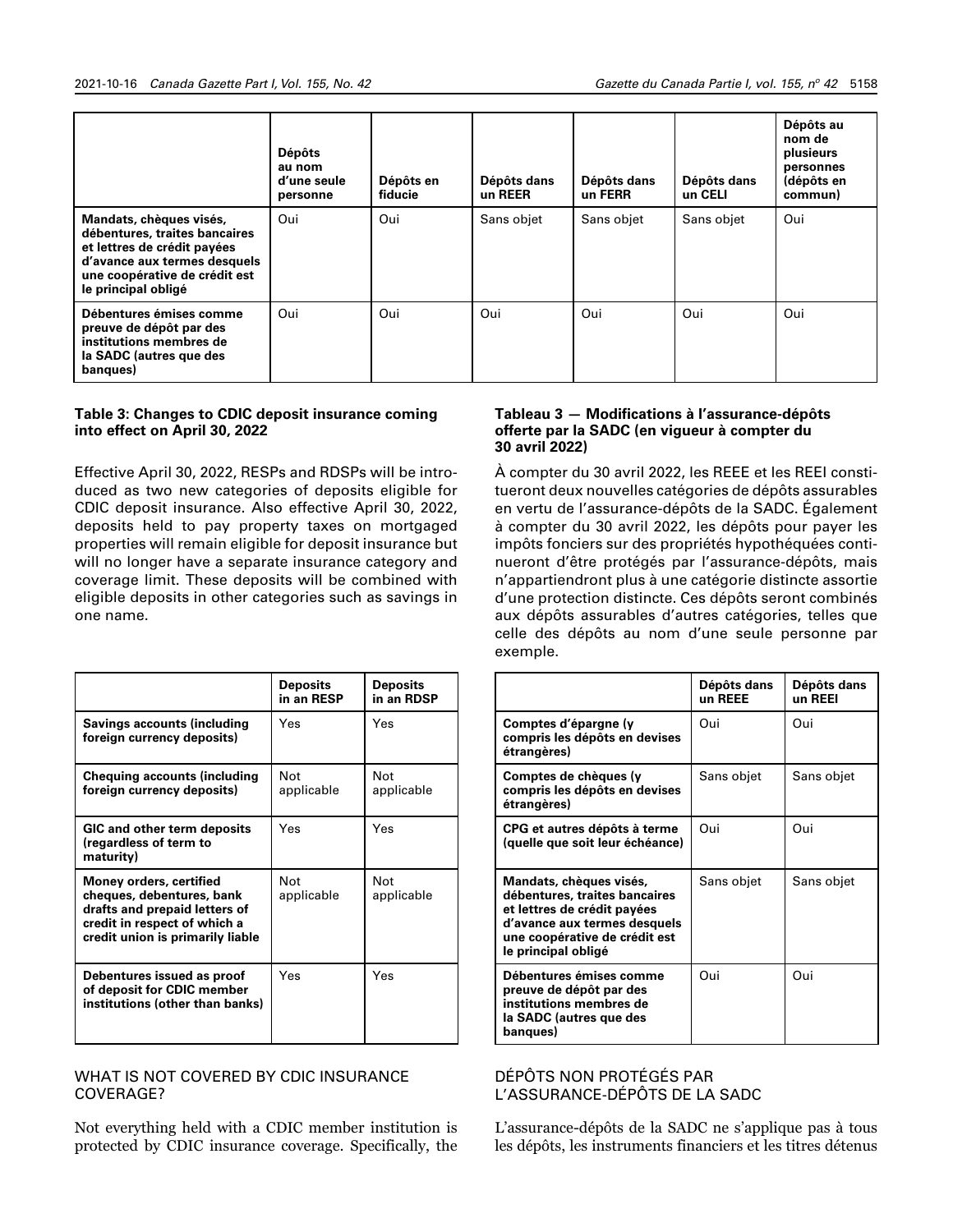following are not covered by CDIC deposit insurance coverage:

- 1. membership shares issued by a federal credit union;
- 2. any shares issued by a federal credit union;
- 3. debentures issued by a federal credit union;
- 4. deposits not payable in Canada;
- 5. shares issued by other corporations;
- 6. mutual funds;
- 7. traveller's cheques;
- 8. bonds, notes, treasury bills, and debentures issued by governments or corporations;
- 9. money orders, certified cheques, drafts, and prepaid letters of credit in respect of which a federal credit union is not primarily liable;
- 10. principal-protected notes (with some exceptions);
- 11. safe-deposit box contents; and
- 12. securities held for safekeeping.

#### QUESTIONS

More information on deposit insurance may be found at

- the [Credit Union Deposit Insurance Corporation web](http://www.cudicbc.ca)[site](http://www.cudicbc.ca), and
- the [Canada Deposit Insurance Corporation website](http://www.cdic.ca).

# **SOCIÉTÉ GÉNÉRALE (CANADA BRANCH)**

# APPLICATION FOR AN AMENDED ORDER

Notice is hereby given that Société Générale (Canada Branch), a Schedule III bank under the *Bank Act* (Canada), intends to apply to the Minister of Finance, on or after November 8, 2021, pursuant to paragraph 528(1)(c) of the *Bank Act* (Canada) requesting that the Minister of Finance add the restrictions and requirements referred to in subsection 524(2) of the *Bank Act* (Canada) to its existing order that established the undersigned as a branch in Canada to carry on business in Canada under Part XII.1 of the *Bank Act* (Canada).

Note: The publication of this notice should not be construed as evidence that approval for the said amended order will be issued. The granting of such approval will be par les institutions membres de la SADC. Voici les dépôts, les instruments financiers et les titres qui ne sont pas protégés par l'assurance-dépôts de la SADC :

- 1. les parts sociales émises par une coopérative de crédit fédérale;
- 2. les actions émises par une coopérative de crédit fédérale;
- 3. les débentures émises par une coopérative de crédit fédérale;
- 4. les dépôts non payables au Canada;
- 5. les actions émises par d'autres sociétés;
- 6. les fonds communs de placement;
- 7. les chèques de voyage;
- 8. les obligations, billets, débentures et bons du Trésor émis par des gouvernements ou des sociétés;
- 9. les mandats, chèques visés, traites et lettres de crédit payées d'avance aux termes desquels une coopérative de crédit fédérale n'est pas le principal obligé,
- 10. les billets à capital protégé (il existe quelques exceptions);
- 11. le contenu d'un coffret de sûreté;
- 12. les titres en garde.

# QUESTIONS

Pour de plus amples informations sur l'assurance-dépôts, vous pouvez consulter les sites Web suivants :

- [Credit Union Deposit Insurance Corporation](http://www.cudicbc.ca) (en anglais seulement),
- [Société d'assurance-dépôts du Canada.](http://www.sadc.ca)

# **SOCIÉTÉ GÉNÉRALE (SUCCURSALE CANADA)**

# DEMANDE POUR UN ARRÊTÉ MODIFIÉ

Avis est par les présentes donné que Société Générale (Succursale Canada), une banque de l'annexe III en vertu de la *Loi sur les banques* (Canada), a l'intention de présenter au ministre des Finances, le 8 novembre 2021 ou après cette date, aux termes de l'alinéa 528(1)c) de la *Loi sur les banques* (Canada), une demande pour que le ministre des Finances ajoute les restrictions et exigences visées au paragraphe 524(2) de la *Loi sur les banques* (Canada) à son arrêté existant qui a autorisé la soussignée à ouvrir une succursale au Canada pour y exercer des activités en vertu de la partie XII.1 de la *Loi sur les banques* (Canada).

Nota : La publication du présent avis ne doit pas être interprétée comme une preuve que l'approbation d'un tel arrêté modifié sera accordée. L'octroi de l'approbation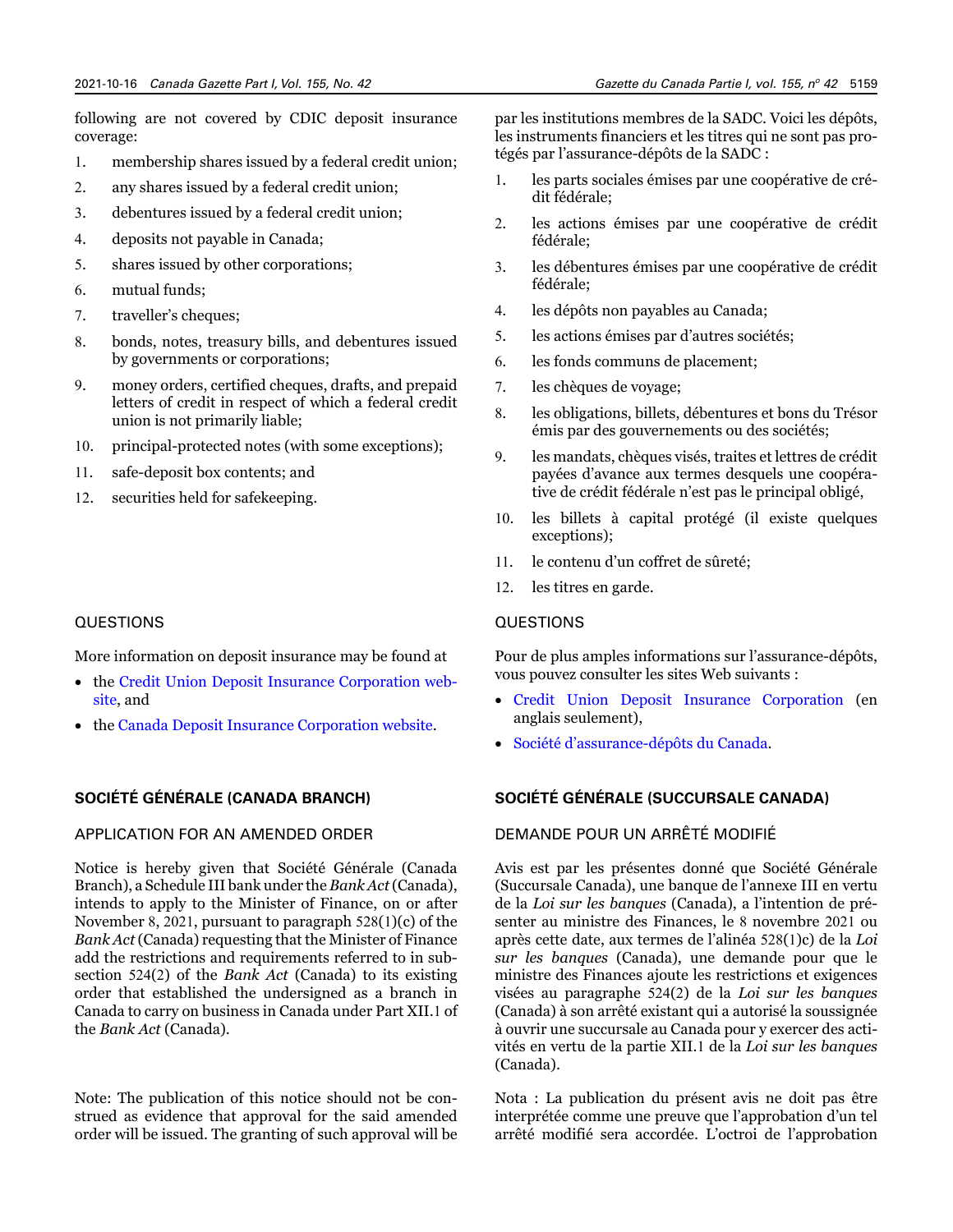dependent upon the *Bank Act* (Canada) application review process and the discretion of the Minister of Finance.

Montréal, October 7, 2021

**Société Générale (Canada Branch)**

Gazette du Canada Partie I, vol. 155, nº 42 5160

dépendra du processus d'examen des demandes prévu dans la *Loi sur les banques* (Canada) et du pouvoir discrétionnaire du ministre des Finances.

Montréal, le 7 octobre 2021

**Société Générale (Succursale Canada)**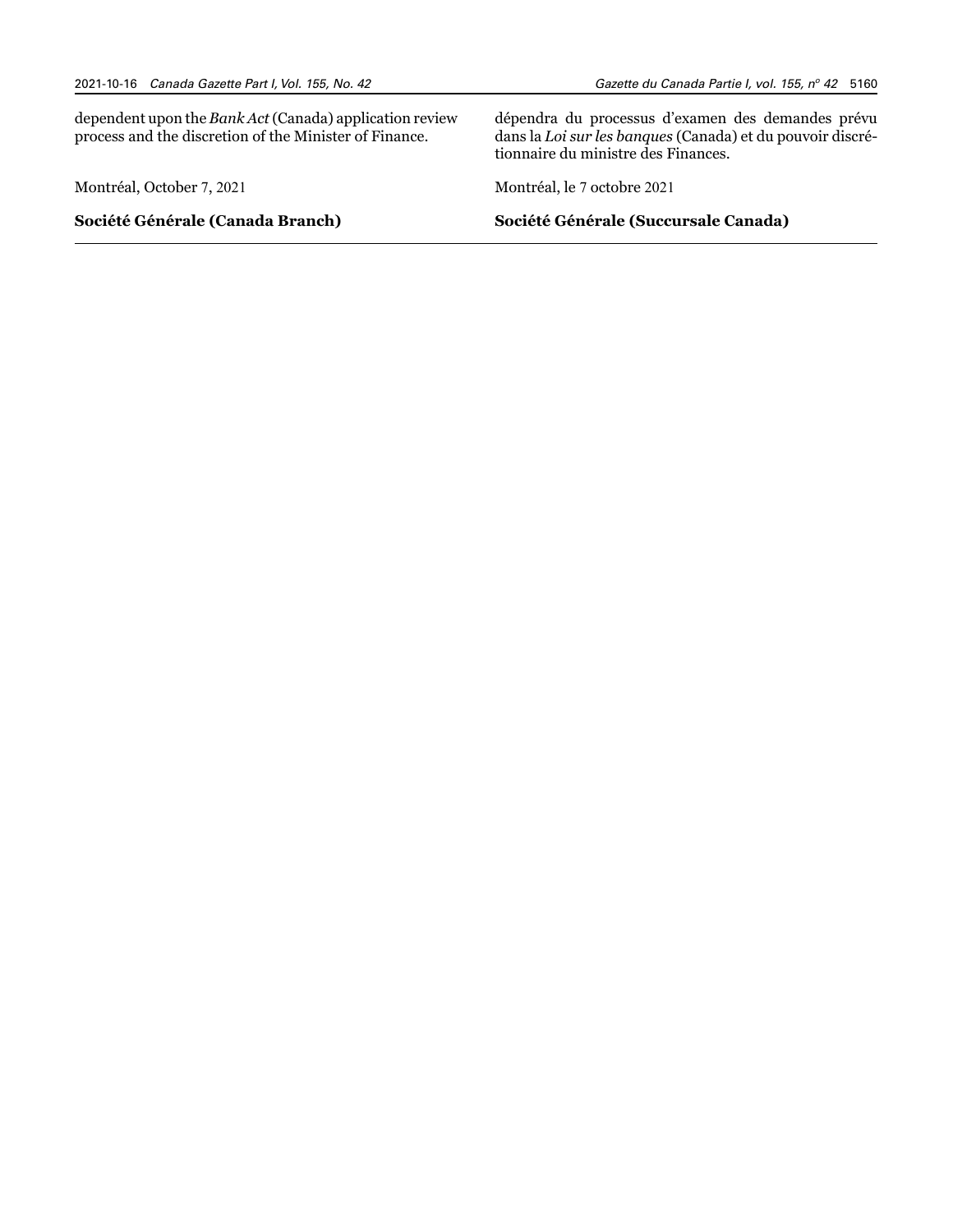# <span id="page-36-0"></span>**PROPOSED REGULATIONS**

Table of contents

# **Canada Deposit Insurance Corporation**

| By-law Amending the Canada Deposit |      |
|------------------------------------|------|
| Insurance Corporation Differential |      |
|                                    | 5162 |

# **RÈGLEMENTS PROJETÉS**

Table des matières

# **Société d'assurance-dépôts du Canada**

| Règlement administratif modifiant le  |      |
|---------------------------------------|------|
| Règlement administratif de la Société |      |
| d'assurance-dépôts du Canada sur les  |      |
|                                       | 5162 |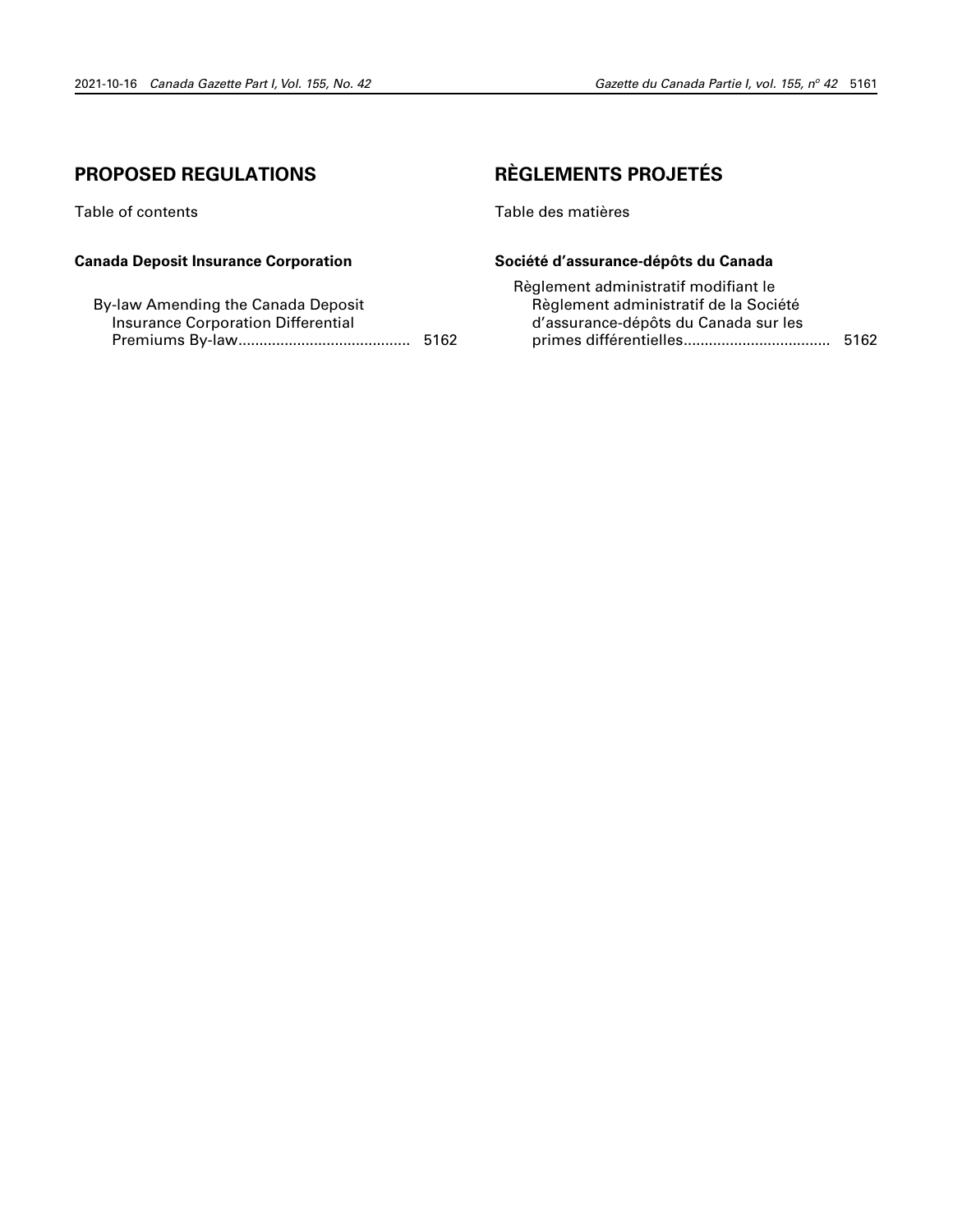# **By-law Amending the Canada Deposit Insurance Corporation Differential Premiums By-law**

**Statutory authority** *Canada Deposit Insurance Corporation Act*

**Sponsoring agency** Canada Deposit Insurance Corporation

# **REGULATORY IMPACT ANALYSIS STATEMENT**

(*This statement is not part of the By-law*.)

#### **Background**

The Board of Directors of the Canada Deposit Insurance Corporation (CDIC) made the *Canada Deposit Insurance Corporation Differential Premiums By-law* (By-law) on March 3, 1999, pursuant to subsection 21(2) and paragraph 11(2)(g) of the *Canada Deposit Insurance Corporation Act* (CDIC Act)*.* Subsection 21(2) of the CDIC Act authorizes the CDIC Board of Directors to make by-laws establishing a system of classifying member institutions into different categories, setting out the criteria or factors the CDIC will consider in classifying members into categories, establishing the procedures the CDIC will follow in classifying members, and fixing the amount of, or providing a manner of determining the amount of, the annual premium applicable to each category. The CDIC Board of Directors amended the By-law on January 12 and December 6, 2000, July 26, 2001, March 7, 2002, March 3, 2004, February 9 and April 15, 2005, February 8 and December 6, 2006, December 3, 2008, December 2, 2009, December 8, 2010, December 7, 2011, December 5, 2012, December 4, 2013, April 22, 2015, February 4 and December 7, 2016, December 6, 2017, December 5, 2018, March 6 and December 4, 2019, and December 9, 2020.

#### **Issues**

The CDIC annually reviews the By-law to confirm it is up to date and that the terminology referenced in the By-law aligns with the terminology that is used in regulatory filings requested by the Office of the Superintendent of Financial Institutions (OSFI). Such alignment will ensure that CDIC member institutions have clarity on the data requirements, and that CDIC receives the appropriate

# **Règlement administratif modifiant le Règlement administratif de la Société d'assurance-dépôts du Canada sur les primes différentielles**

#### **Fondement législatif**

*Loi sur la Société d'assurance-dépôts du Canada*

# **Organisme responsable**

Société d'assurance-dépôts du Canada

# **RÉSUMÉ DE L'ÉTUDE D'IMPACT DE LA RÉGLEMENTATION**

(*Le présent résumé ne fait pas partie du règlement administratif*.)

#### **Contexte**

Le conseil d'administration de la Société d'assurancedépôts du Canada (SADC) a pris le *Règlement administratif de la Société d'assurance-dépôts sur les primes différentielles* (le règlement administratif) le 3 mars 1999, conformément au paragraphe 21(2) et à l'alinéa 11(2)g) de la *Loi sur la Société d'assurance-dépôts du Canada* (la Loi sur la SADC). Le paragraphe 21(2) de la Loi sur la SADC autorise le conseil d'administration de la SADC à prendre des règlements administratifs en vue d'établir un système pour regrouper les institutions membres en catégories, de définir les critères ou facteurs dont la SADC tiendra compte pour déterminer l'appartenance à chaque catégorie, de prévoir la procédure à suivre par la SADC pour le classement des institutions membres et de fixer la prime annuelle pour chaque catégorie ou prévoir la méthode pour ce faire. Le conseil d'administration de la SADC a modifié le Règlement les 12 janvier et 6 décembre 2000, le 26 juillet 2001, le 7 mars 2002, le 3 mars 2004, les 9 février et 15 avril 2005, les 8 février et 6 décembre 2006, le 3 décembre 2008, le 2 décembre 2009, le 8 décembre 2010, le 7 décembre 2011, le 5 décembre 2012, le 4 décembre 2013, le 22 avril 2015, les 4 février et 7 décembre 2016, le 6 décembre 2017, le 5 décembre 2018, les 6 mars et 4 décembre 2019 et le 9 décembre 2020.

# **Enjeux**

La SADC examine chaque année le règlement administratif pour s'assurer qu'il demeure à jour et que sa terminologie concorde avec celle utilisée dans les déclarations réglementaires exigées par le Bureau du surintendant des institutions financières (BSIF). Cette concordance donne à la SADC l'assurance de fournir des informations claires à ses institutions membres quant aux renseignements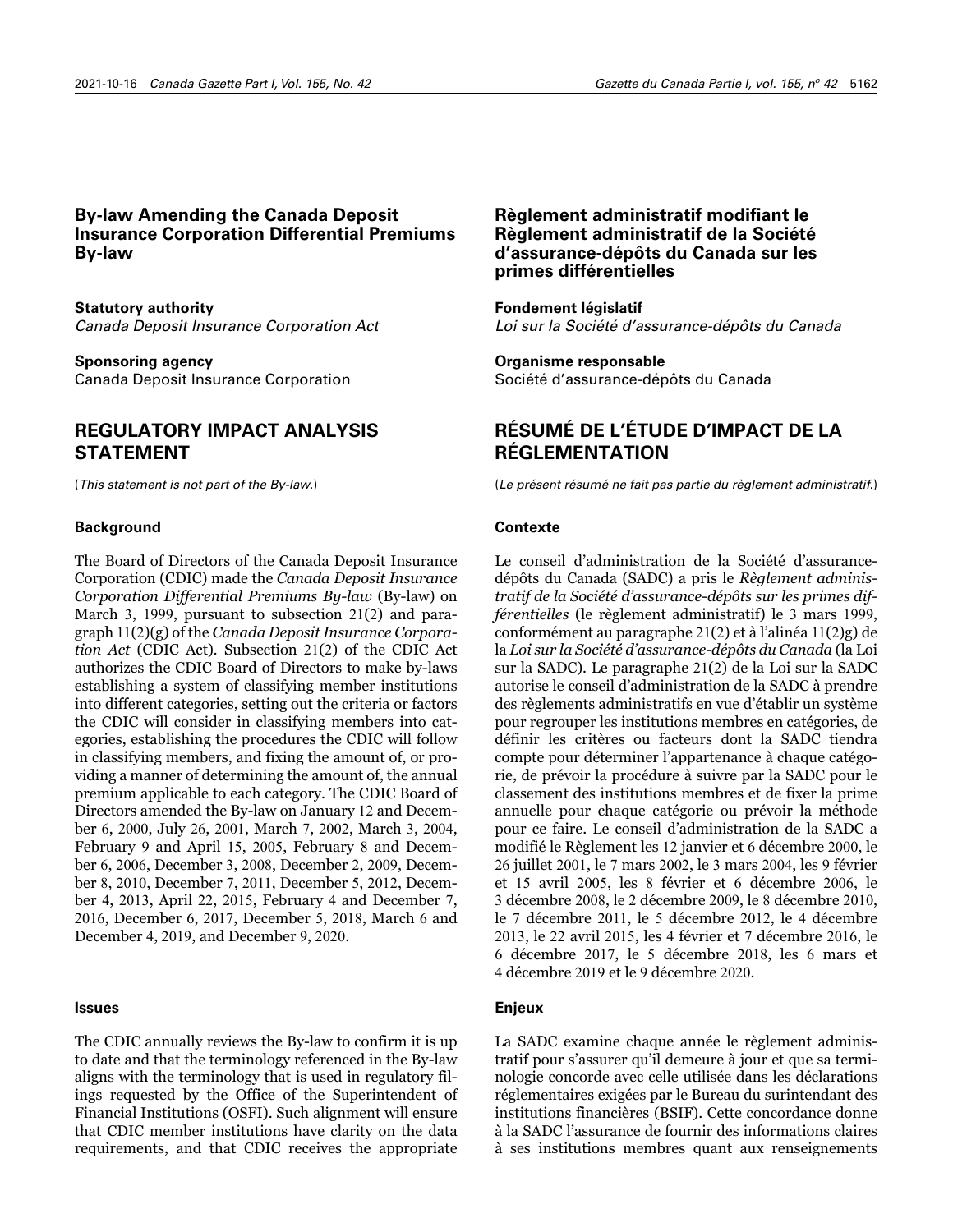information from its member institutions. As a result, technical amendments are proposed in the *By-law Amending the Canada Deposit Insurance Corporation Differential Premiums By-law* (the Amending By-law).

The amendments align the By-law with OSFI's *Mortgage Loans Report*.

# **Description**

The table below provides more detail about the proposed amendments in the Amending By-law.

# **Proposed amendments**

| Amending<br><b>By-law</b><br>section      | <b>By-law section</b>                                         | <b>Explanation</b>                                                                |  |
|-------------------------------------------|---------------------------------------------------------------|-----------------------------------------------------------------------------------|--|
| Schedule 2, Part 2, Reporting Form item 8 |                                                               |                                                                                   |  |
|                                           | Single Family<br><b>Dwelling Properties</b><br>Mortgage Loans | Amendment modifies<br>"Condominium<br>units" to "Individual<br>condominium units" |  |

# **One-for-one rule**

The one-for-one rule does not apply, as there is no change in administrative costs to business.

# **Small business lens**

The small business lens does not apply, as there are no costs to small business.

# **Alternatives**

There are no available alternatives. The amendments must be done by way of a By-law amendment.

# **Consultation**

As the amendments are technical in nature and do not affect the substantive elements of the By-law, only consultation by way of prepublication in the Canada Gazette, Part I, is necessary.

# **Rationale**

The proposed Amending By-law will ensure the Bylaw remains technically up to date, would achieve the stated objective, and addresses the identified issues. The

exigés d'elles, et de recevoir les bonnes informations de la part de celles-ci. La SADC propose donc des modifications de forme dans le *Règlement administratif modifiant le Règlement administratif de la Société d'assurancedépôts du Canada sur les primes différentielles* (le règlement modificatif).

Ces modifications sont nécessaires pour faire concorder le règlement administratif avec le *Relevé des prêts hypothécaires* du BSIF.

# **Description**

Le tableau suivant explique en détail les modifications proposées dans le règlement modificatif.

#### **Modifications proposées**

| Article du<br>règlement<br>modificatif                    | Article du règlement<br>administratif                   | <b>Explications</b>                                                                                                                                |  |
|-----------------------------------------------------------|---------------------------------------------------------|----------------------------------------------------------------------------------------------------------------------------------------------------|--|
| Annexe 2, partie 2, formulaire de déclaration – section 8 |                                                         |                                                                                                                                                    |  |
|                                                           | Prêts hypothécaires<br>sur habitations<br>unifamiliales | Modification<br>précisant que le<br>terme « Immeubles<br>en copropriété »<br>a été remplacé<br>par « Logements<br>en copropriété<br>individuels ». |  |

#### **Règle du «un pour un»**

La règle du « un pour un » ne s'applique pas, car il n'y a aucun changement dans les coûts administratifs.

# **Lentille des petites entreprises**

La lentille des petites entreprises ne s'applique pas, car la proposition n'entraîne aucun coût pour les petites entreprises.

# **Solutions envisagées**

Il n'y a pas d'autre solution. Les modifications doivent être faites par voie de règlement administratif.

#### **Consultation**

Étant donné qu'il s'agit de modifications de forme qui n'affectent pas les éléments de fond du règlement administratif, les consultations se résumeront à la publication préalable dans la Partie I de la *Gazette du Canada*.

#### **Justification**

Les modifications proposées dans le règlement modificatif permettront à la SADC de tenir son règlement administratif à jour, de réaliser l'objectif établi et de relever les enjeux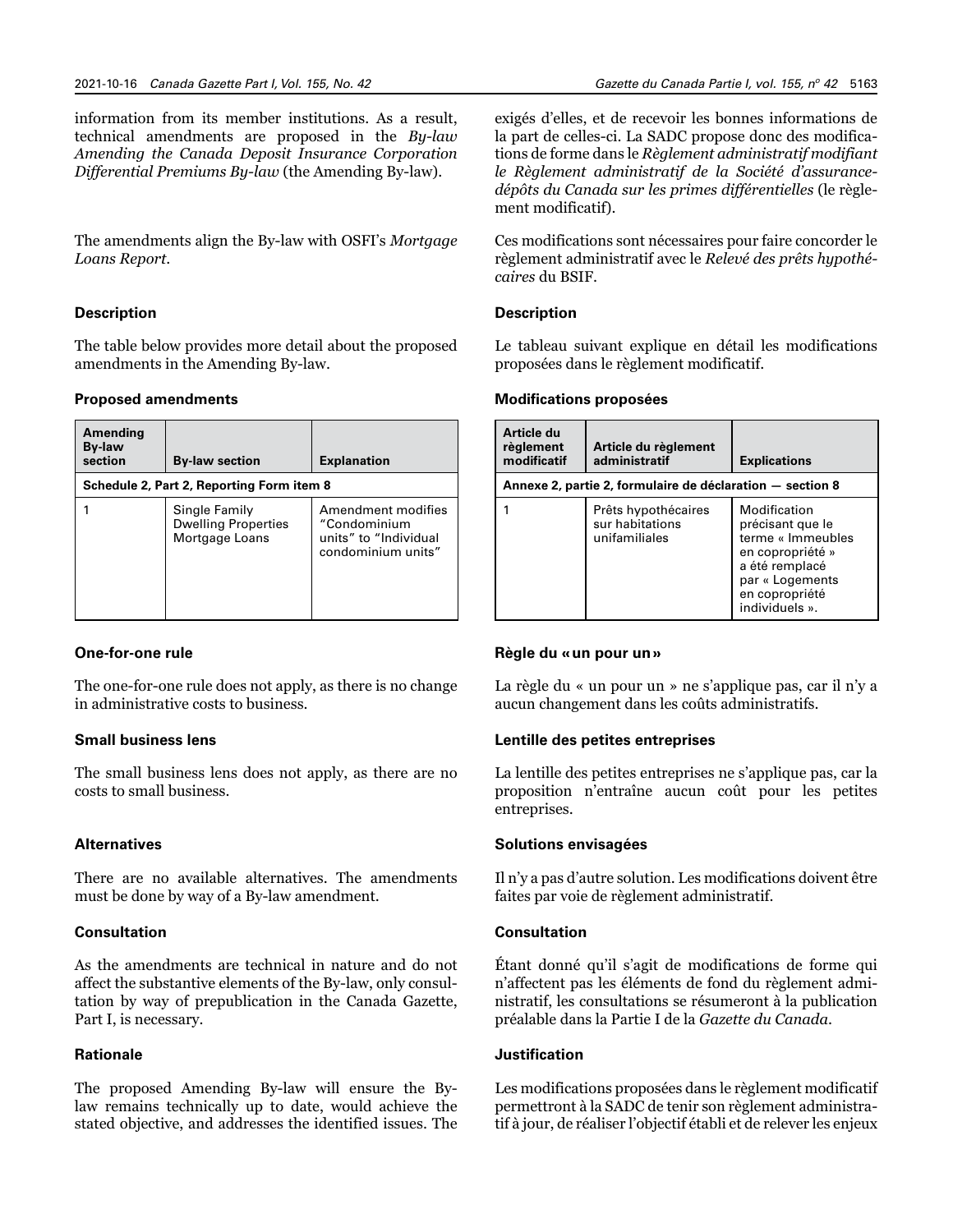Amending By-law would not impose any additional regulatory costs or administrative burden on industry.

# **Implementation, compliance and enforcement, and service standards**

The proposed Amending By-law would come into effect for the 2022 premium year. There are no compliance or enforcement issues.

#### **Contact**

Mueed Peerbhoy Senior Legal Counsel Canada Deposit Insurance Corporation 50 O'Connor Street, 17th Floor Ottawa, Ontario K1P 6L2 Telephone: 343-572-9516 Email: [mpeerbhoy@cdic.ca](mailto:mpeerbhoy%40cdic.ca?subject=)

susmentionnés. Le règlement modificatif ne devrait donner lieu à aucuns frais réglementaires ou administratifs supplémentaires.

# **Mise en œuvre, conformité et application, et normes de service**

Le règlement modificatif proposé entrerait en vigueur à l'exercice comptable des primes 2022. Aucun mécanisme visant à en assurer le respect n'est requis.

#### **Personne-ressource**

Mueed Peerbhoy Conseiller juridique principal Société d'assurance-dépôts du Canada 50, rue O'Connor, 17<sup>e</sup> étage Ottawa (Ontario) K1P 6L2 Téléphone : 343-572-9516 Courriel : [mpeerbhoy@sadc.ca](mailto:mpeerbhoy%40sadc.ca?subject=)

# **PROPOSED REGULATORY TEXT**

Notice is given that the Board of Directors of the Canada Deposit Insurance Corporation, pursuant to subsection 21(2)<sup>a</sup> of the *Canada Deposit Insurance* Corporation Act<sup>b</sup>, proposes to make the annexed *By-law Amending the Canada Deposit Insurance Corporation Differential Premiums By-law*.

Interested persons may make representations concerning the proposed By-law within 30 days after the date of publication of this notice. All such representations must cite the *Canada Gazette*, Part I, and the date of publication of this notice, and be addressed to Mueed Peerbhoy, Senior Legal Counsel, Canada Deposit Insurance Corporation, 50 O'Connor Street, 17th Floor, Ottawa, Ontario K1P 6L2 (email: [mpeerbhoy@cdic.ca](mailto:mpeerbhoy%40cdic.ca?subject=)).

Ottawa, October 5, 2021

Leah Anderson President and Chief Executive Officer Canada Deposit Insurance Corporation

# **PROJET DE RÉGLEMENTATION**

Avis est donné que le conseil d'administration de la Société d'assurance-dépôts du Canada, en vertu du paragraphe 21(2)<sup>a</sup> de la *Loi sur la Société d'assurance*dépôts du Canada<sup>b</sup>, se propose de prendre le Règle*ment administratif modifiant le Règlement administratif de la Société d'assurance-dépôts du Canada sur les primes différentielles*, ci-après.

Les intéressés peuvent présenter leurs observations au sujet du projet de règlement administratif dans les trente jours suivant la date de publication du présent avis. Ils sont priés d'y citer la Partie I de la *Gazette du Canada*, ainsi que la date de publication, et d'envoyer le tout à Mueed Peerbhoy, conseiller juridique principal, Société d'assurance-dépôts du Canada, 50, rue O'Connor, 17<sup>e</sup> étage, Ottawa (Ontario) K1P 6L2 (courriel : [mpeerbhoy@sadc.ca](mailto:mpeerbhoy%40sadc.ca?subject=)).

Ottawa, le 5 octobre 2021

La présidente et première dirigeante de la Société d'assurance-dépôts du Canada Leah Anderson

S.C. 1996, c. 6, s. 27

<sup>b</sup> R.S., c. C-3

<sup>a</sup> L.C. 1996, ch. 6, art. 27

<sup>b</sup> L.R., ch. C-3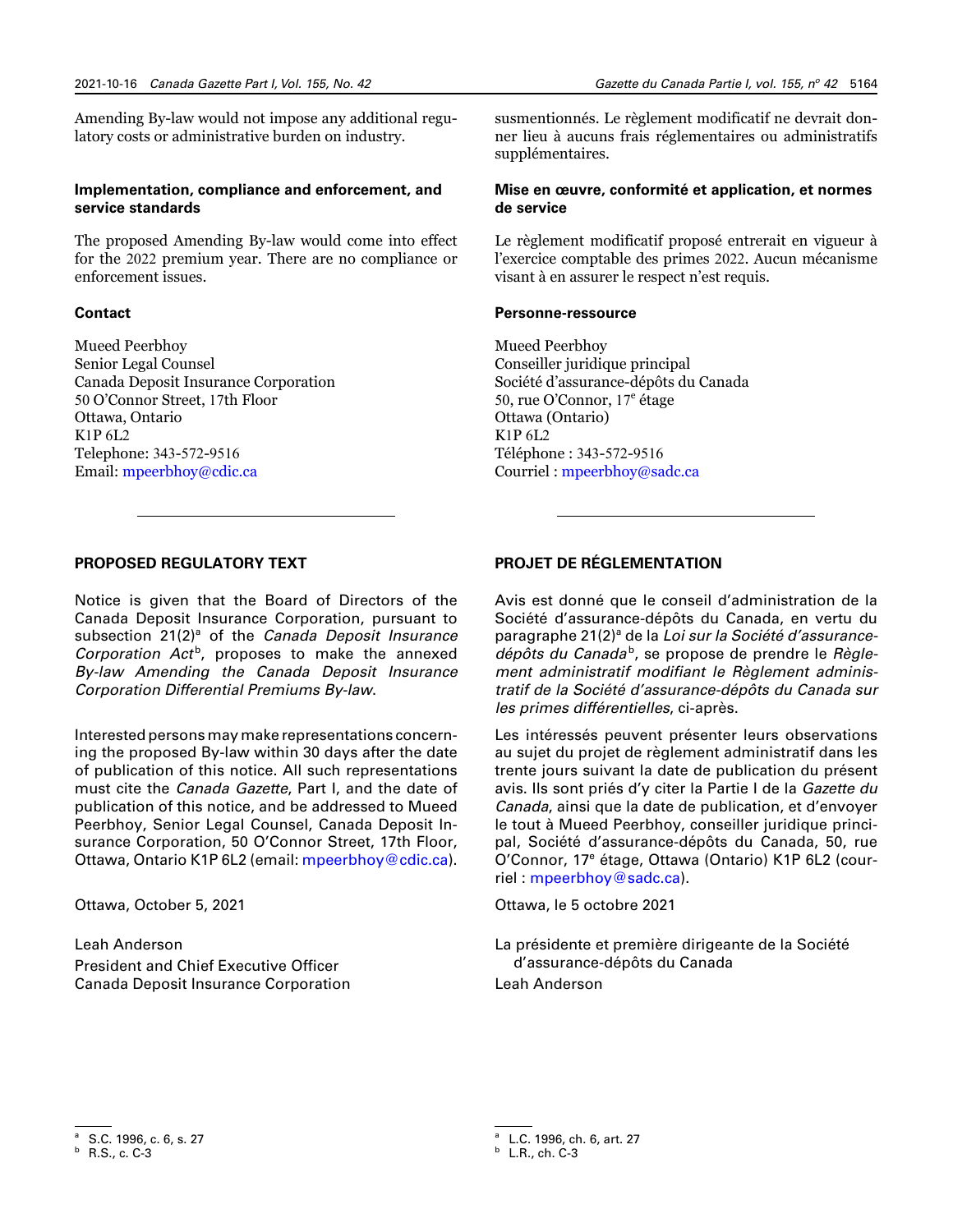# **By-law Amending the Canada Deposit Insurance Corporation Differential Premiums By-law**

# **Règlement modifiant le Règlement administratif de la Société d'assurance-dépôts du Canada sur les primes différentielles**

# Amendment

1 **The second paragraph under the heading "Single Family Dwelling Properties Mortgage Loans" in item 8 of the Reporting Form set out in Part 2 of Schedule 2 to the** *Canada Deposit Insurance Corporation Differential Premiums By-law*1**<sup>1</sup> is replaced by the following:**

Calculate the total mortgage loans of this type by adding together the amounts set out for "Single detached" and "Individual condominium units" in the columns "Insured" and "Uninsured" under "Gross Mortgage Loans Outstanding" in Section III of the *Mortgage Loans Report*, before deducting any allowance for expected credit losses.

# Coming into Force

2 **This By-law comes into force on the day on which it is registered.**

# Modification

1 **Le deuxième paragraphe suivant l'intertitre « Prêts hypothécaires sur habitations unifamiliales », à la section 8 du formulaire de déclaration figurant à la partie 2 de l'annexe 2 du** *Règlement administratif de la Société d'assurance-dépôts du Canada sur les primes différentielles*1**<sup>1</sup> , est remplacé par ce qui suit :**

Déterminer le total des prêts de ce type par addition des montants inscrits aux postes « Habitations unifamiliales » et « Logements en copropriété individuels » dans les colonnes « Assurés » et « Non assurés » sous la mention « Encours brut des prêts hypothécaires » de la section III du *Relevé des prêts hypothécaires*, avant soustraction de toute provision pour pertes de crédit attendues.

# Entrée en vigueur

2 **Le présent règlement administratif entre en vigueur à la date de son enregistrement.**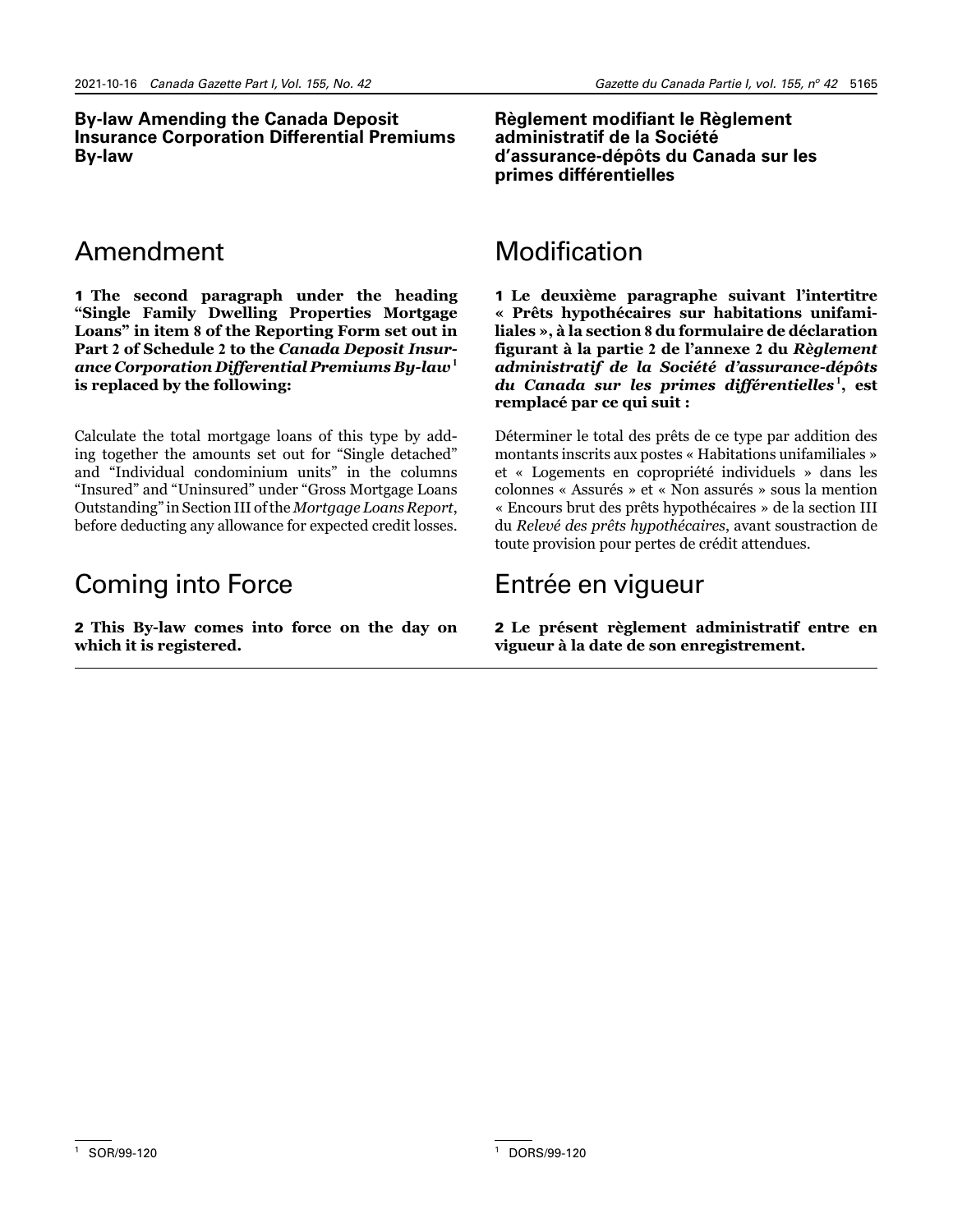# <span id="page-41-0"></span>**INDEX**

# **[COMMISSIONS](#page-21-0)**

# **Canadian Radio-television and**

| <b>Telecommunications Commission</b> |      |
|--------------------------------------|------|
|                                      | 5146 |

# **International Joint Commission**

| Boundary Waters Treaty of 1909         |      |
|----------------------------------------|------|
| Public hearing on ISRSB's report on    |      |
| managing water supply and food control |      |
|                                        | 5147 |
|                                        |      |

# **[GOVERNMENT NOTICES](#page-2-0)**

| <b>Innovation, Science and Economic</b>   |      |
|-------------------------------------------|------|
| <b>Development Canada</b>                 |      |
| Radiocommunication Act                    |      |
| Notice No. SLPB-005-21 - Extension to the |      |
| comment period: Consultation on New       |      |
| Access Licensing Framework, Changes to    |      |
| Subordinate Licensing and White Space     |      |
| to Support Rural and Remote               |      |
|                                           | 5144 |
| Trancnort Dont of                         |      |

#### **Transport, Dept. of**

| 5127 |
|------|
|      |

# **[MISCELLANEOUS NOTICES](#page-25-0)**

| * First West Credit Union             |  |
|---------------------------------------|--|
| Notice pursuant to the Disclosure     |  |
| on Continuance Regulations            |  |
|                                       |  |
| Société Générale (Canada Branch)      |  |
| Application for an amended order 5159 |  |
|                                       |  |

# **[PARLIAMENT](#page-20-0)**

# **Chief Electoral Officer, Office of the**

Electoral Boundaries Readjustment Act Statement of number of members of the House of Commons to be assigned to each of the provinces .................................. 5145

# **PROPOSED [REGULATIONS](#page-36-0)**

# **Canada Deposit Insurance Corporation**

Canada Deposit Insurance Corporation Act By-law Amending the Canada Deposit Insurance Corporation Differential Premiums By-law......................................... 5162

<sup>\*</sup> This notice was previously published.